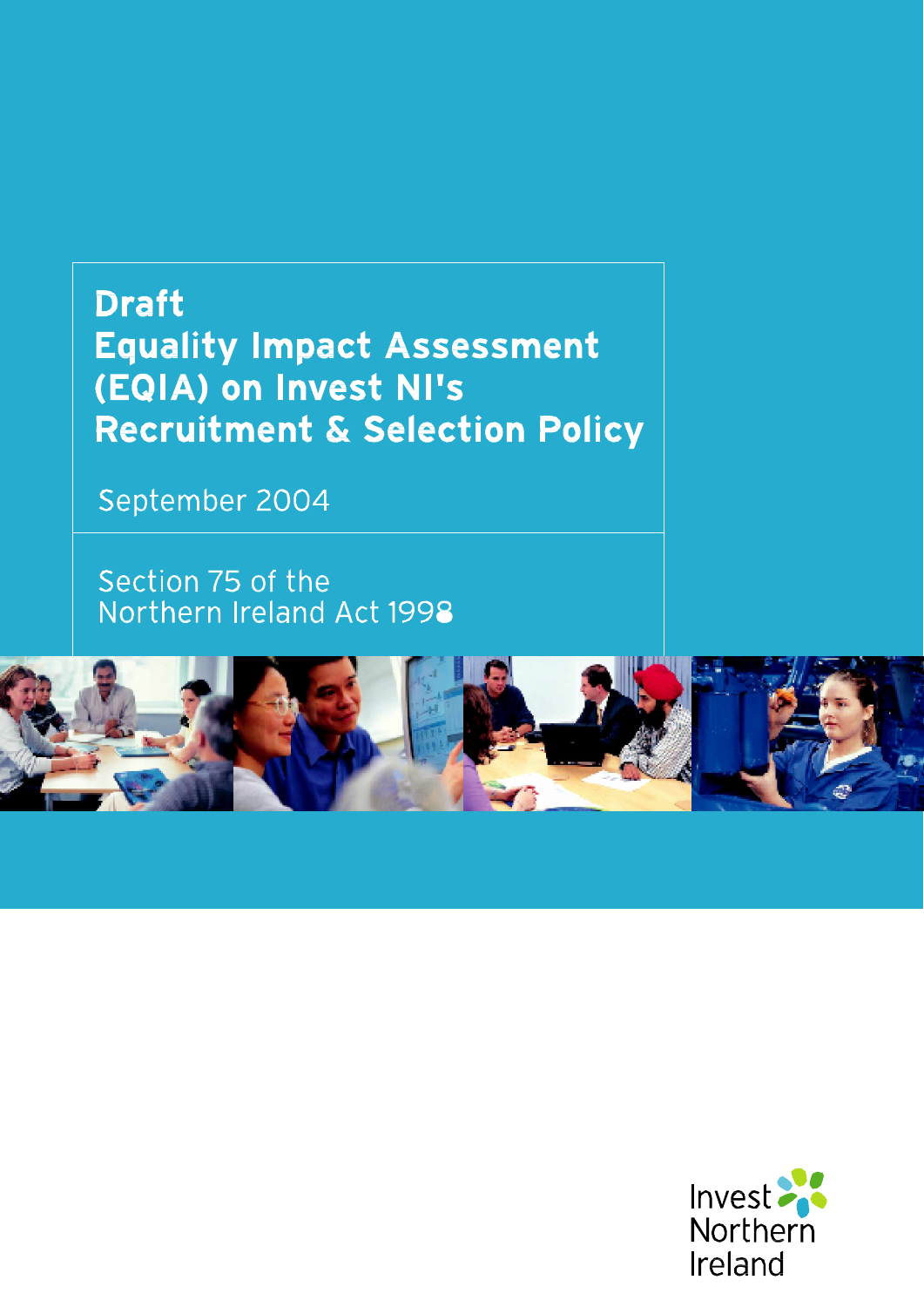## **INVEST NI Recruitment & Selection Policy Equality Impact Assessment**

## **TABLE OF CONTENTS**

| <b>PREFACE</b>                                               | 3              |
|--------------------------------------------------------------|----------------|
| <b>INTRODUCING INVEST NORTHERN IRELAND</b>                   | 4              |
| <b>INVEST NI and SECTION 75</b>                              | $\overline{7}$ |
| <b>INVEST NI's RECRUITMENT and SELECTION POLICY</b>          | 8              |
| <b>INVEST NI's RECRUITMENT and SELECTION PROCEDURES</b>      | 11             |
| <b>CONSIDERATION OF DATA and AVAILABLE RESEARCH</b>          | 15             |
| <b>PRELIMINARY RECOMMENDATIONS</b>                           | 21             |
| <b>FORMAL CONSULTATION</b>                                   | 25             |
| <b>DECISION BY THE PUBLIC AUTHORITY</b>                      | 25             |
| <b>PUBLICATION OF RESULTS</b>                                | 25             |
| <b>MONITORING FOR ADVERSE IMPACT</b>                         | 25             |
| <b>APPENDICES</b>                                            | 26             |
| Appendix 1: Examples of Section 75 Groups by Dimensions      | 26             |
| Appendix 2: Standard Occupational Classifications Appendix   | 27             |
| 3: Composition of Selection Panels                           | 28             |
| Appendix 4: NISRA Profile of NICS Seconded Staff             | 29             |
| Appendix 5: Breakdown of Invest NI Staff                     | 31             |
| Appendix 6: Article 55 Return (2003) for Invest NI Employees | 37             |
| Appendix 7: Invest NI Recruitment Monitoring Information     | 38             |
| Appendix 8: Information on ABLE Series Tests                 | 44             |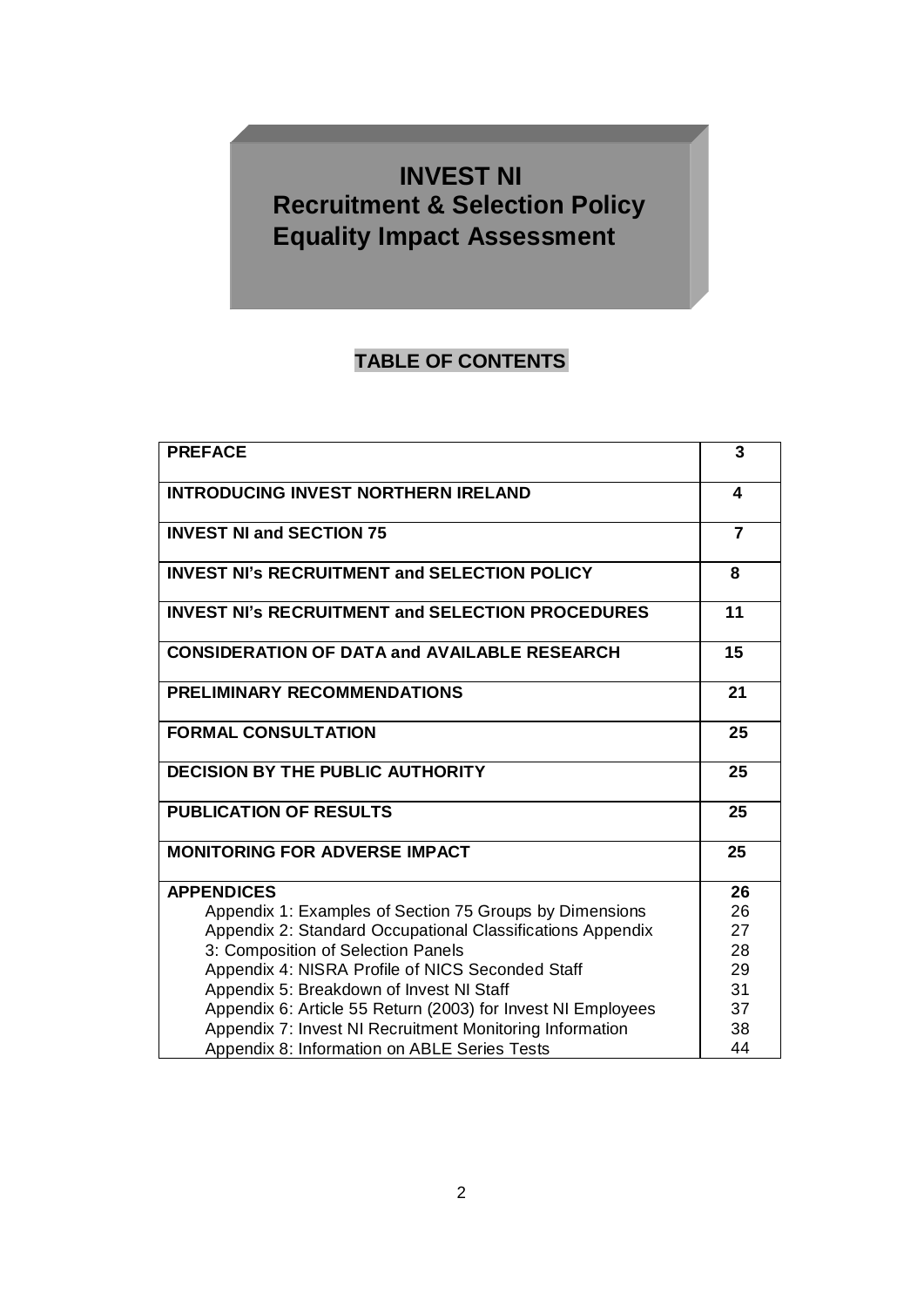### **PREFACE**

Further to the statutory duties contained within Section 75 of the Northern Ireland Act 1998, Invest NI committed to carrying out an equality impact assessment (EQIA) on each policy or group of co-joined policies where screening had indicated that there may be significant implications in relation to one or more of the nine equality dimensions.

This draft report has been made available as part of the Formal Consultation stage of the EQIA relating to the **Recruitment & Selection Policy.** We would welcome any comments which you may have in terms of this EQIA and including our preliminary recommendations with regard to measures to mitigate adverse impact and alternative policies.

Further copies of this EQIA report are available on Invest NI's website at [www.investni.com/equality/eqias](http://www.investni.com/equality/eqias)

If you have any queries about this document, and its availability in alternative formats (including Braille, disk and audio cassette, and in minority languages to meet the needs of those who are not fluent in English) then please contact:

### **The Equality Unit, Invest NI, Floor 7, 45-58 May Street, Belfast BT1 4NN**

Telephone: 028 9069 8264 or 028 9069 8268

Textphone: 028 9055 2100

Fax: 028 9049 0490

E-mail: [equality@investni.com](mailto:equality@investni.com)

Deadline for comments will be: **Friday 3 December 2004.**

Following consultation the Final Report will be made available in **February 2005.**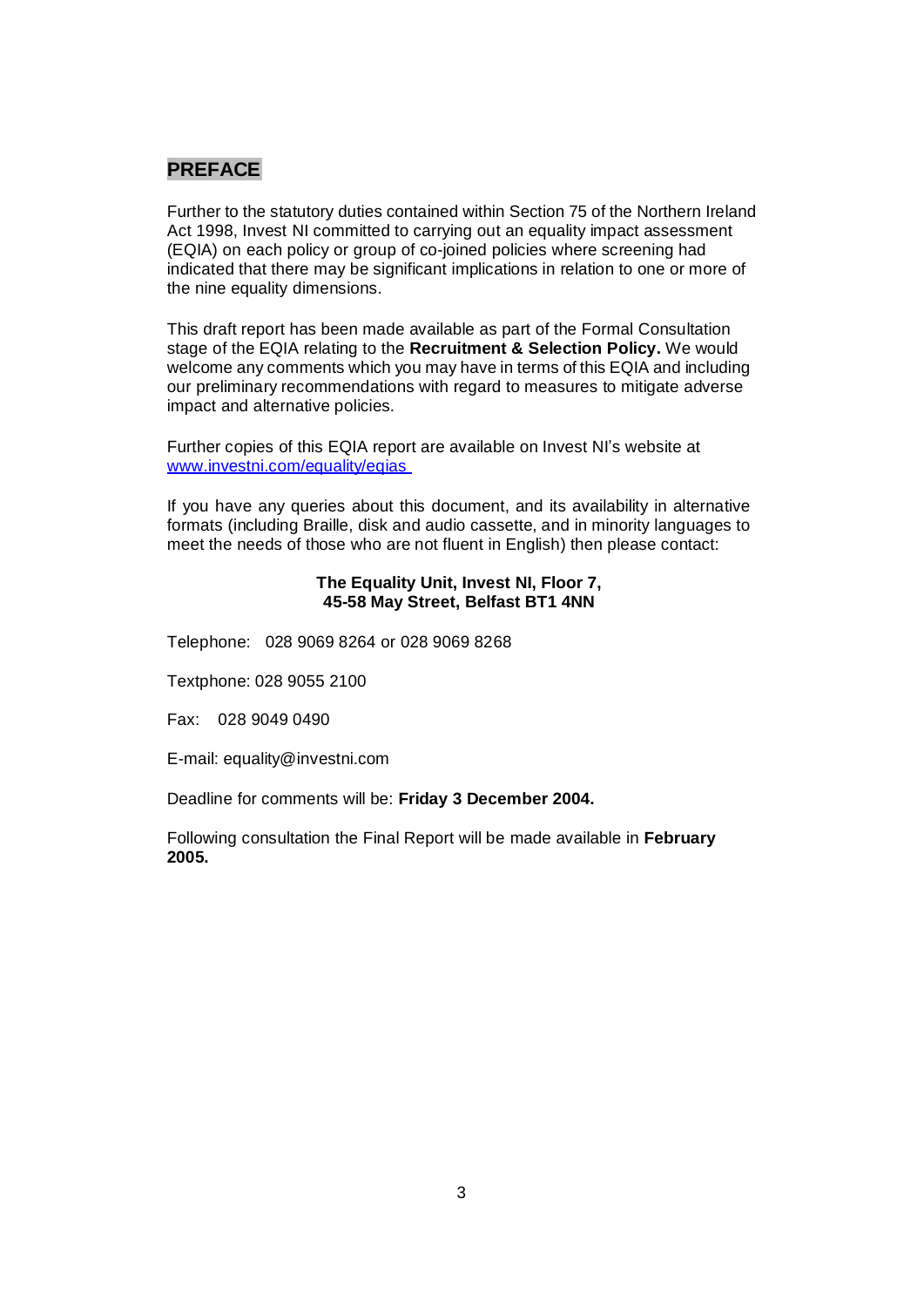### **INTRODUCING INVEST NORTHERN IRELAND**

Invest Northern Ireland (Invest NI) was established as a corporate body under the Industrial Development Act 2002, to work in partnership with the Department of Enterprise, Trade and Industry (DETI) in order to stimulate and encourage economic development in Northern Ireland.<sup>1</sup>

As Northern Irelands' economic development agency, Invest NI has brought together the activities formerly undertaken by the Industrial Development Board (IDB), the Local Enterprise Development Unit (LEDU), the Industrial Research and Technology Unit (IRTU), the Business Support Division of the Department of Enterprise Trade and Investment and the business support functions of the NI Tourist Board.

Invest NI's **mission** articulated in its first Corporate Plan for the period 2002-05 is:

**µTo accelerate economic development in Northern Ireland, applying expertise and resources to encourage innovation and achieve business success, increasing opportunity for all within a renewed culture of enterprise.¶**

In line with this Mission, our **key objectives** are:

**To promote innovation in all its aspects, stimulate higher levels of research and development, design and improve knowledge transfer To achieve higher levels of growth by indigenous and externallyowned businesses**

**To promote a more enterprising culture in Northern Ireland so as to raise overall level and quality of business starts**

**To attract high quality, knowledge-based investment from outside of Northern Ireland**

And our **vision** is set out as follows:

#### **Our Role**

**We will be a world class economic development agency We will be forward looking champions of innovation, entrepreneurship and internationalism**

<sup>&</sup>lt;sup>1</sup> Further details of founding legislation, roles, powers and responsibilities can be found in Invest NI's Management Statement and Financial Memorandum, issued by DETI (April 2002) and available on request from the Equality Unit.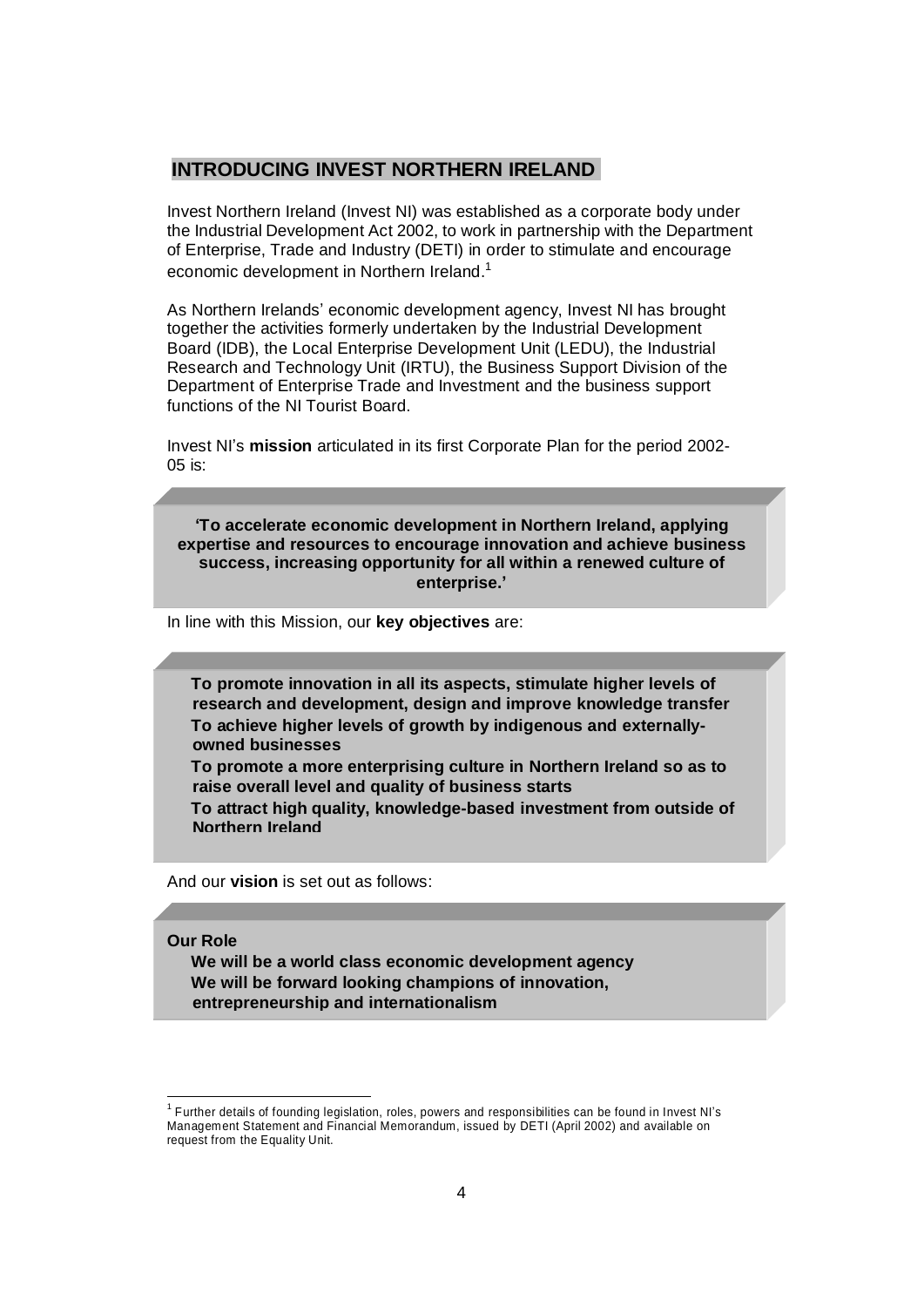#### **Our Customers**

**We will understand our customers, communicate clearly with them and add value through responsive service delivery**

**We will concentrate our efforts where our support has the greatest potential to increase wealth and economic prosperity throughout Northern Ireland.**

#### **Our Staff**

**We are an organisation of high-calibre people. We will value individuals, recognise their contribution and encourage them to develop their full potential. We will offer clear leadership within a stimulating and rewarding working environment.**

**We will work as motivated teams with mutual respect and trust, communicating effectively with each other, challenging ourselves and delivering services professionally.**

**We will take and seek prompt, effective decisions, accepting corporate and personal responsibilities.**

In support of these vision statements, Invest NI values guide how we work together. The values demand that we are customer focused, professional and that we operate in a way that facilitates teamwork, creativity, integrity, respect and enthusiasm.

A new Corporate Plan for the three year period 2005-08 is in preparation.

The organisation is structured into three main groups to achieve its vision and to deliver its aims and objectives. The three groups are:

### **Innovation and Capability Development Group Clients¶ Group Corporate Services Group**

Currently Invest NI operates from the following locations in Northern Ireland:

#### *Headquarters<sup>2</sup>*

45-58 May Street, Belfast BT1 4NN Upper Galwally, Belfast BT8 6TB 17 Antrim Road, Lisburn, BT28 3AL

#### *Local Offices*

North Eastern: Clarence House, 86 Mill Street, Ballymena BT43 5AF North Western: Unit 1, Ulster Science & Technology Park, Buncrana Road, Londonderry BT48 0JB; Science Innovation Centre, Cromore Road, Coleraine BT52 1ST

 $^2$  At the present time, plans are advanced for a single-site Belfast Headquarters to replace the three existing HQ locations.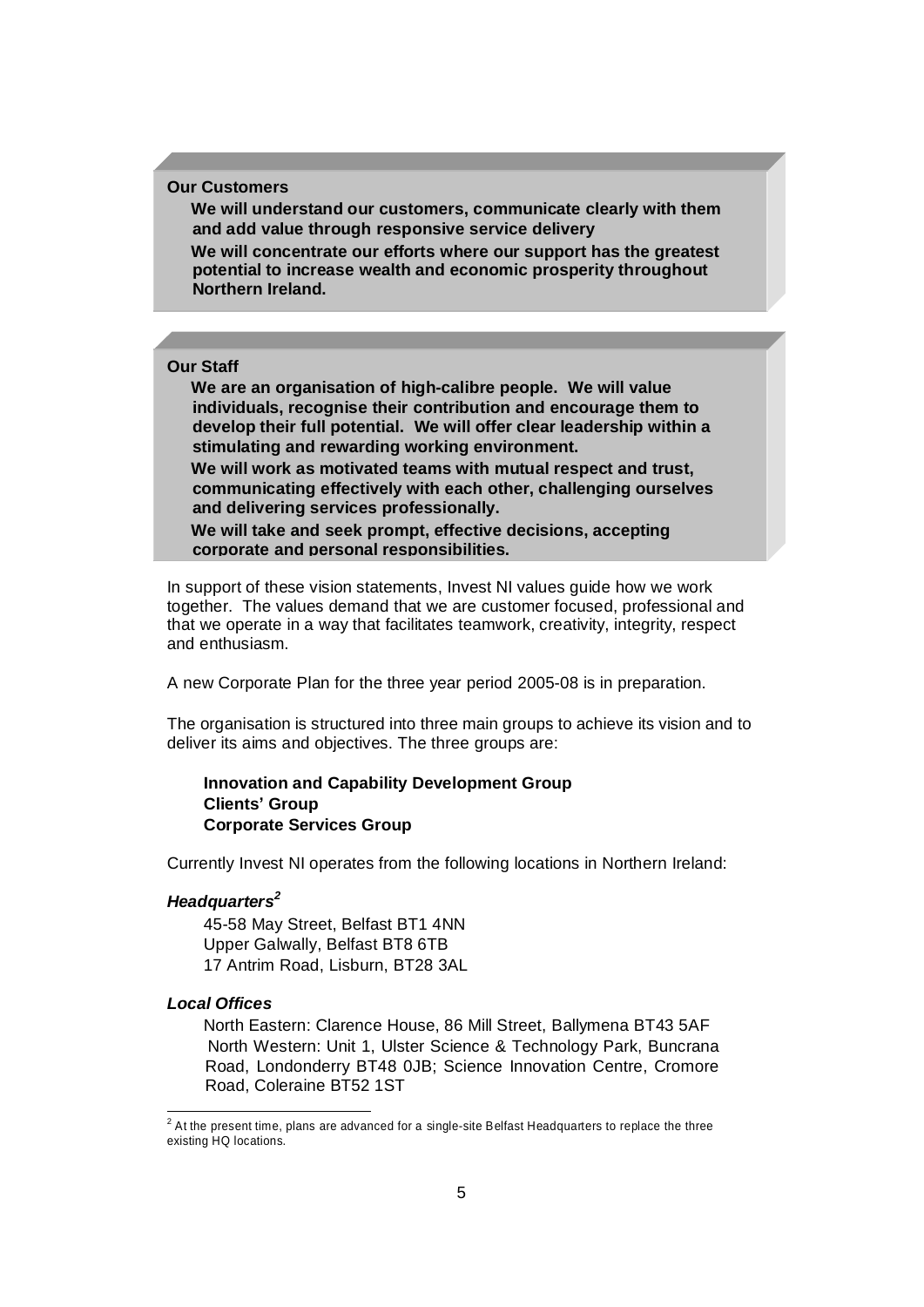Southern: 6-7 The Mall, Newry BT34 1BX; Oracle Conference Centre, Upper Bann Institute, 36 Lurgan Road, Portadown BT63 5BL Western: 47 Kevlin Avenue, Omagh BT78 1ER; INTEC Centre, 36 East Bridge Street, Enniskillen BT74 7BT Eastern: 45-58 May Street, Belfast BT1 4NN

#### **International Operations**

Invest NI also has offices spread across three global regions. These offices are staffed either by contract or seconded staff from HQ who are recruited solely for short-term overseas contracts but with the potential for contract extension or permanency in a post in Northern Ireland. (Numbers of seconded staff in each location are shown below in brackets.)

**Europe** – London (1); Dublin (2); Brussels (0); Dusseldorf (1) *North America* - Boston (1); Chicago (1); Washington DC (1); Atlanta (0); San Jose (2) **Asia/Pacific** – Seoul; Tokyo; Taipei (serviced by contract staff only)

Each region is managed by a service provider sourced by tender through the European Journal. The service provider is responsible for operational matters with ultimate responsibility resting with the Belfast-based Director of International Sales and Marketing and the Managing Director International Clients.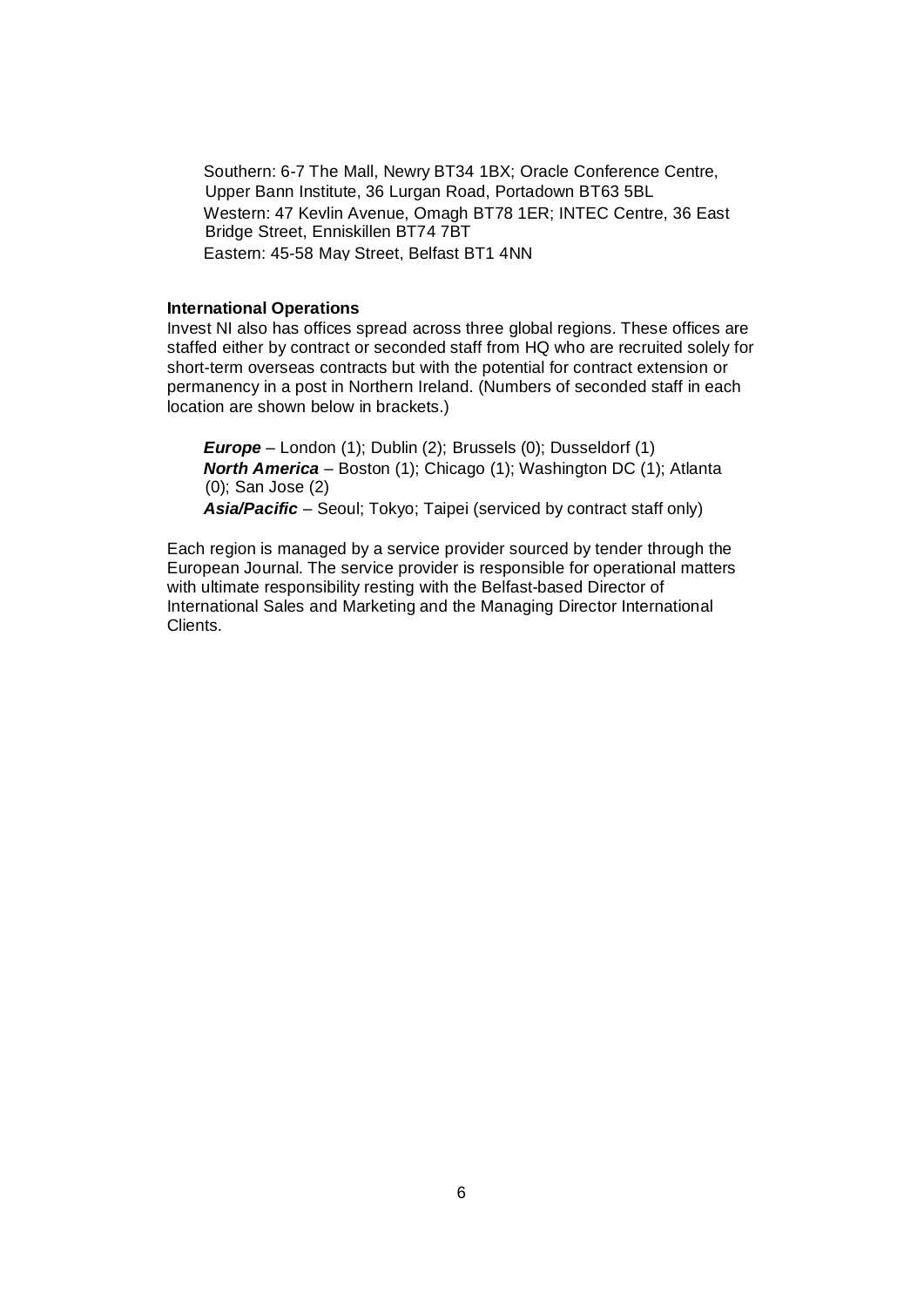### **INVEST NI and SECTION 75**

Section 75 (1) of the Northern Ireland Act 1998 requires that Invest NI shall, ³in carrying out its function relating to Northern Ireland, have due regard to the need to promote equality of opportunity´ between the following nine Section 75 dimensions:

Persons of different religious belief, political opinion, racial group, age, martial status or sexual orientation;

- Men and women generally;
- Persons with a disability and persons without; and
- Persons with dependents and persons without.

In addition and without prejudice to these obligations, in carrying out its functions relating to Northern Ireland Invest NI is also committed to have due regard to the desirability of promoting good relations between persons of different religious belief, political opinion or racial group.

**Invest NI's Equality Scheme** was approved by the Equality Commission on November 19<sup>th</sup> 2003. Our scheme sets out arrangements as to how we propose to fulfil the obligatory duties determined through Section 75 legislation and its implementation. The Equality Scheme acknowledges the commitment to carry out equality impact assessments and policy reviews on existing policies and to develop new policies as required.

Invest NI conducted Equality Screening Consultations internally and externally as a method of screening all policies, written and unwritten, to assess which policies may potentially impact on equality of opportunity and/or good relations obligations. Each policy was considered using the following criteria during the initial screening process:

- (a) Is there any evidence of higher or lower participation or uptake of different groups?
- (b) Is there any evidence that different groups have different needs, experiences, issues and priorities in relation to the particular policy?
- (c) Have consultations with relevant groups, organisations or individuals indicated that particular policies create problems, which are specific to them?
- (d) Is there an opportunity to better promote equality of opportunity or better community relations by altering the policy or working with others in Government Departments /education or in the larger community?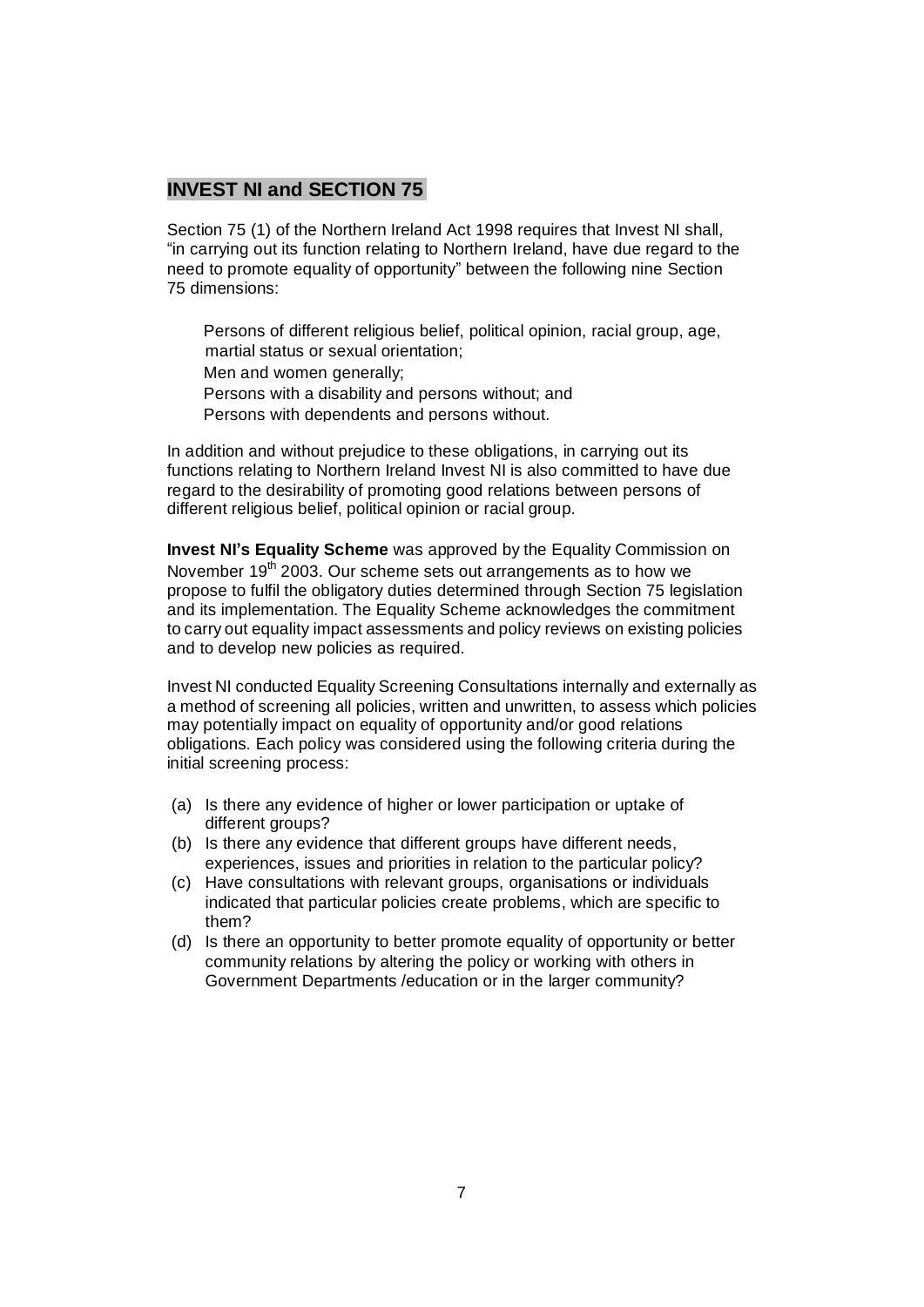### **INVEST NI's RECRUITMENT and SELECTION POLICY**

### **POLICY AIM**

Operating within the context of our mission and strategic objectives, Invest NI's recruitment and selection policy aims:

**To recruit and select staff using fair and equitable procedures that promote equality of opportunity and ensure that the most suitable person is appointed or promoted.**

### **POLICY BACKGROUND**

### **Relevant Legislation**

In the development and operation of this policy, the following principal legislative provisions are referred to:

The Commissioner for Complaints (Northern Ireland Act) 1969

The Sex Discrimination (Northern Ireland) Orders 1976 and 1988

The Sex Discrimination (Gender Reassignment) Regulations (Northern Ireland) 1999

The Equal Pay (Northern Ireland) Act 1970, as amended in 1984

The Fair Employment and Treatment (Northern Ireland) Order 1998 as amended in 2003

The Disability Discrimination (Northern Ireland) Act 1995

The Equality Disability (Northern Ireland) Order 2000

The Race Relations (Northern Ireland) Order 1997 as amended

Section 75 of the Northern Ireland Act 1998

Rehabilitation of Offenders (Northern Ireland) Order 1978 and Exception Orders

Employment Equality (Sexual Orientation) Regulations (Northern Ireland) 2003

Fixed-Term Employees (Prevention of Less Favourable Treatment) Regulations (Northern Ireland) 2002

Part-time Workers (Prevention of Less Favourable Treatment) Regulations (Northern Ireland) 2000

Council Directive No 76/207/EEC - (Age Equality)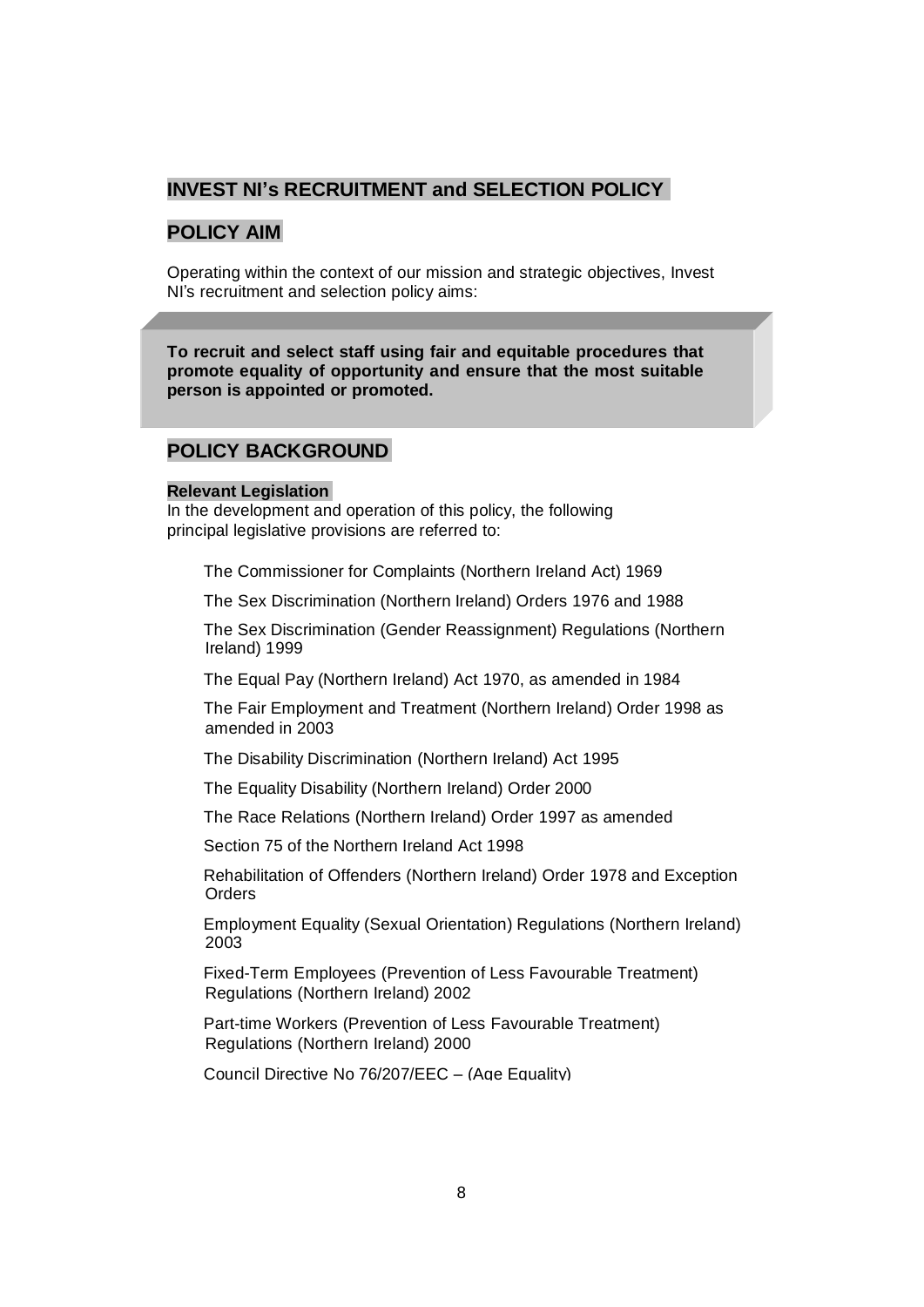#### **Policy Stakeholders**

Invest NI recognises the potential impact of this policy on employees, potential employees, applicants, potential applicants, clients, the local community and other members as covered by the role "stakeholder". This list is not exhaustive.

### **Invest NI Staffing Arrangements**

Under the Industrial Development Act 2002, Invest NI was vested with the power to appoint, grade and remunerate staff, subject to the approval of its sponsoring government department, the Department of Enterprise Trade and Industry (DETI) and the Department of Finance and Personnel (DFP).

Invest NI's Management Statement and Financial Memorandum indicates that the level and structure of Invest NI's staffing, including gradings and numbers of staff, is to be appropriate to its functions and the requirements of efficiency, effectiveness and economy and that the performance of staff at all levels is satisfactorily appraised for the purposes of performance pay and, where appropriate, promotion.

Section 7 of the Memorandum indicates that, from its inception (April 2002) to the end of the three year transition period (April 2005), Invest NI would be staffed by a combination of those directly employed by Invest NI along with civil servants on temporary transfer from DETI. From 2005 it is intended that Invest NI will employ its own staff. In the meantime (to March  $31<sup>st</sup> 2005$ ) seconded staff will retain the option of either joining Invest NI on a permanent basis or transferring back to the NICS.

Invest NI has responsibility for the development and implementation of its human resources' management policies, including recruitment, promotion, training, industrial relations, matters of discipline and staff development. At the same time the terms and conditions of Invest NI staff are broadly comparable to those currently in place across the NICS.

On the formation of Invest NI in April 1<sup>st</sup> 2002, a total of 203 staff who worked for both LEDU ( $n = 198$ ) and the NITB's accommodation and business support unit  $(n = 5)$  transferred on a permanent basis and these staff are now contracted as permanent employees of Invest NI.

Alongside these staff, 454 NICS staff working for IDB, IRTU and the Company Development Programme were transferred to Invest NI on a three-year temporary arrangement. These staff retain the right to return to NICS during this time but if a request is made formally to return to the NICS then the individual is no longer eligible to compete for promotion opportunities within Invest NI unless these are externally advertised.

The total staffing figure of 657 $3$  fell significantly short of Invest NI's formal staffing allocation of 738 full time equivalent posts. This was because the former agencies had adopted a policy of not filling vacancies in the run-up to

 $3$  This figure related to 1April 2002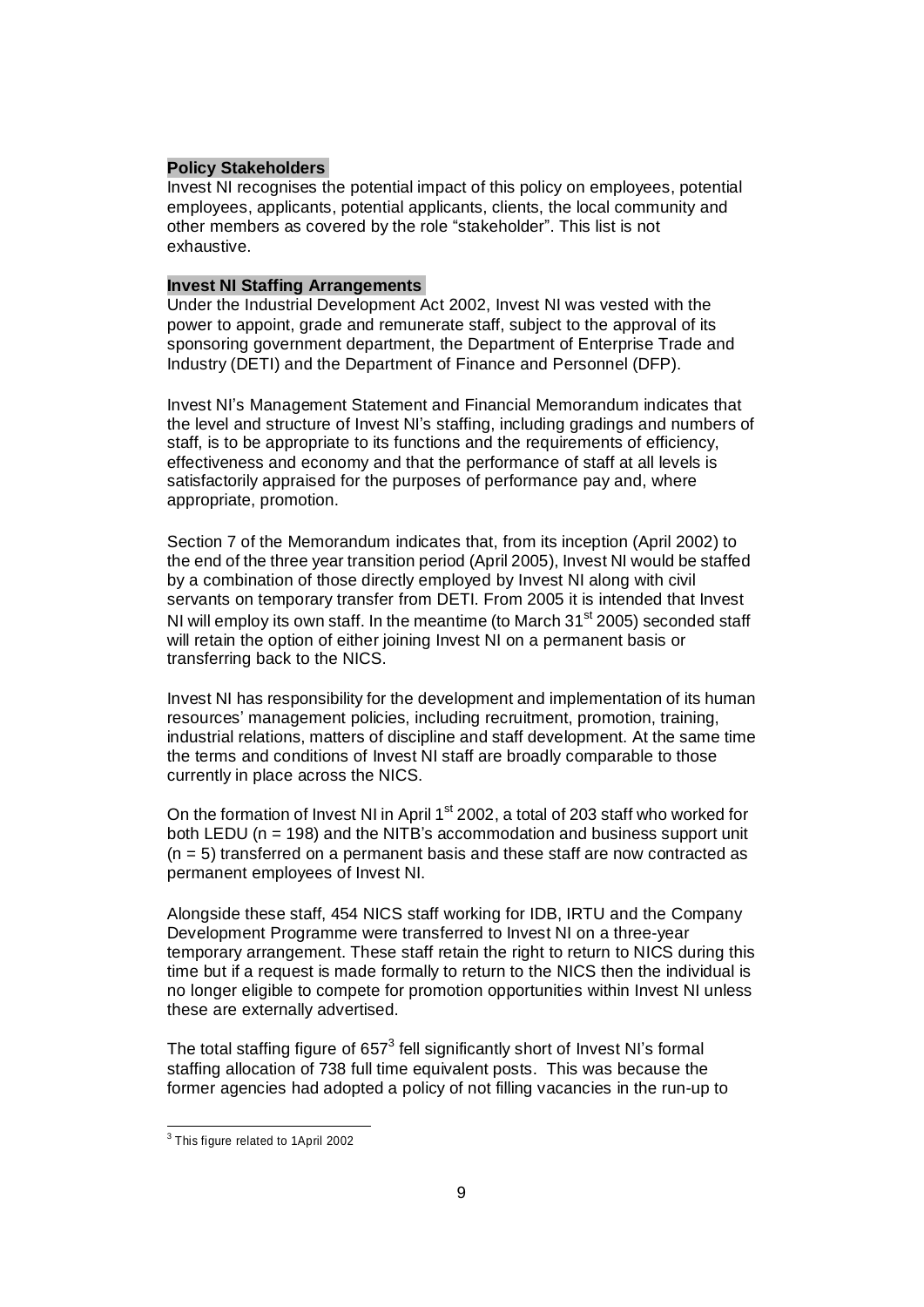the establishment of the new body. This shortfall, coupled with the return of staff to the Northern Ireland Civil Service, meant that Invest NI had to recruit a significant number of staff in the first 18 months of its existence.

Therefore from May 2002 Invest NI embarked on a major recruitment campaign to increase staff numbers in line with optimum service delivery. For example, between May 2002 and March 2003:

6842 requests for information were sent out, 3457 applications were received 164 appointments were made.

Following this extensive campaign the numbers of new recruits to the organisation has fallen significantly. Between April 2003 and March 2004:

1930 requests for information were sent out (28% of 02/03) 968 applications were received (28% of 02/03) 55 appointments were made (33% of 02/03)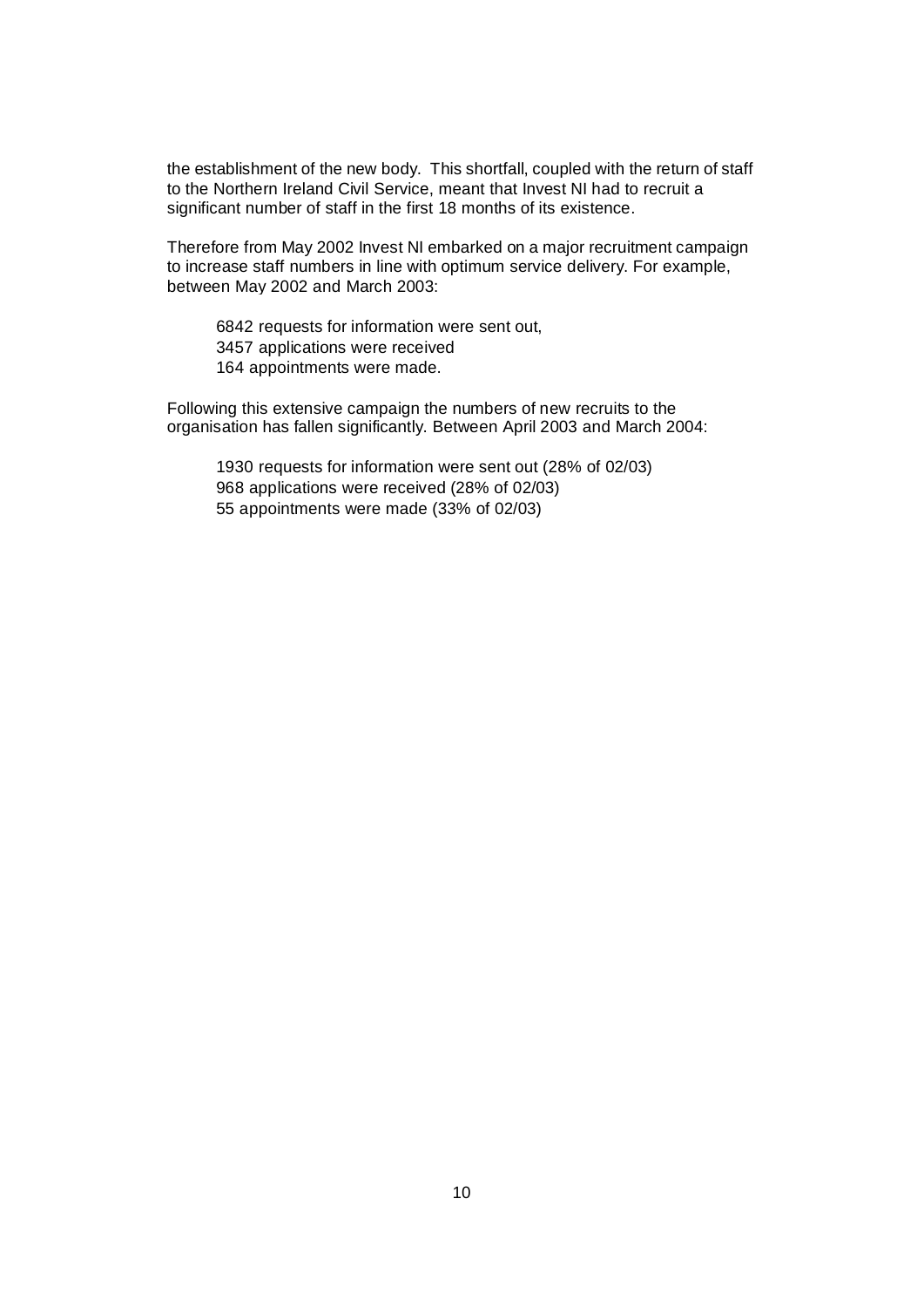### **INVEST NI's RECRUITMENT and SELECTION PROCEDURES**

The procedures that currently apply were agreed with NIPSA (the recognised trade union for Invest NI). The approach was based on many of the protocols used previously by the NICS Recruitment Service but modified to take account of Invest NI's status as a non-departmental public body (NDPB). This has resulted in a hybrid or mixed-model approach whereby different procedures operate for different grades of staff, broadly as follows<sup>4</sup>:

### *1. Administrative / First Level Supervisory Staff*

Delivered: External Recruitment Agency and In-house Techniques: Shortlisting, psychometric tests<sup>5</sup>; Final selection, criterion-based interviews (derived from NICS guidelines)

### *2. Client Officers / Team Leaders / Administration Managers (Staff Officer Grade)*

Delivered: In-house Techniques: Shortlisting, interviews; Final selection, criterion-based interviews (derived from NICS guidelines)

### *3. Client Executives / Technical Executives / Business Improvement Advisors / Specialist Posts*

Delivered by: In-house and External Consultants for Specialist Posts Techniques: Posts filled on a cluster basis, (using shortlisting interviews, final selection using criterion-based interviews with job-sampling (e.g. case study) techniques)

### *4. Senior Management Posts*

Delivered by: In-house and External Consultants

Techniques: Three stage selection process, using shortlisting interviews, final selection using competence-based interviews along with job-sampling techniques (e.g. case studies)

### **Processing of Applications**

All applications are administered by Human Resources staff. Responses to applications are made after initial shortlisting of applications but acknowledgements of receipt are not normally sent. Internal applicants applying for externally advertised vacancies are subject to the same selection procedure as external candidates.

Invest NI operates a criterion based selection system at all levels. For jobspecific recruitment competitions, candidates are assessed against selection criteria derived from the personnel specification requirements. For other recruitment competitions that are used to recruit directly to a grade or job

<sup>&</sup>lt;sup>4</sup> In most cases (but excluding Senior Management posts) Invest NI has set up supply lines of staff using reserve/call off lists (mainly to fill vacancies created by NICS staff returning to a posting in the NICS), whereby successful candidates could be made available by appointment at relatively short notice.<br><sup>5</sup> See appendix 8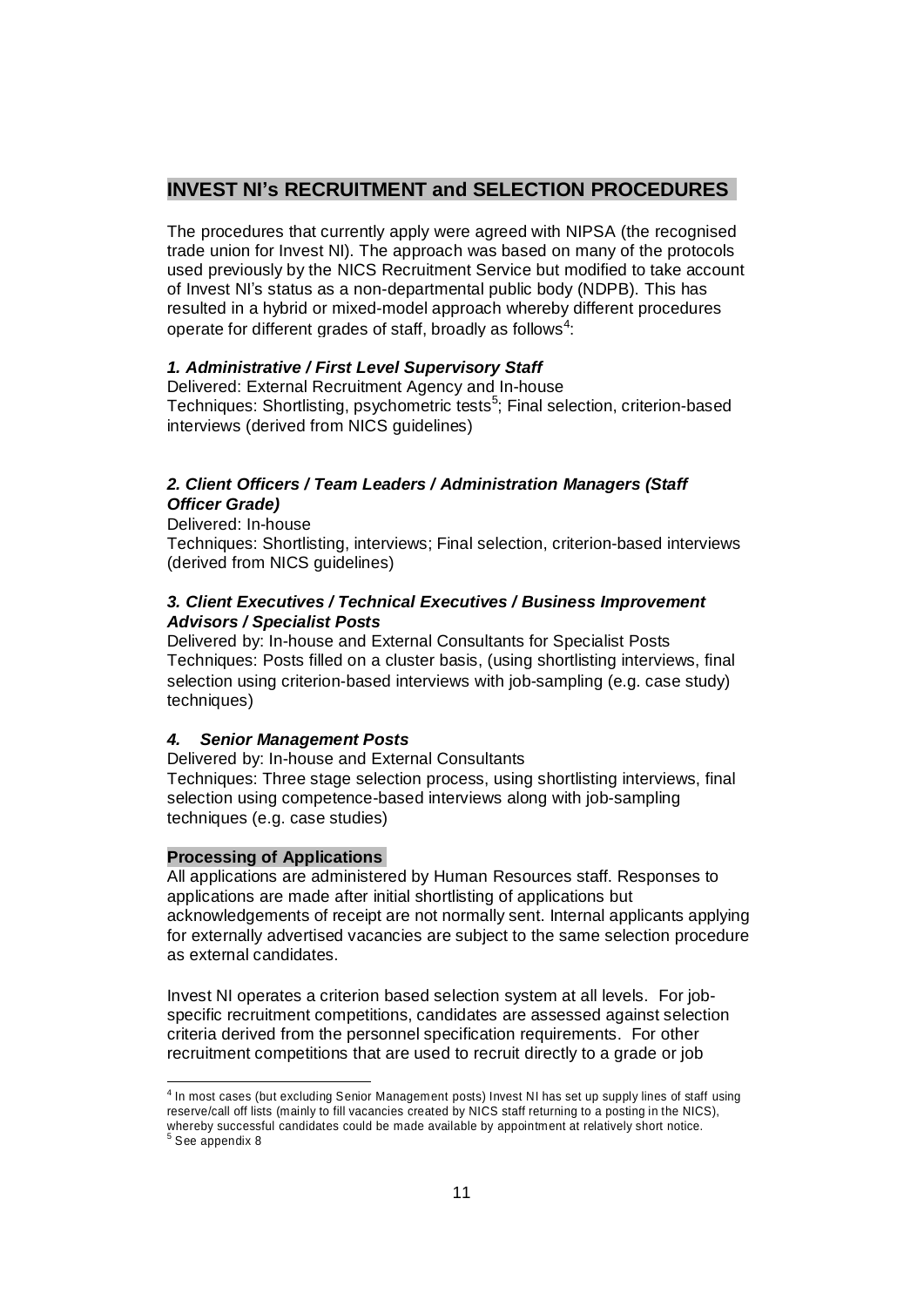cluster (such as Team Leaders/Administration Managers), standard criteria derived from the NICS competence framework have been tailored to meet Invest NI requirements. This is an interim arrangement as Invest NI is planning to develop a bespoke Assessment Framework, based on Knowledge, Skills, Experience and (role specific) Competences, referred to as **KSEC**s.

The NICS competence framework (again tailored to meet Invest NI requirements) is currently used to fill vacancies at Senior Civil Service level (Grade 5 and above), but in the longer term there are plans to cover these posts by the Assessment Framework referred to above.

### **Recruitment Procedure**

When considering whether or not a vacancy exists, the following procedure is followed:

- a. Human Resources Management liaise with the Top Management Team to agree an annual staffing budget and recruitment plan and Human Resources staff regularly liaise with Directors in order to assess ongoing requirements.
- b. The Human Resources Director prepares a quarterly report on corporate staffing needs to the Senior Management Team and a rolling six month recruitment schedule. Human Resources then operate the recruitment schedule on the basis that it will provide 'advertisement slots' throughout the year, taking into account the most appropriate time to advertise externally.
- c. Requests for new/replacement staff are assessed to confirm the business need and the availability of budget to meet projected costs.
- d. Line managers requesting a new post to be filled must summarise the business case signed by the appropriate Director and countersigned by the Human Resources Director.
- e. If a need is confirmed, the vacancy may be filled either by internal transfer, by referencing a reserve list, or through a new recruitment process.
- f. All posts at Grade 7 and above are normally advertised externally.
- g. A decision to advertise or trawl internally may be made where this may avoid potential redundancy, for example in situations of restructuring or redeployment within existing headcount.<sup>6</sup> Internal candidates applying for externally advertised vacancies are subject to the same selection process as external candidates.
- h. NICS staff on transfer to Invest NI but who have formally opted to return to the NICS are not eligible to apply for internally advertised vacancies but may apply for externally advertised vacancies.

<sup>&</sup>lt;sup>6</sup> Since December 2002 there have been 14 internal trawl exercises which have resulted in the appointment of 33 people. These trawls were implemented during the establishment of Invest NI and reflected exceptional staffing arrangements which operated at that time.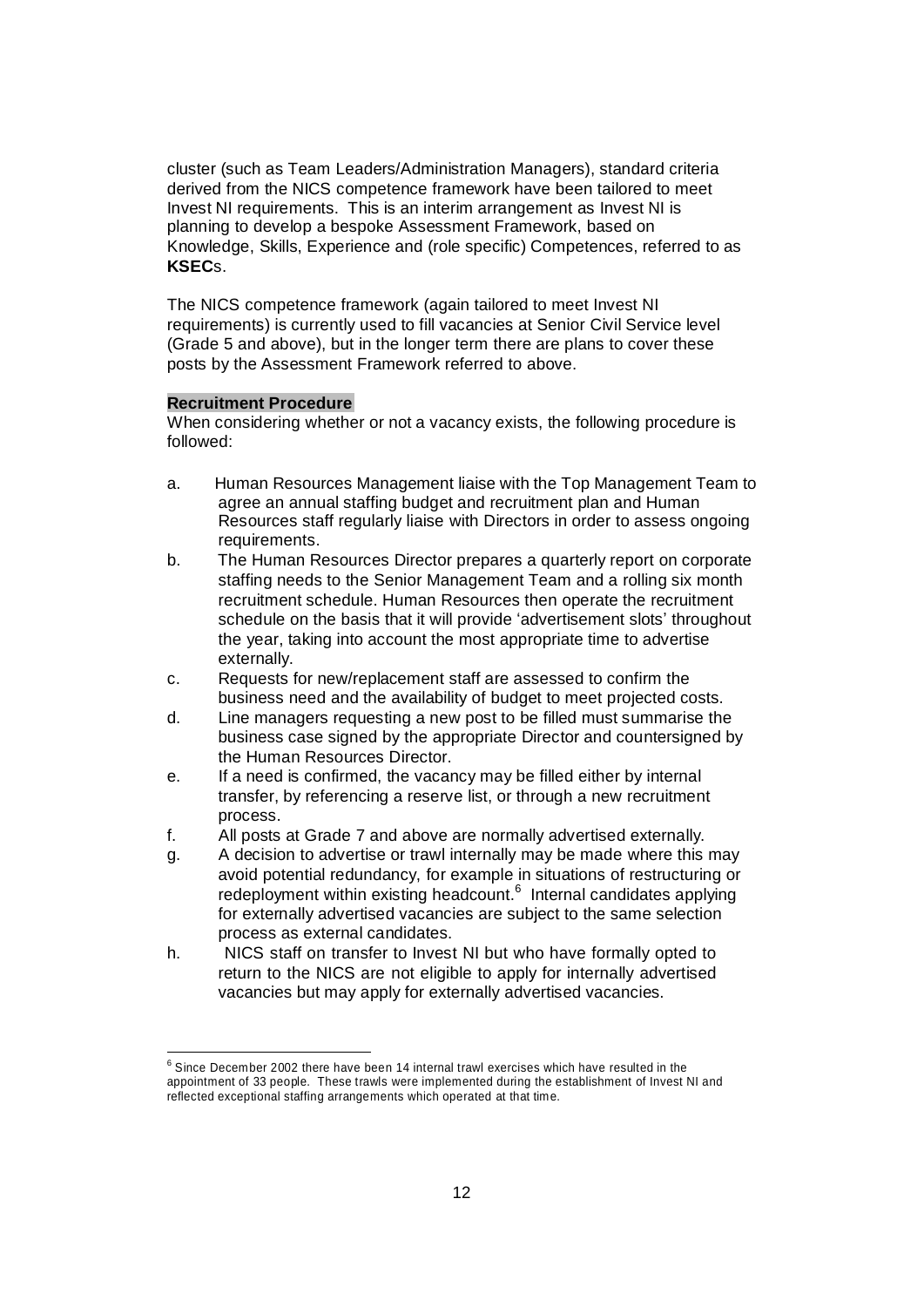### **Steps in the Recruitment Process<sup>7</sup>**

Following these initial determinations, the following steps are normally followed:

- a. The line manager together with Human Resources ensures that an Information for Applicants Pack' is produced and draft advertisement prepared. A selection panel is appointed.
- b. Draft job details are forwarded to NIPSA for agreement.
- c. Advertisements are placed in relevant local (i.e. Belfast Telegraph, Irish News, Newsletter) and national press, and are posted on the Invest NI and nijobs.com websites. All staff who are on duty are notified of externally advertised post via email on the first day of publication.
- d. Requested information packs and application forms are sent out by Human Resources.
- e. Shortlisting of candidates is carried out by the selection panel and those candidates deemed acceptable at shortlisting are called for the interview stage(s) of the selection process.
- f. Selection tests may be used if considered necessary to aid objective assessment and provide additional information as to candidate suitability.
- g. The criteria-based interview stage(s) may involve job sampling procedures to consider the ability of candidates to successfully undertake key tasks.
- h. The final decision is made by the interview panel.
- i. The appointment process (including determination of starting salary) is co-ordinated by Human Resources. Job offers are made conditional upon satisfactory references, health declarations and evidence of qualifications.
- j. Where more than one candidate is deemed suitable for appointment, reserve candidates' details normally remain active for 12 months unless otherwise stated.

### **Determination of Starting Salary on Appointment**

The Chairperson of the selection panel, assisted by Human Resources, is normally responsible for deciding upon a suitable starting salary on appointment. Wherever possible, the candidate will be offered the minimum point of the scale. However, it is recognised that individual circumstances and/or market conditions may require flexibility to ensure that the successful candidate is appointed. Invest NI is undertaking an Equal Pay Review Programme in consultation with the recognised trade union (NIPSA) and starting salary on appointment will be one of the issues to be considered at that time.

#### **Debriefing / Feedback**

Candidates are provided with feedback on request. Since April 1<sup>st</sup> 2002, 186 feedback letters have been issued and a similar number of feedback interviews have been conducted.

 $^7$  To make clear the process in its entirety a 10-Step Process Map, from vacancy to employment, has been developed. This provides detail on each stage of the process and including timings, actions, issues and options.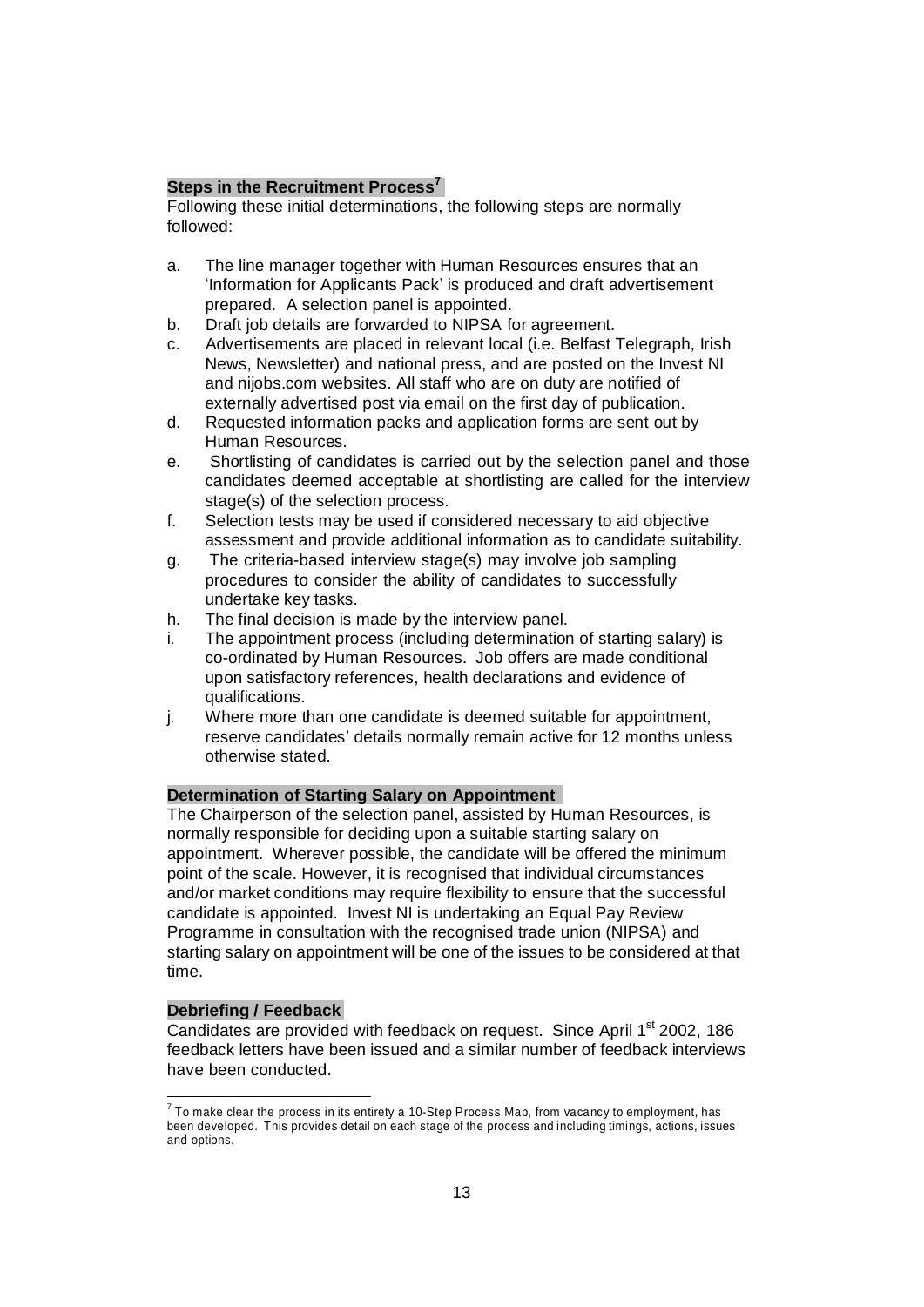### **Monitoring Arrangements**

In line with the Fair Employment and Treatment (Northern Ireland) Order 1998 all applicants are asked to complete a monitoring form. This form collects information on religious belief, race/ethnic origin, gender and district council area.

### **Training of Panel Members**

Training and guidance from Human Resources is given to members of panels to enable them to carry out their task. All panel members also receive criterion-based interview training before they participate on a panel. Prior to each panel sitting, a pre-interview panel meeting is held for between one and two hours to update the panel on Equal Opportunities, including recent developments and new case law.

#### **Temporary Staff**

A small number of temporary staff work for Invest NI. Normally these staff are hired through employment agencies who remain the employer and a contract is entered into with the recruitment agency.<sup>8</sup>

 $8$  In total 16 staff were engaged in this capacity in July 2004.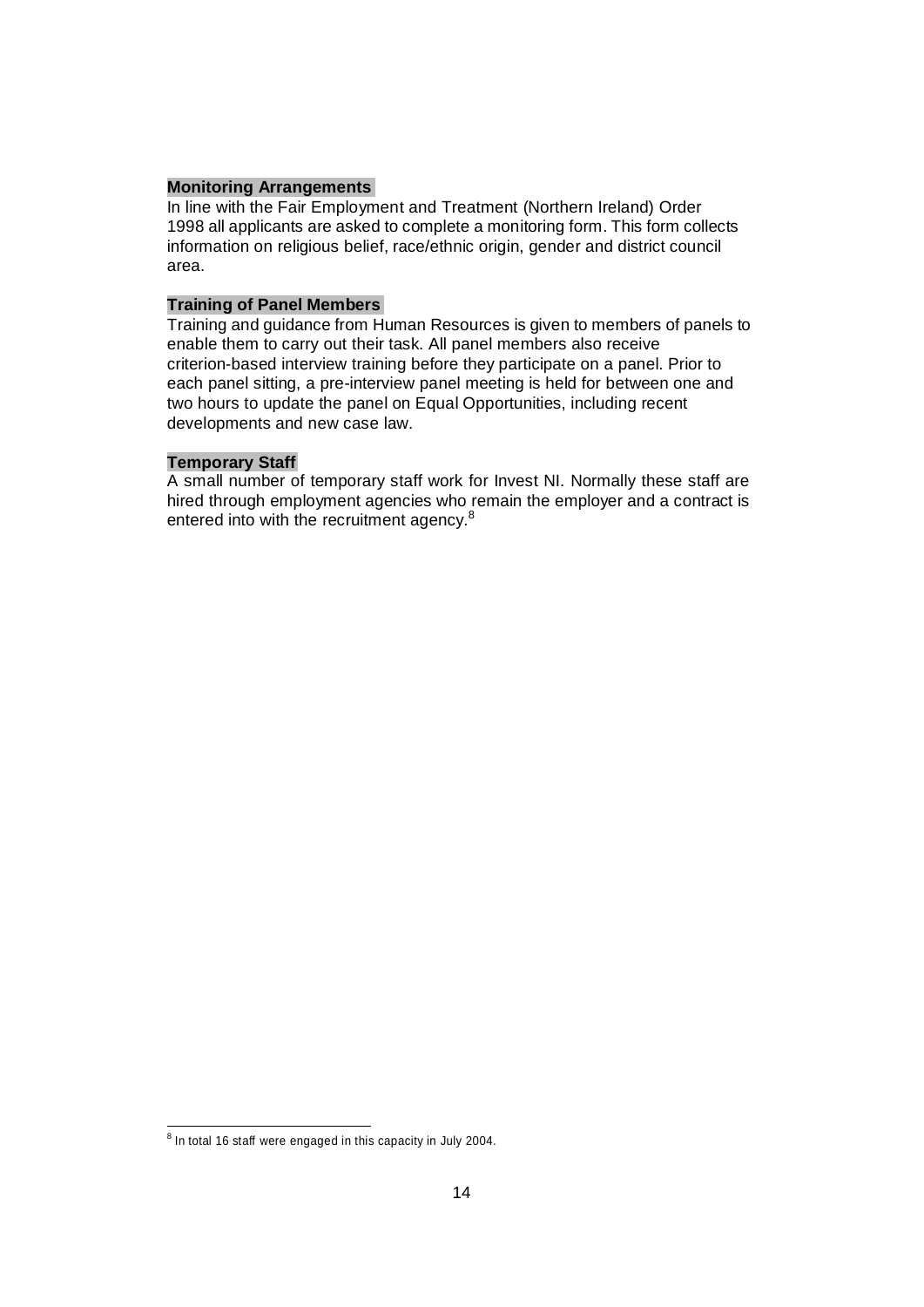### **CONSIDERATION OF DATA and AVAILABLE RESEARCH**

In carrying out this EQIA, Invest NI has taken into account a wide range of data and research findings and including the following:

> **Invest NI Staff Profile NISRA Profile of NICS Seconded Staff Invest NI Article 55 data Invest NI Recruitment Monitoring Information Evaluation of Induction Practice Report (October 2003) Invest NI Staff Attitude Survey 2003 PWC Report µAs-Is Analysis and Findings of Current Approach to Recruitment and Selection¶ (June 2003)**

Raw data are included in full in the Appendix while summary statistics and commentaries on these data are included below. Data referring specifically to NICS seconded staff have not been included in the main body of the report but are given in **Appendix 4.**

#### **Invest NI Staff Profile**

| <b>Religion by</b><br>Gender |        | <b>Religion</b><br><b>Summary</b> |        | Gender<br><b>Summary</b> |        |
|------------------------------|--------|-----------------------------------|--------|--------------------------|--------|
| Male                         | 95     | Protestants                       | 223    | Male                     | 183    |
| Protestant                   | (22%)  |                                   | (51%)  |                          | (42%)  |
|                              |        |                                   |        |                          |        |
| Female                       | 128    |                                   |        |                          |        |
| Protestant                   | (29%)  |                                   |        |                          |        |
| Male Roman                   | 70     | Roman                             | 181    | Female                   | 256    |
| Catholic                     | (16%)  | Catholics                         | (41%)  |                          | (58%)  |
| Female                       | 111    |                                   |        |                          |        |
| Roman                        | (25%)  |                                   |        |                          |        |
| Catholic                     |        |                                   |        |                          |        |
| Male Non                     | 18     | Non                               | 35     |                          |        |
| Determined                   | (4%)   | Determined                        | (8%)   |                          |        |
| Female Non                   | 17     |                                   |        |                          |        |
| Determined                   | (4%)   |                                   |        |                          |        |
| <b>Totals</b>                | 439    |                                   | 439    |                          | 439    |
|                              | (100%) |                                   | (100%) |                          | (100%) |

### **Invest NI Employees by Gender and Religion (1/12/2003)**

A further series of breakdowns by age, gender, religion and grade are included in **Appendix 5**. In summary these tables indicate that:

Invest NI staff includes a fair representation of Protestant and Catholic, with 51% Protestant and 41% Catholic (8% non-determined). These figures compare favourably with those derived from the 2001 Census for Northern Ireland (53.13% Protestant, 43.76% Catholic).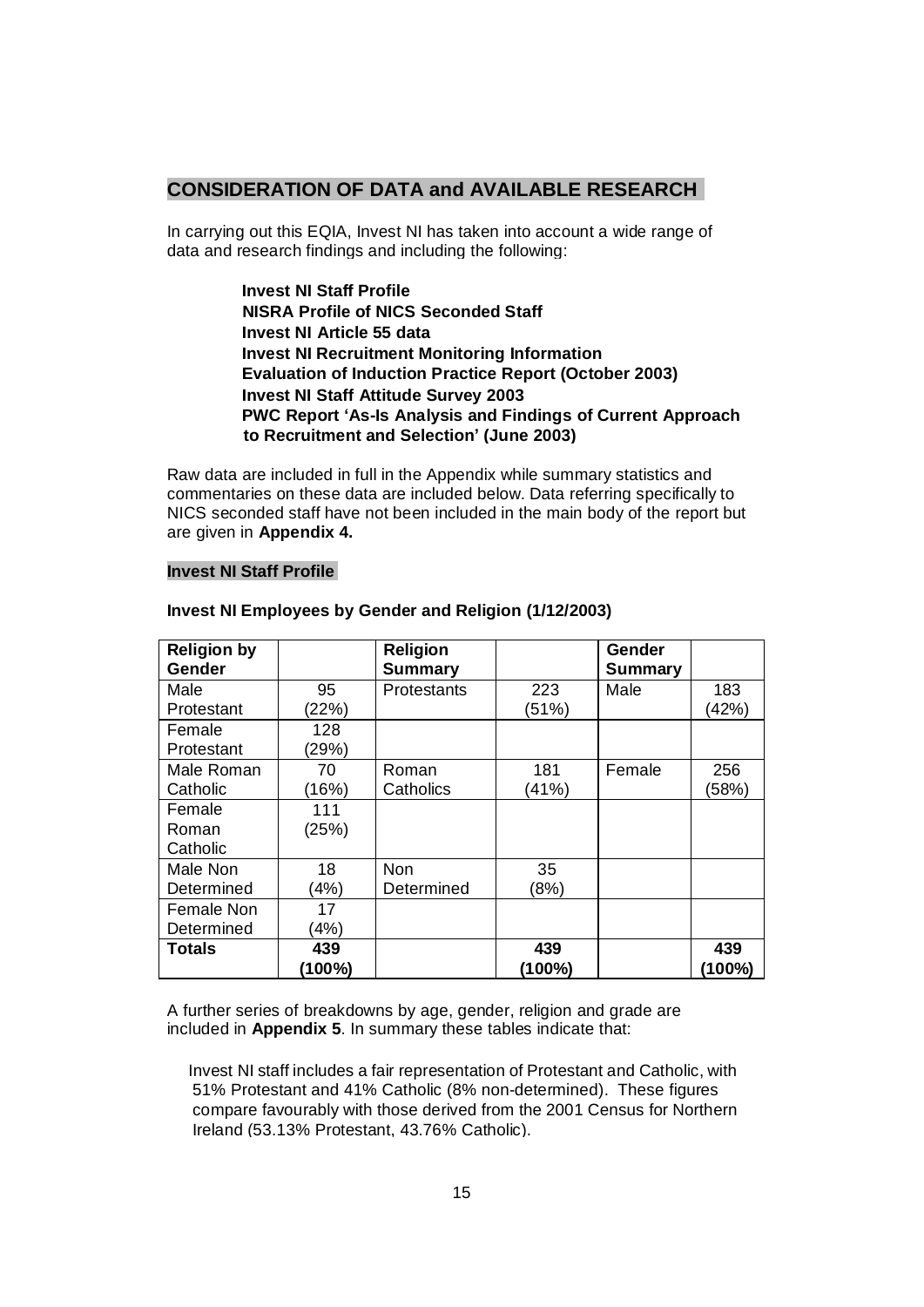Across grades, the representation of Catholics and Protestants is uniform. 42% of the staff are male and 58% female. There is an over-representation of males at DP grade and above, counterbalanced by an over representation of females at EOII. The average age of staff indicates a younger age profile in the grades AA to Staff Officer with a slightly older average age at DP grade and above. There was no significant disparity between the average age of employee by grade, religion or gender.

### **Disability**

In terms of *disability,* the proportion of staff in Invest NI (including NICS secondees) who declared themselves as having a difficulty in relation to either mobility, access or disability (4.5%)<sup>9</sup> was almost identical to the NICS (4.6%).

#### **Invest NI Article 55 Data**

In order to comply with Article 53 to 54 of the Fair Employment and Treatment (NI) Order 1998 and the Fair Employment (Monitoring) (Amendment) Regulations (Northern Ireland) 2002, Invest NI completes annual returns to the Equality Commission. **Appendix 6** contains a table which outlines the composition of Invest NI staff by Standard Occupational Classification (SOC). (As Invest NI has not yet been in existence for three years there has not been a requirement to complete an Article 55 review of composition and employment practices to ensure the provision of fair participation among the Protestant and Roman Catholic communities.)

At this time staff monitoring information by dependancy, sexual orientation and political opinion is not available.

#### **Invest NI Recruitment Monitoring Information**

#### **Monitoring Information I: Recruitment by SOC**

Monitoring information in relation to applicants, those shortlisted and those appointed by Standard Occupational Classification (SOC) between April 2002 and March 2003 has been analysed by gender and religion. Tables summarising this information are included in **Appendix 7**.

### **Monitoring Information II: Selected Recruitment Exercises**

For the purposes of the EQIA a random selection of recruitment exercises was chosen to establish relative success rates during the selection process. Information was considered with regard to the following seven recruitment exercises:

### **Director IEIP (Grade 5)**

<sup>&</sup>lt;sup>9</sup> This information was gathered from a 2003 Invest NI Access Audit.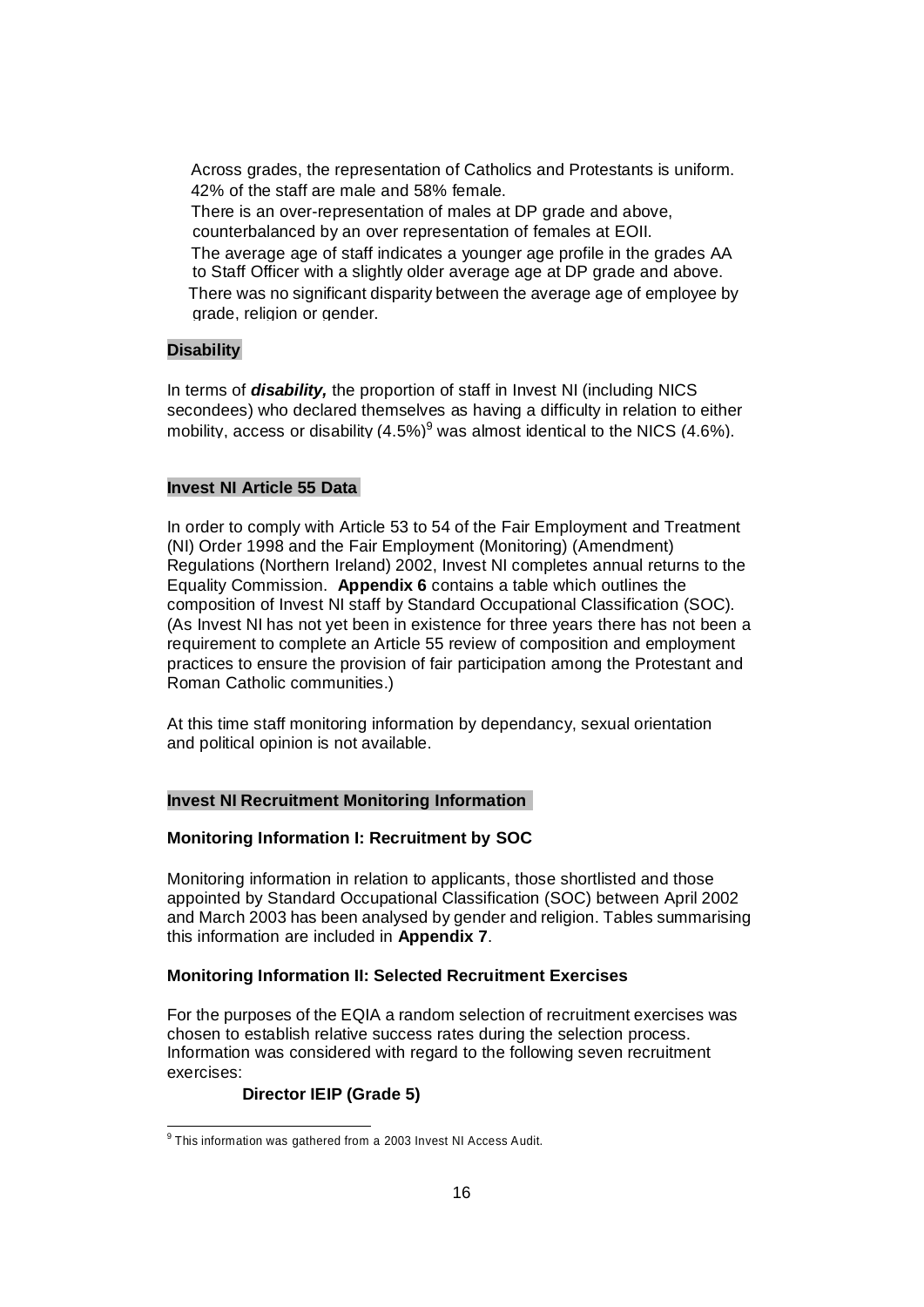**SDM (Service Development Manager) (Grade 7) DHPO ± Deputy Head of Press Office (DP) Finance Officer (EO1) Assistant Scientific Officer (AO) Client Manager Human Resources Officer (EO1)**

**Appendix 7** contains further information on each recruitment exercise and including breakdowns by race, age, disability, gender and religion.

In summary, these data suggest that Invest NI has been able to attract a reasonable proportion of applications from both communities, with a slight majority of Catholics applying for SOC Group 1 posts but a majority of Protestants applying for posts within SOC Groups 2, 3 and 4. The data suggests that the outcome of the selection process fairly reflects the applicant pool by community background.

The data would further suggest that the proportion of men and women who are shortlisted is largely in accord with application rates by gender, although within SOC Groups 2 and 3 a higher proportion of women appear subsequently to be appointed (although low frequency counts do not allow significant statistical inferences to be drawn).

Overall, there is no evidence to suggest that there is a trend towards particular candidates being shown preference on grounds of religion, gender, disability or race, mindful of the fact that the small numbers of candidates in some of these exercises at the stage of shortlisting and appointment limit the inferences that can be drawn from the data.

In relation to age, while the small numbers do not allow reliable conclusions to be drawn, it is noted that no appointments were made of candidates who were above the age group 35-45 years. Whilst persons older than 45 years were shortlisted they were not appointed. This may be the case in these particular recruitment exercises however it is noted that individuals (aged 45 and above) have been appointed in other competitions.

### **Evaluation of Induction Practice Report October 2003**

During 2003 research was undertaken by the Human Resources Training Team to establish attitudes and practices around induction procedures in Invest NI and to present recommendations based on this research. Twelve focus groups were run during August and September 2003, and the feedback sheets completed after each corporate induction session were also analysed.

While much of this research is not immediately relevant to this EQIA, some significant findings to emerge included the following:

Meeting with the Human Resources Account Manager within two days of starting work was seen as valuable although a follow-up meeting would also be welcome.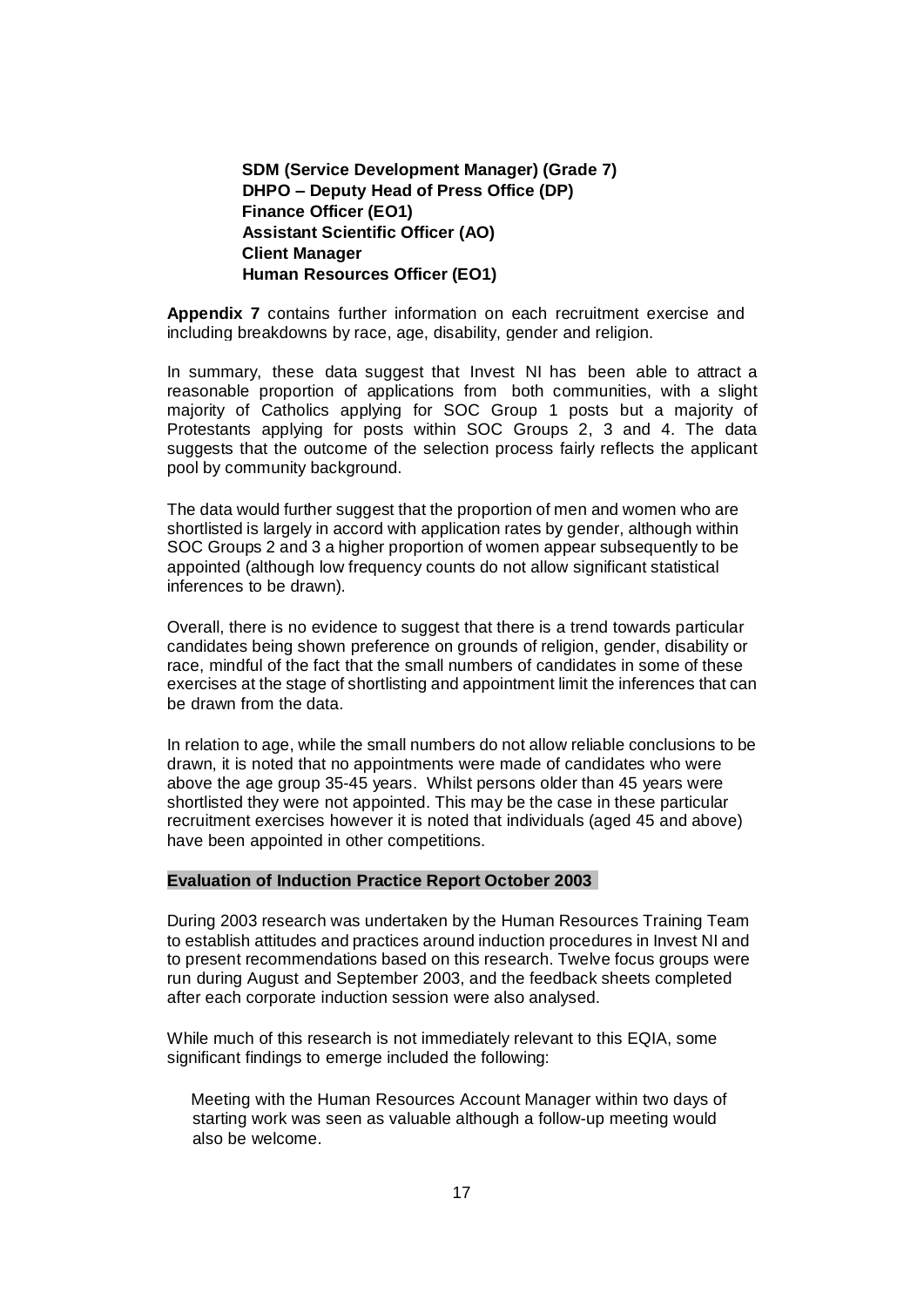More information was requested in relation to pension entitlements and pay scales.

The Invest NI Intranet site was seen as a valuable source of information and including the induction web page.

Working relationships within each working group were seen as good although within wider divisions these relationships were described as poor.

Several staff voiced concern over the lack of clarity they had received about their specific job role and the roles of other team members.

Some staff felt they were not doing the job they had applied for or their contract of employment was not being honoured (e.g. flexible working).

While new recruits had to read copious documentation, there was little information on their job description per se.

Accountability for induction was described as not clearly defined between Human Resources and line managers.

Many felt they were not expected when they arrived and were not even sure of the layout of the building.

### **Invest NI Staff Attitude Survey 2003**

A staff attitude survey was completed during March/April 2003 when 718 staff were invited to complete an on-line questionnaire. 373 completed questionnaires were analysed (52% of Invest NI staff). The report included eight sections. Of particular relevance to this EQIA was Section 4, 'Invest NI as an Employer'.

When asked if existing recruitment and selection arrangements ensure that the best people are appointed, only 36.5% of respondents agreed with this statement. The level of agreement ranged from 20.8% at AO level to 49% at EOII level.

Additional comments were made by 140 respondents (19% of staff). These included a number of comments relating specifically to recruitment, selection or promotion. As might have been expected, at an early stage in Invest NI's development, the survey indicated a wide range of reactions. These views reflect the fact that existing Invest NI staff had not yet adapted to the new recruitment and selection processes (as compared to those used by the predecessor organisations). These feedback comments were reviewed and analysed as part of the independent review of Invest NI's Recruitment and Selection processes conducted by Price Waterhouse Coopers (see next section).

#### **Price Waterhouse Coopers (PWC) Report - µAs-Is Analysis and Findings of Current Approach to Recruitment and Selection¶, June 2003**

The June 2003 report (Phase 1 of the project) aimed to review and benchmark the current approach to recruitment, and to identify suitable options for improvement. This review will be used to inform 'Phase 2' when a recruitment manual for Invest NI is to be drafted incorporating suggested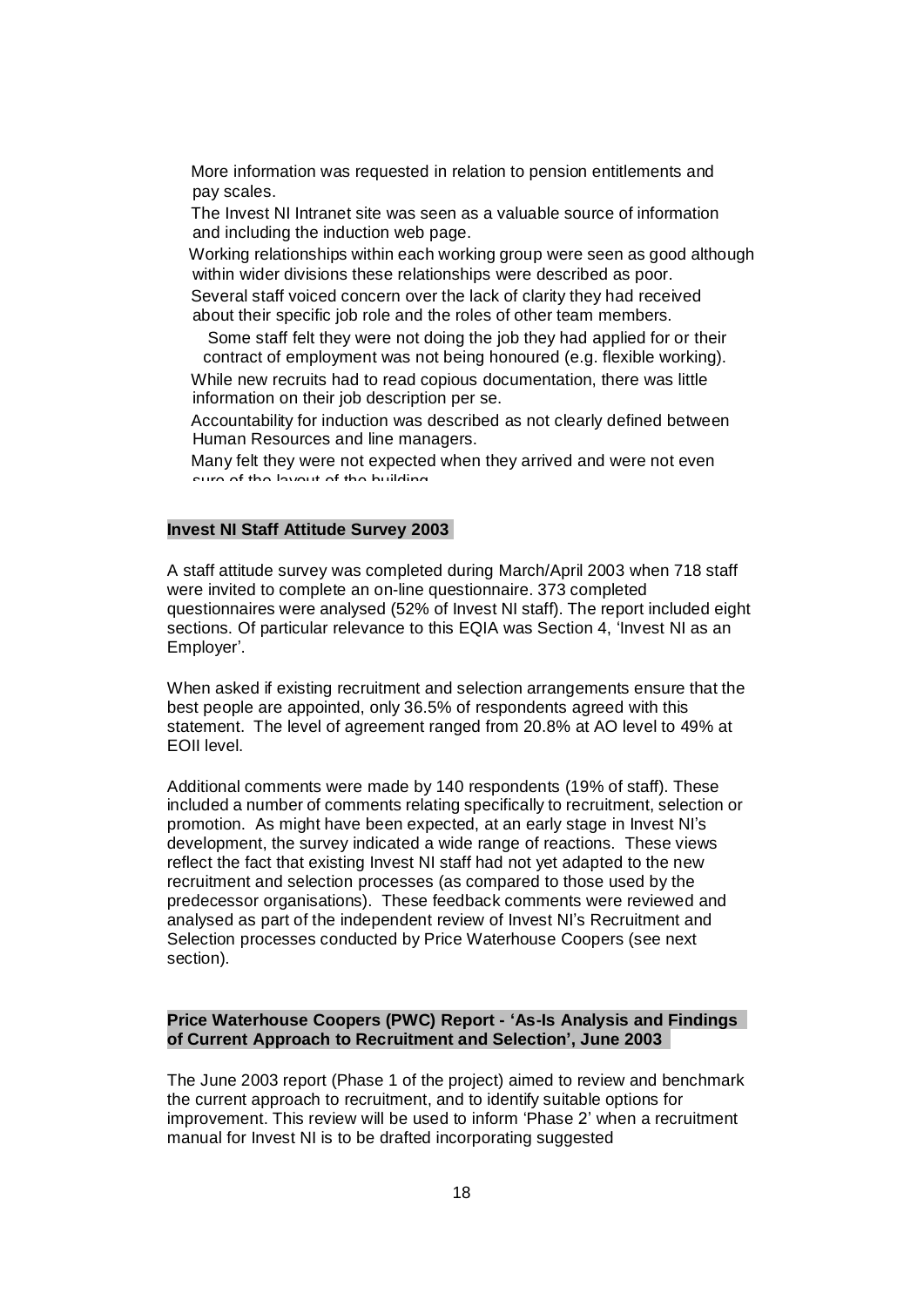changes and backed by staff training. Phase 3 will involve an evaluation and review after a 12 month period has elapsed.

The report was based on a desk audit of documentation and consultations involving comparator organisations, together with 20 staff interviews with those involved with recruitment, 41 interviews (predominantly telephone) with staff who had experience of the recruitment process as applicants, and 61 telephone interviews with external applicants.

The report makes reference to a wide range of issues associated with the recruitment and selection procedures. Of particular relevance to the EQIA are the following:

Current practice of advertising in all three local papers should be reviewed; the Belfast Telegraph should be used exclusively for the majority of local posts. For other posts appropriate use should be made of journals and local newspapers.

Website capacity should be exploited further and a job board and other information should be clearly signposted and an online process developed. A consistent approach to candidate contact should be adopted, whether internal or external candidates.

Feedback should be provided promptly in writing when requested. Invest NI should develop a competency framework to reflect requirements associated with various grades and posts, supported by a menu of competency questions by grade or post.

The application form should adopt a standard generic format with a competency based question inserted as appropriate.

The information pack for candidates should include a job description, person specification and the outline of the selection process to be applied, expressed in simple language.

Invest NI should provide clarity as to skills, knowledge and behaviours that are essential and desirable criteria for shortlisting, and these must be made explicit to candidates.

A data management system should be developed that will capture all recruitment information and allow easy analysis.

Standard letter templates should be developed, including acknowledgement cards, late application letter, regret after sift/shortlisting, invitation to interview, regret after interview, invitation to further testing, confirmation form for attendance at testing, regret after testing, holding letter after testing,

references requested, reserve list, appointment letter.

The scoring frame should be reviewed to accommodate a consistent framework across each selection exercise

Techniques should be made clear as to how tied candidates can be differentiated.

Panels should continue to operate as presently but with a Human Resources representative always in attendance, in a role as independent advisor with power to intervene when necessary to ensure procedural correctness.

It is recommended that there is no need for a full parallel panel at shortlisting,  $\mathcal{L}(\mathcal{L})$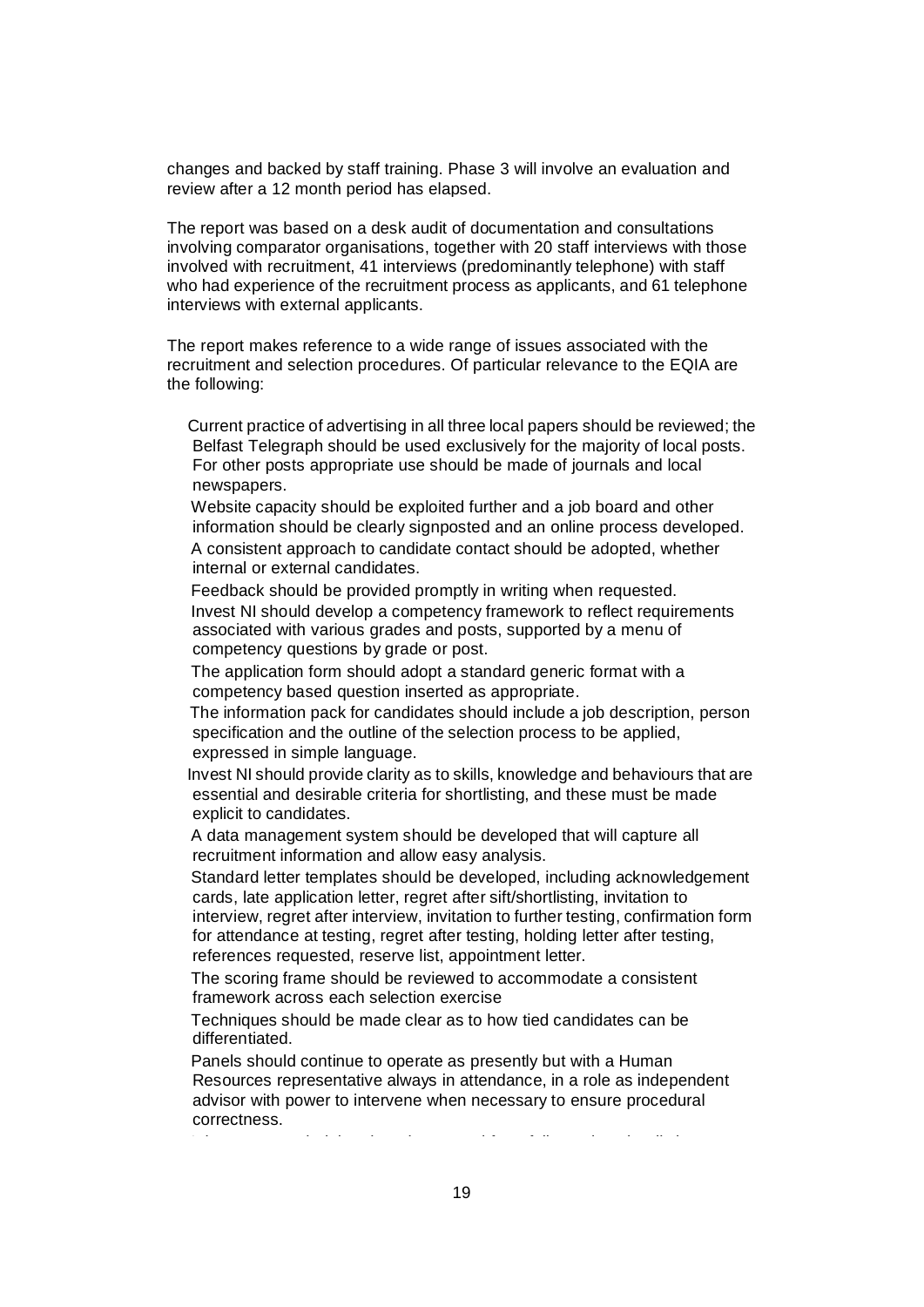rather 'two headed panels' made up of a Human Resources representative and a line manager should be used.

For volume or senior competitions, shortlisting and/or interviewing may be outsourced.

Training of panel members should be Invest NI tailored.

Many of these recommendations have already been put in place and are now part of the standard recruitment process. Human Resources continue to improve the recruitment process and to incorporate the other enhancements suggested in the PWC report.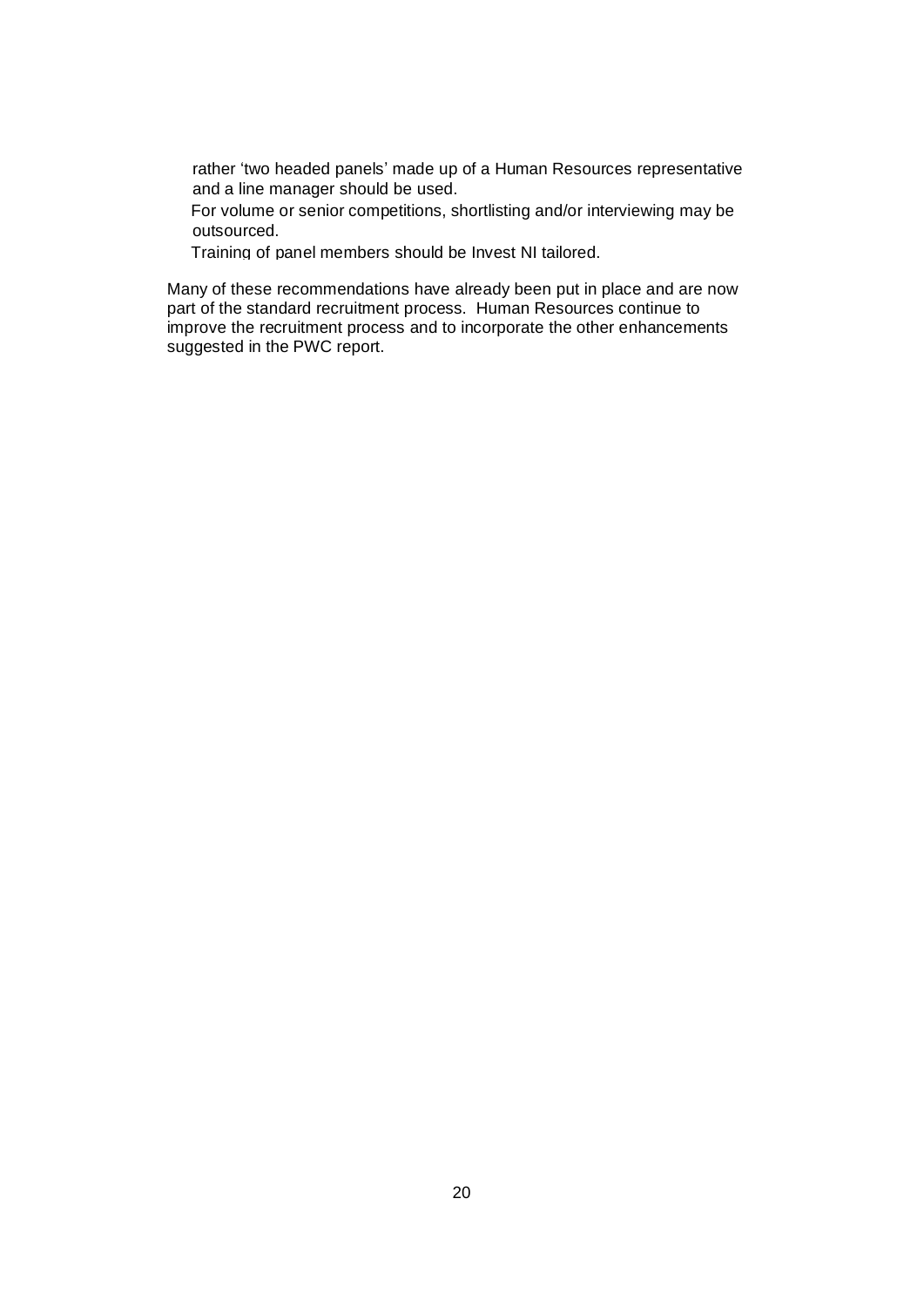### **PRELIMINARY RECOMMENDATIONS**

The creation of Invest NI as a non-departmental public body (NDPB) presented the newly formed organisation with a number of urgent logistical problems and most especially the need to recruit large numbers of staff within a relatively short period of time. This initial recruitment drive took place while simultaneously NICS staff were afforded the right to return to the NICS should they so desire at any time within the first three years of Invest NI's existence.

While the recruitment and selection procedures that have operated since April 2002 are relevant to the EQIA, equally the EQIA should not be focused on an historical review but should concern itself with current and future procedures and whether they will afford equality of opportunity in relation to Section 75 obligations.

A consideration of the current staff profile does not suggest significant imbalances over and above those that characterise other public sector organisations in Northern Ireland, including an under-representation of women in senior management positions. At the same time, there are a number of areas that should be reviewed to ensure that fair participation can be further promoted.

**Recommendation 1:** With this in mind the ongoing review of recruitment and selection being carried out by Price Waterhouse Coopers (PWC) has identified a number of practical proposals (see p. 16) that should help Invest NI develop good practice.

**Recommendation 1: Proposals as outlined in the PWC report dated June 2003 and in particular as summarised in the EQIA should be implemented within an agreed and reasonable time frame.**

**Recommendation 2:** Invest NI has operated criterion-based selection and is proposing, in accordance with the intention of the PWC recommendations, to develop a criterion-based Assessment Framework. This framework needs to cover the knowledge, skills, experience and job specific competences (KSECs) for a wide range of grades/posts. The KSEC framework will be practical and transparent and clearly focused on each job/grade role. Invest NI is mindful of the Fair Employment Tribunal decision in Willis v PANI and Others (Case Ref:00310/98 FET) which considered a competency based assessment exercise. The decision referred to the failure by the interviewers to relate gradings to any particular part of the matters to be assessed and recommended that, "future interview selection panels must identify the extent to which they were impressed by each of the matters they were required to consider." The KSEC Assessment Framework must therefore reflect the guidance in the statutory Codes of Practice, be non-discriminatory, promote equality of opportunity, be transparent and be as objective as possible.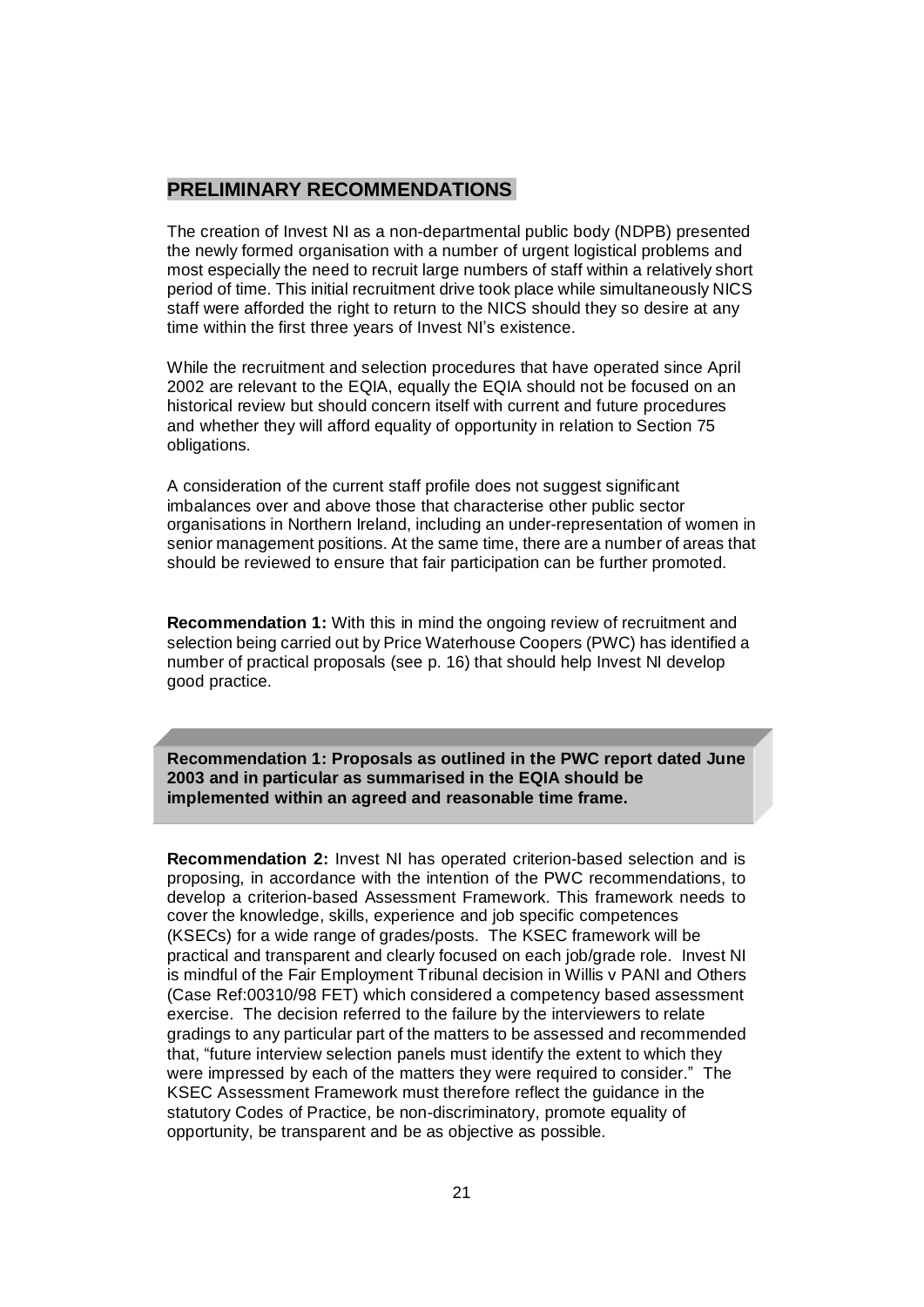**Recommendation 2: The KSEC Assessment Framework currently under development should reflect the guidance in the statutory Codes of Practice, be non-discriminatory, transparent, promote equality of opportunity and be objective where possible.**

**Recommendation 3:** Since the creation of Invest NI, internal trawls have been used relatively infrequently (14 competitions) but nevertheless have resulted in the appointment of 33 people. These measures were seen to reflect the exceptional demands placed on the organisation during its early development and it is not envisaged that such competitions will feature as commonly in the future. Nevertheless the means for determination of representative applicant pools for these competitions and, more generally, the justification for use of internal trawls should be made clear.

**Recommendation 3: Internal trawls should only operate in particular circumstances e.g. where this action may avoid a potential redundancy, or in situations of restructuring or redeployment within the existing headcount.**

**Recommendation 4:** While good monitoring information is currently available for some of the Section 75 dimensions (gender; religion; age; disability; race/ethnic origin) the current system does not encompass all nine dimensions.

**Recommendation 4: A comprehensive monitoring system, tracking applicants from application through to appointment, should be developed and implemented to encompass all nine Section 75 dimensions.**

**Recommendation 5:** The Chair of the selection panel, assisted by Human Resources staff, currently has responsibility for deciding a suitable starting salary within the grade. The discretion that the Chair may operate could be potentially problematic particularly in the area of equal pay and this should be reflected on, along with the role that Human Resources staff play in this process. Invest NI is conducting an equal pay review programme which will consider the starting salary issue.

**Recommendation 5: The determination of the appropriate starting salary for a successful candidate should be the responsibility of the Human Resources Director who will implement any recommendations made as a result of the current equal pay review programme.**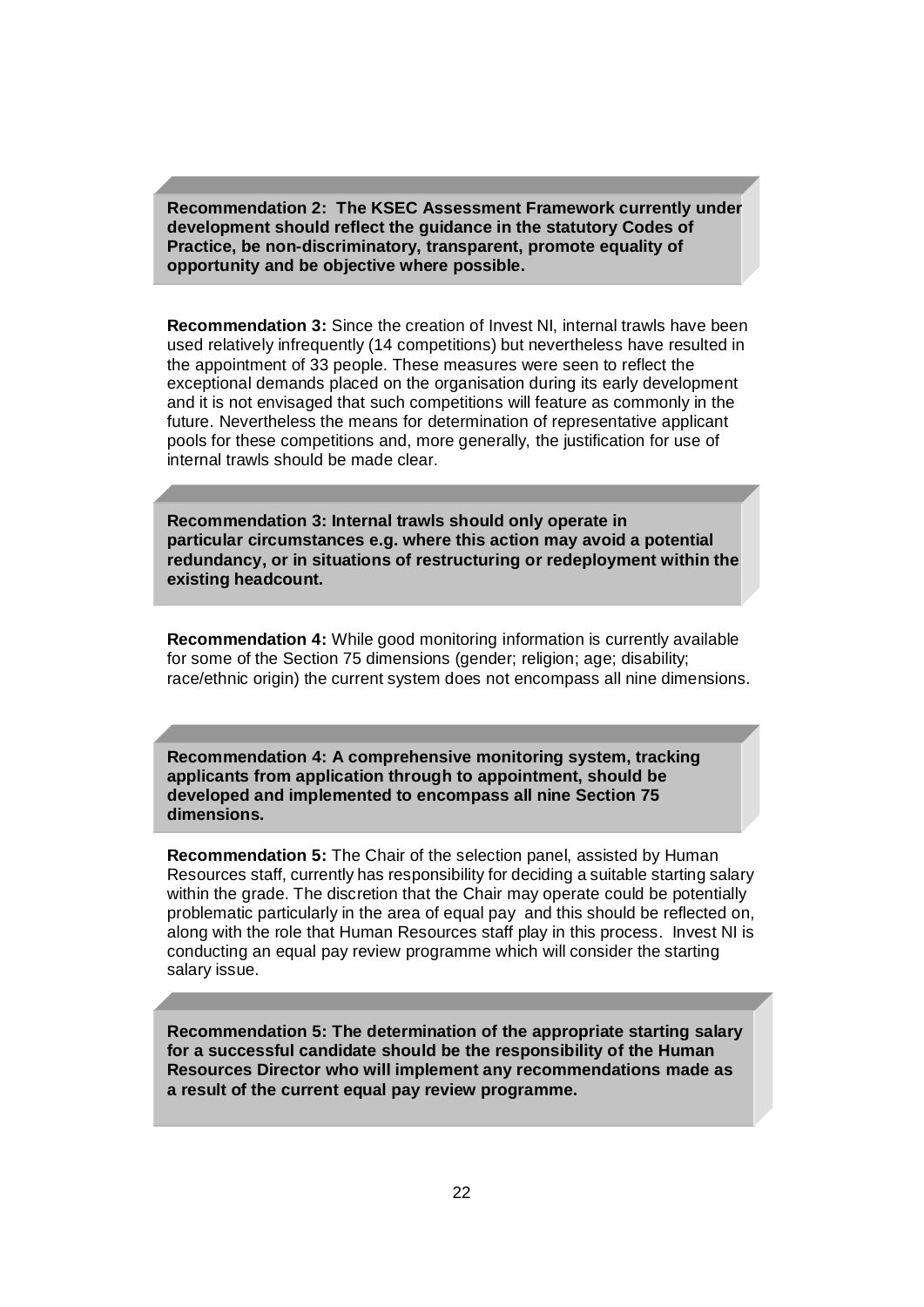**Recommendation 6:** All members of selection panels currently are required to attend recruitment and selection training but are not mandated to attend refresher training

**Recommendation 6: All those who sit on selection panels should be required not only to be trained but also to attend refresher courses after an appropriate period of time and normally within two years of initial training. This training should include reference to Section 75 and associated legislation.**

**Recommendation 7:** Staff surveys indicate a degree of scepticism regarding the fairness of existing procedures and in particular a concern that certain posts already have been earmarked for certain candidates. This perception may be exacerbated by a reliance on interview techniques that can be construed as favouring those with experience of related posts and in particular where access to that experience may be limited.

**Recommendation 7: Invest NI must continue to ensure that its recruitment and selection procedures are open, transparent and relevant and that procedures afford equality of opportunity for all applicants.**

**Recommendation 8:** In circumstances including those where there is insufficient capacity within Human Resources to handle large-scale recruitment exercises, then external consultants have been engaged. This occurs most often in relation to administrative / first level supervisory staff appointments.

**Recommendation 8: Where external consultants are employed then Invest NI must ensure that all selection techniques are valid and reliable, and including all psychometric tests.**

**Recommendation 9:** Where under-representation is identified at any particular grade of post consideration should be given to the utilisation of the affirmative action and positive action provisions under Articles 48 & 49 of the Sex Discrimination (NI) Order 1976; Article 37 of the Race Relations (NI) Order 1997 Article 74 of the Fair Employment and Treatment (NI) Order and Article 29 of the Employment Equality (Sexual Orientation) Regulations (NI) 2003 to welcome applications from members of underrepresented groups. For example, at the present time there is an under-representation of women in senior management posts.

**Recommendation 9. Where appropriate and lawful, affirmative and/or positive action advertising will be utilised.**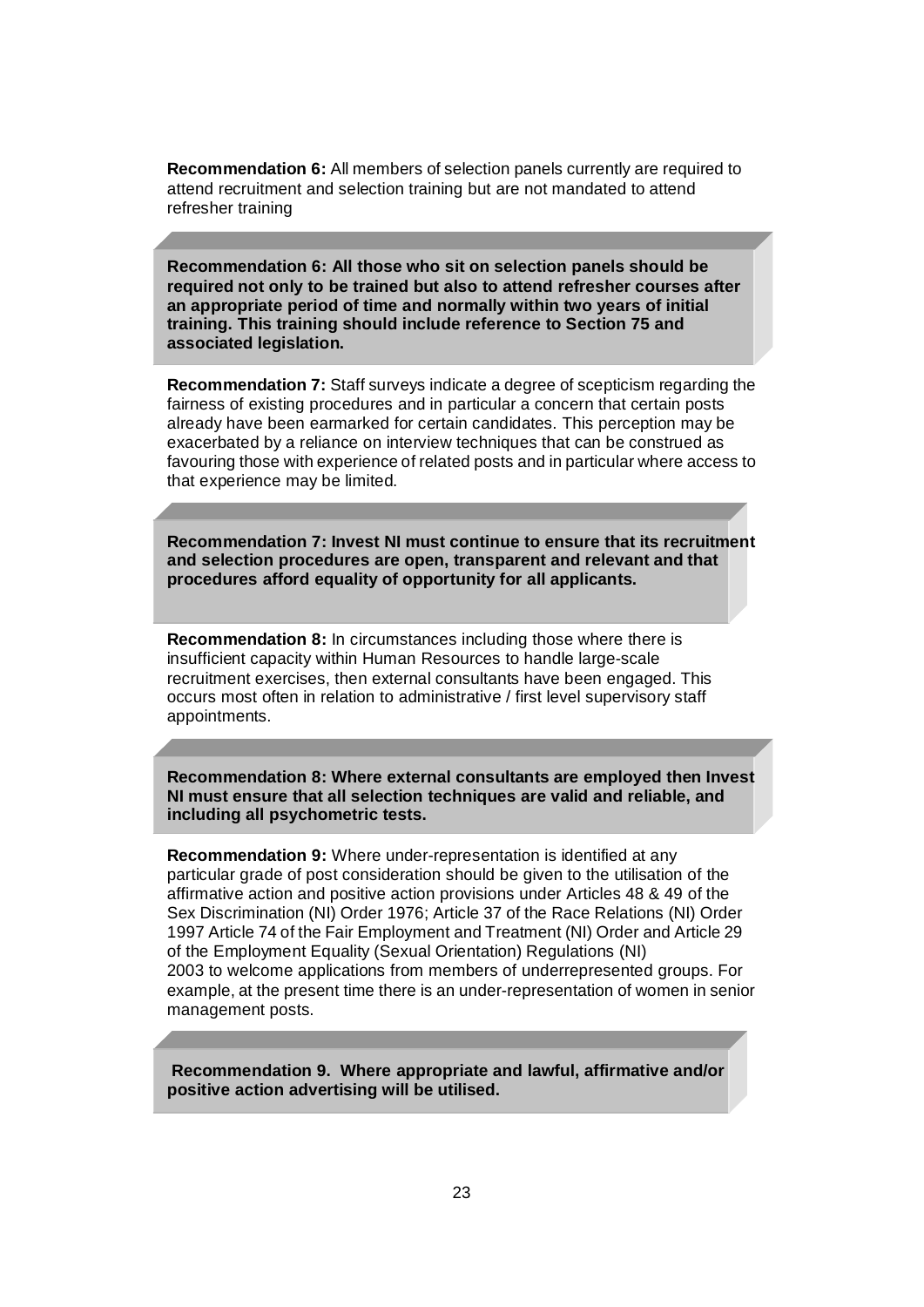**Recommendation 10:** Currently, Human Resources staff are in attendance on all interview panels with the exception of those convened to appoint Grade 5 staff and above. This practice would appear to be anomalous.

**Recommendation 10: At least one representative of the Human Resources department will be in attendance at all Invest NI selection panels.**

**Recommendation 11:** The information obtained through the review of selected recruitment exercises indicates that the issue of recruitment of candidates in the older age bracket of 45 years and above may be an issue.

**Recommendation 11 Invest NI should monitor closely the success rates of older candidates in order to clarify and remove any barriers in relation to selection.**

**Recommendation 12:** The review of selected recruitment exercises as well as a consideration of the overall staff composition of Invest NI indicates that there are few candidates applying for positions who declare themselves to have a disability or are from ethnic minority groups.

**Recommendation 12: Invest NI should specifically welcome applicants from minority racial groups and persons with a disability.**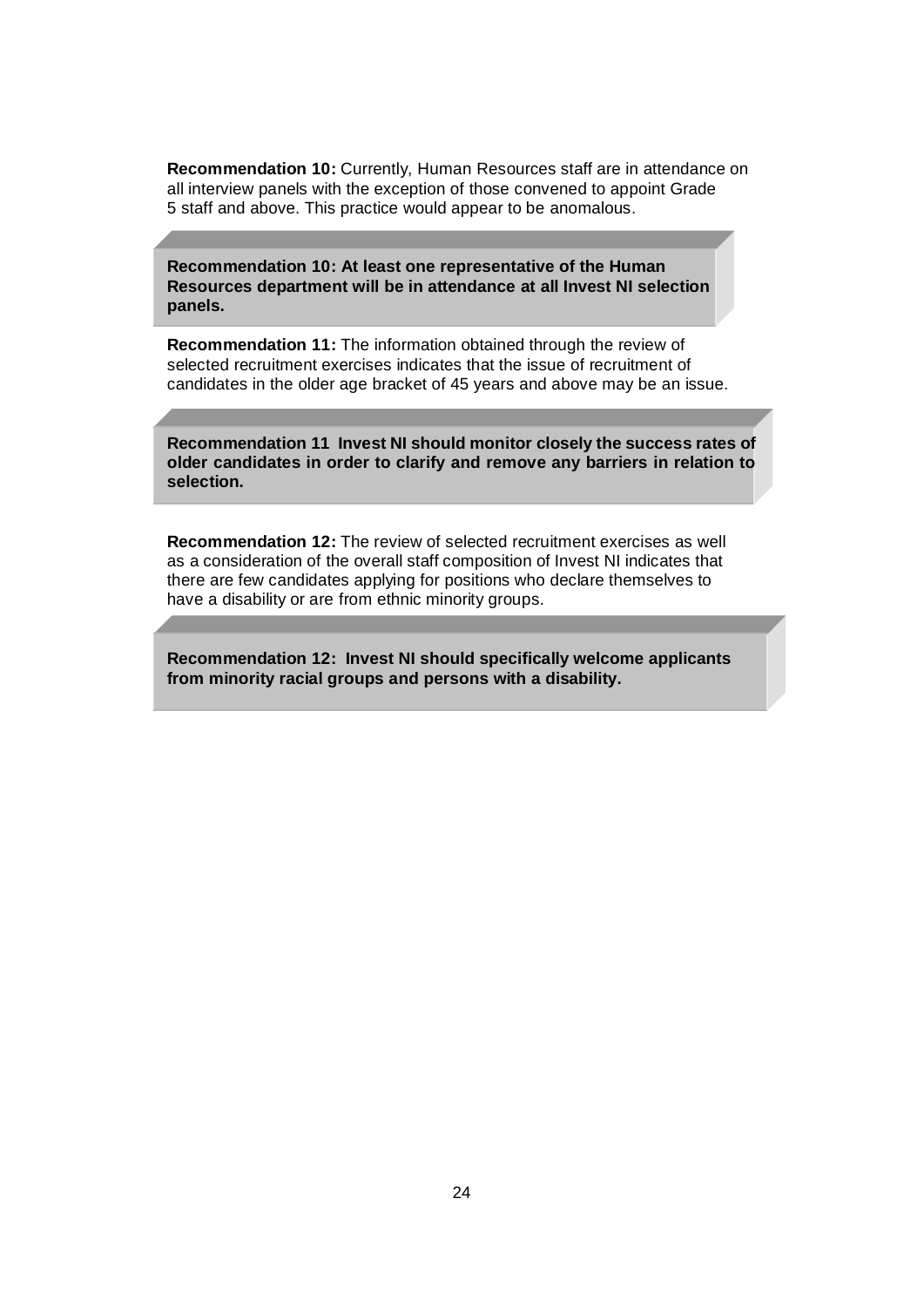### **FORMAL CONSULTATION**

Invest NI wishes to consult as widely as possible on the findings included in this EQIA, together with the preliminary recommendations offered above, The following actions are proposed:

This report will be issued to all consultees listed in our Equality Scheme and to any members of the public on request.

A prominent advertisement will be placed in the Belfast Telegraph inviting the public to comment on this matter in accordance with normal practice.

A copy will be posted on Invest NI's website and on the intranet. Meetings will be held at appropriate times and venues with Invest NI staff. Individual consultation meetings will be arranged with staff on request and with representatives of particular interest groups if requested.

Publicity material will be made available at all Invest NI's operational locations.

The report will be made available on request in alternative formats.

The arrangements for consultation are being coordinated by the Equality Unit to whom all enquiries should be made.

The closing date for responses is **Friday 3 December 2004.**

### **DECISION BY THE PUBLIC AUTHORITY**

Following the formal consultation period and consideration of the findings from the consultation, Invest NI will reach a decision in terms of the EQIA process and the final Recruitment and Selection Policy, and will ensure that such decisions are implemented.

### **PUBLICATION OF RESULTS OF EQUALITY IMPACT ASSESSMENT**

The outcomes of this EQIA will be posted on Invest NI's website. It will be made available in different formats on request where appropriate.

### **MONITORING FOR ADVERSE IMPACT**

Invest NI will establish a system to annually monitor the impact of the policy in the future on relevant groups. This will be reviewed on an annual basis. The results of the monitoring will be widely and openly revised. If this monitoring/ evaluation shows that the revised policy results in greater adverse impact than predicted, or if opportunities arise which would allow for greater equality of opportunity to be promoted, Invest NI will ensure the policy is revised.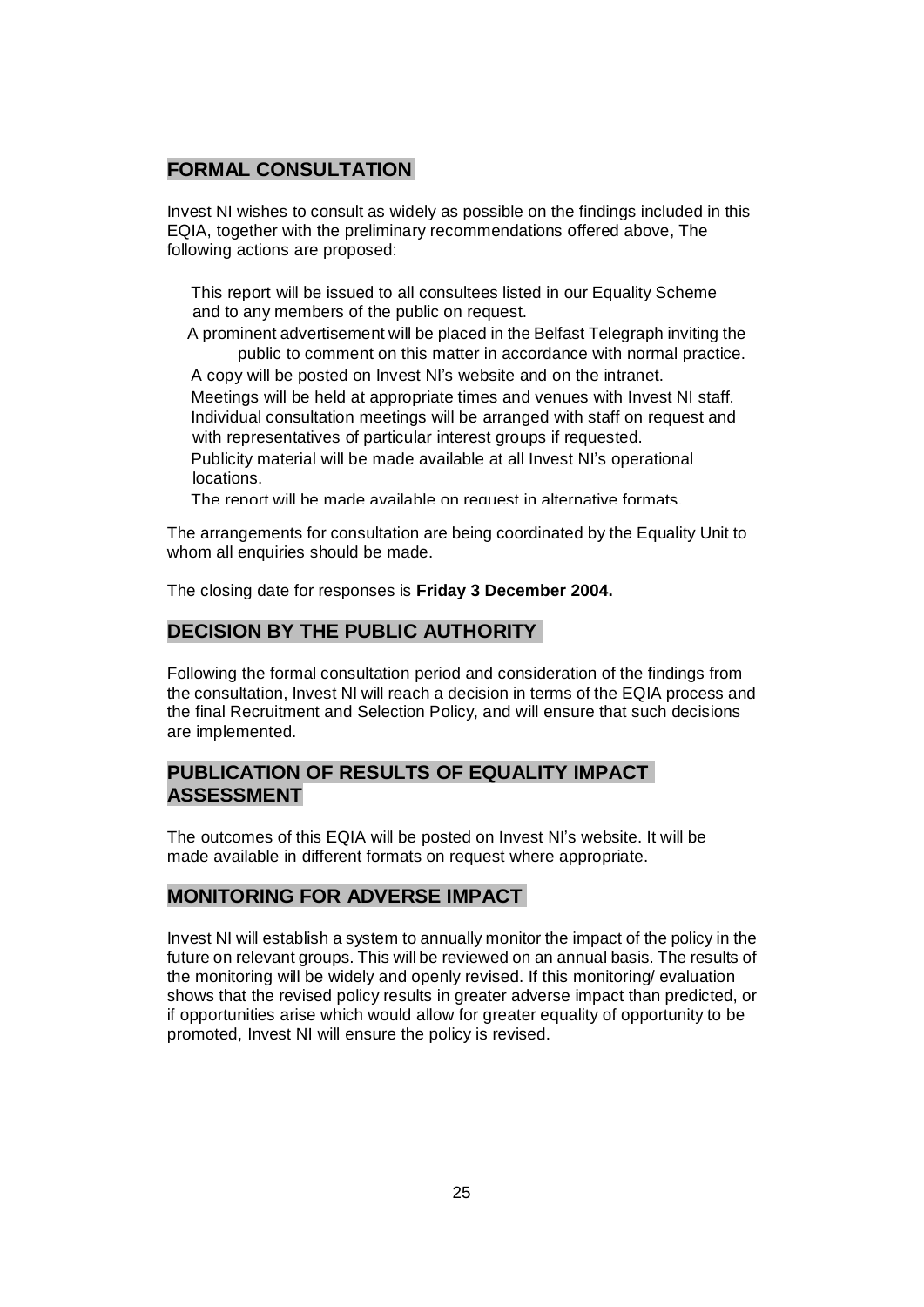### **APPENDIX 1: Examples of Section 75 Groups by Dimensions**

### **µ***Age¶*

For most purposes, the main categories are: those under 18; people aged between 18 and 65; and people over 65. However, the definition of age groups will need to be sensitive to the policy under consideration. For example, (i) in relation to employment policies the middle aged are often a vulnerable group, pensionable age is different for men and women and legal ages for working and voting vary; (ii) in relation to policies concerning young people then narrower age bands are likely to be more appropriate.

### *µMarital status¶*

Married people; unmarried people; divorced or separated people; widowed people.

### *'Men and women generally'*

Men (including boys); women (including girls); transgender people; transsexual people.

### *Persons with a disability'*

Persons with a disability as defined in Sections 1 and 2 and Schedules 1 and 2 of the Disability Discrimination Act 1995.

### *<i>Persons* with dependants<sup>*'*</sup></sup>

Persons with primary responsibility for the care of a child; persons with personal responsibility for the care of a person with a disability; persons with primary responsibility for the care of a dependant elderly person.

### *µPolitical opinion¶*

Unionists generally; Nationalists generally; members/supporters of any political party; other.

### *µRacial group¶*

Chinese; Irish Traveller; Indian; Pakistani; Bangladeshi; Black African; Black Caribbean; White; mixed ethnic group; any other ethnic group; nationality.

### *µReligious belief¶*

Protestant; Catholic; Hindu; Jewish; Islam / Muslim; Sikh; Buddhist; other religion ; people of no religious belief.

### *µSexual orientation¶*

Gay; lesbian; bisexual; heterosexual.

(This list is not exclusive but may be amended or added to as appropriate.)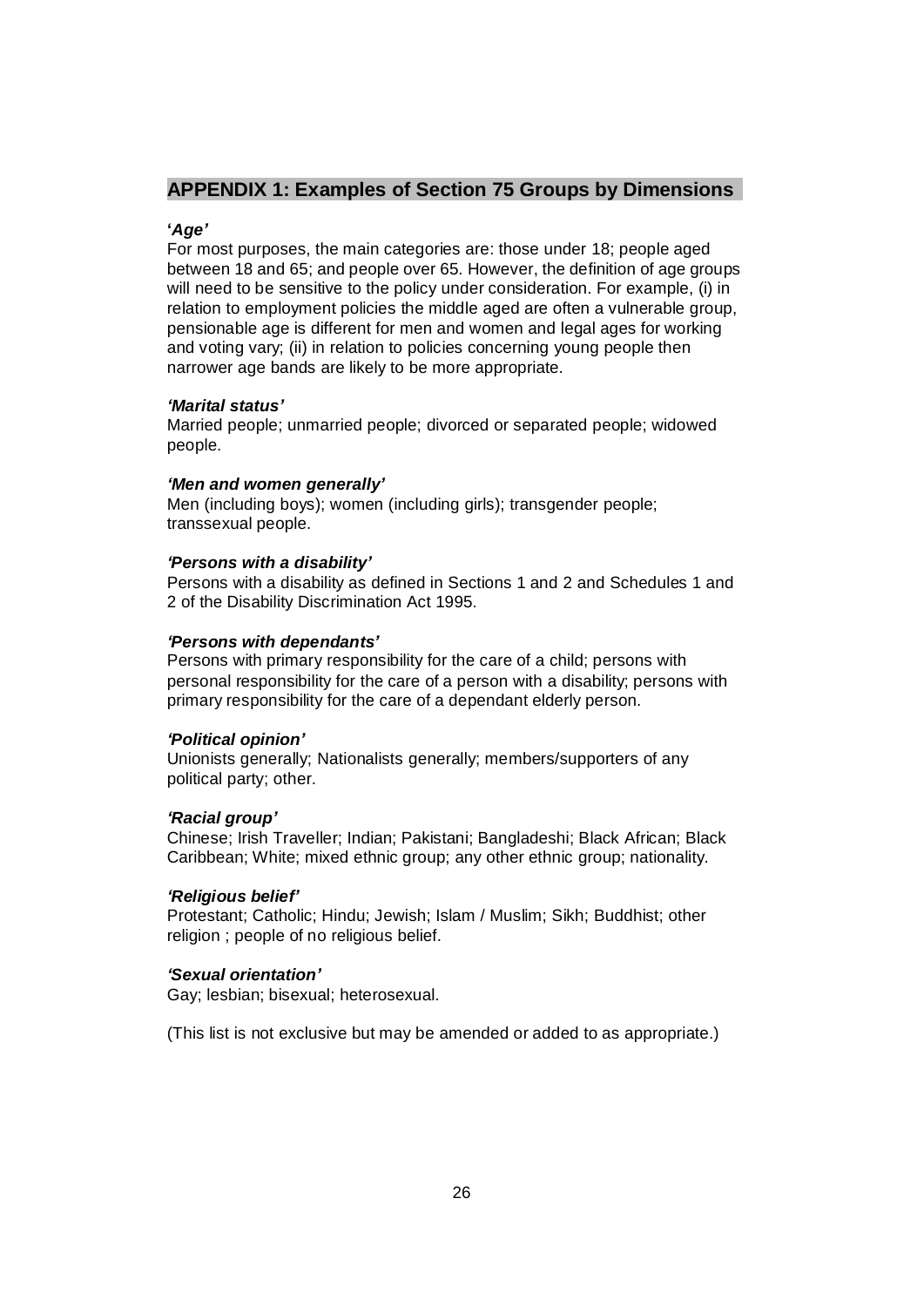| <b>APPENDIX 2: Standard Occupational Classifications</b> |  |  |
|----------------------------------------------------------|--|--|
|----------------------------------------------------------|--|--|

| <b>SOC Number</b>       | <b>Major Groups</b>                              |
|-------------------------|--------------------------------------------------|
| 1                       | Managers and Administrators                      |
| $\overline{2}$          | <b>Professional Occupations</b>                  |
| $\overline{\mathbf{3}}$ | Associate Professional and Technical Occupations |
| 4                       | <b>Clerical and Secretarial Occupations</b>      |
| 5                       | <b>Crafts and Skilled Manual Occupations</b>     |
| 6                       | Personal and Protective Service Occupations      |
| 7                       | Sales Occupations                                |
| 8                       | Plant and Machine Operatives                     |
| 9                       | <b>Other Occupations</b>                         |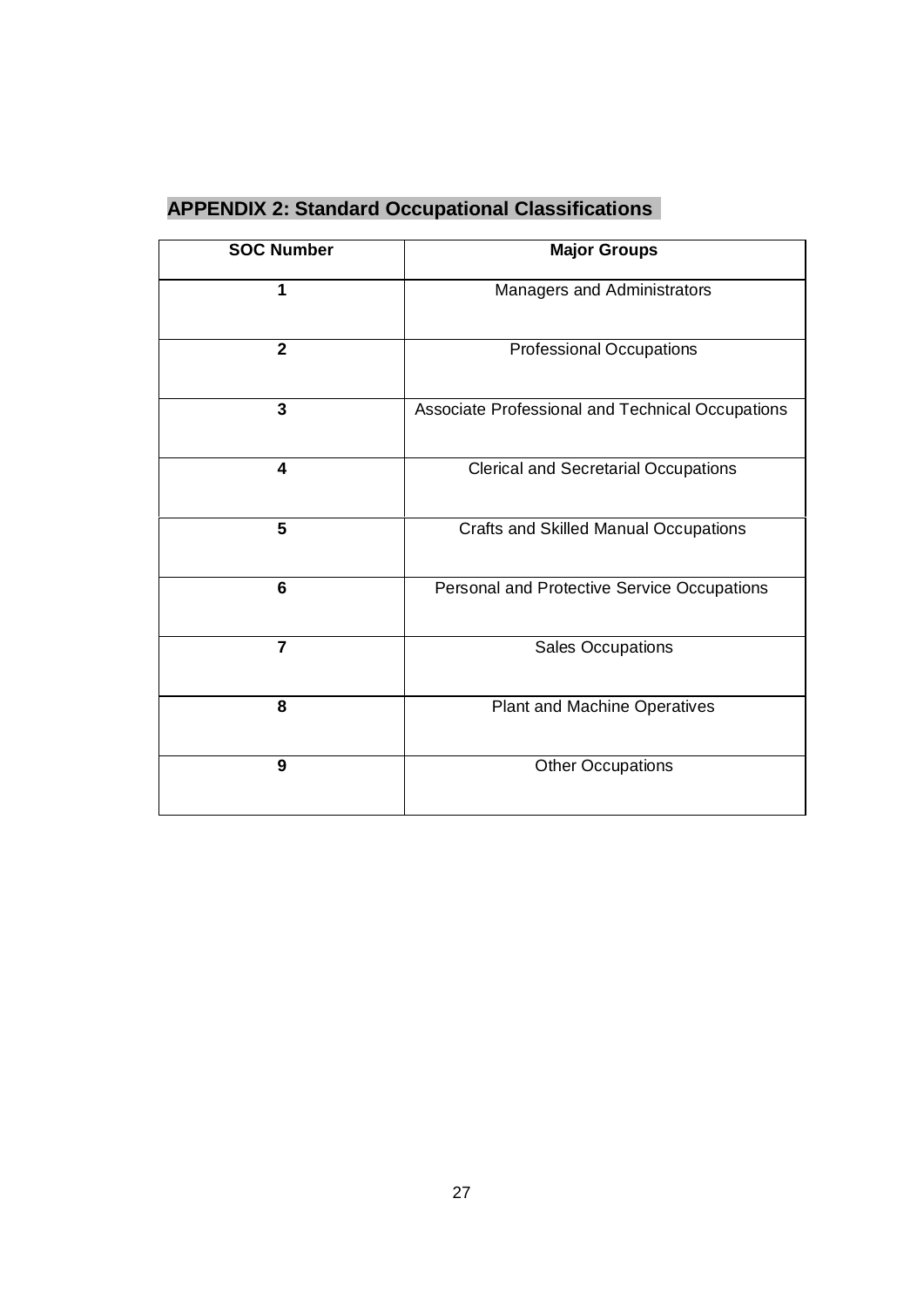## **Appendix 3: Composition of Selection Panels**

The composition of Selection Panels in Invest NI meets the following minimum requirements:-

| <b>GRADES</b>                      | <b>SHORTLISTING</b>                                                                    | <b>INTERVIEWS</b>                                                                                                                |
|------------------------------------|----------------------------------------------------------------------------------------|----------------------------------------------------------------------------------------------------------------------------------|
| 3                                  | <b>Chief Executive</b><br><b>Managing Director</b><br><b>HR Director</b>               | <b>Chief Executive</b><br><b>Managing Director</b><br><b>Managing Director</b><br><b>HR Director*</b><br>Board Member (optional) |
| 5                                  | <b>Managing Director</b><br><b>Director</b><br><b>HR Director</b>                      | <b>Managing Director</b><br><b>Director</b><br><b>HR Director*</b><br>Board Member (optional)                                    |
| 6, 7                               | <b>Director</b><br>Director/Grade 7<br><b>HR Manager</b>                               | <b>Director</b><br>Director/Grade 7<br>HR Director/ HR Manager                                                                   |
| DP - SO                            | Grade 7 Manager<br>Grade 7 Manager<br>and/or Deputy<br>HR Manager/ HR Officer          | Grade 7 Manager<br>Grade 7 Manager/Deputy<br>Principal<br>Deputy Principal<br>HR Manager/ HR Officer                             |
| EO <sub>1</sub><br>EO <sub>2</sub> | Manager<br>Deputy Principal or above<br><b>Staff Officer</b><br>HR Manager/ HR Officer | Manager<br>Deputy Principal or above<br><b>Staff Officer</b><br>HR Manager/ HR Officer                                           |
| AO,AA                              | HR Manager/ HR Officer<br>DP/SO/EO1                                                    | HR Manager/ HR Officer<br>DP/SO/EO1                                                                                              |

\* Initial/Screening Interviews

The Appointment of the Selection Panel is conducted by Human Resources and is largely determined by availability of trained interviewers of the appropriate level and published guidelines. Where possible Panels are selected to be representative both in terms of gender and community background.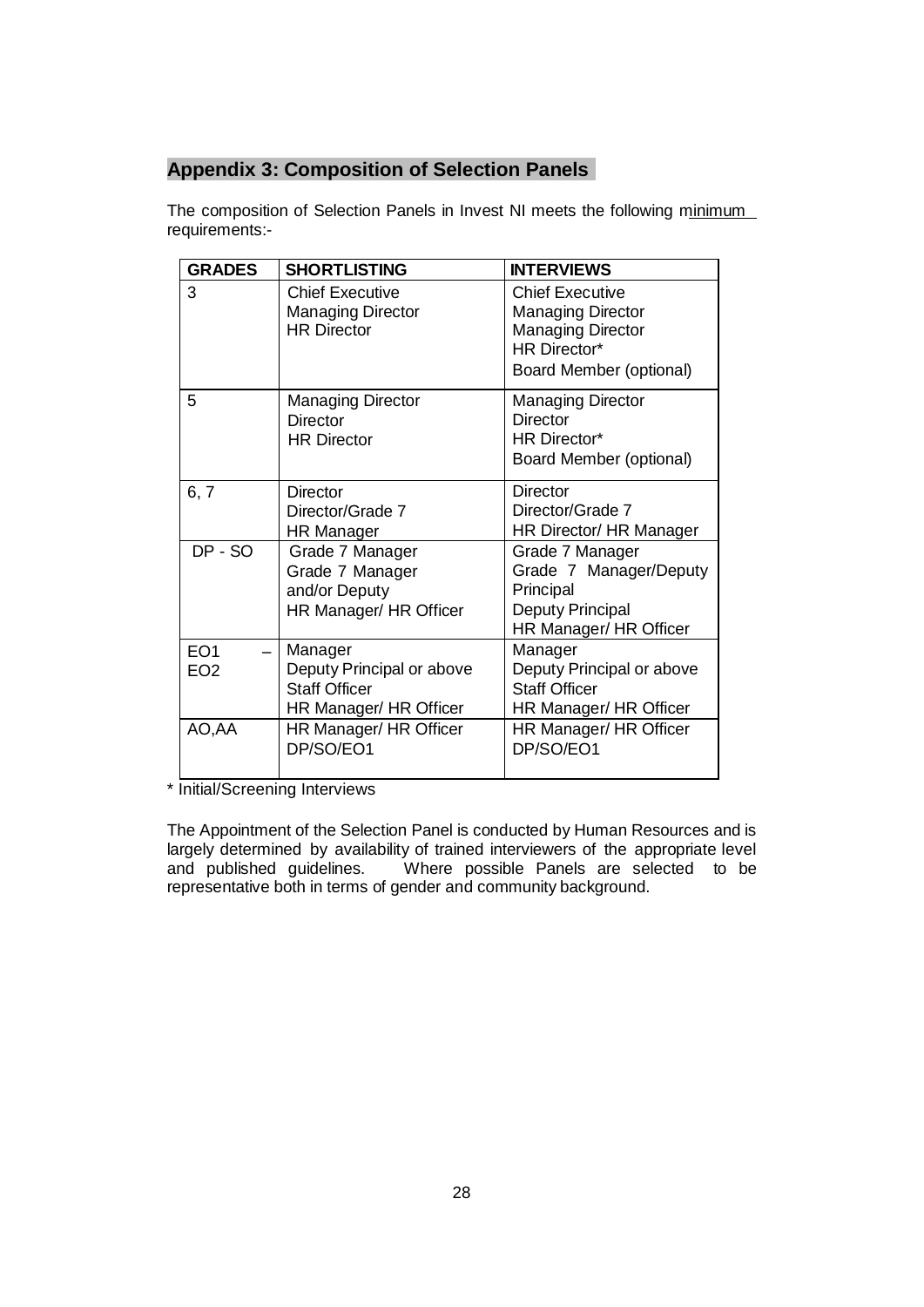### **APPENDIX 4: NISRA Profile of NICS Seconded Staff**

| <b>Religion by</b><br>Gender |           | <b>Religion</b><br><b>Summary</b> |        | Gender<br><b>Summary</b> |        |
|------------------------------|-----------|-----------------------------------|--------|--------------------------|--------|
| Male                         | 122       | <b>Protestants</b>                | 206    | Male                     | 193    |
| Protestant                   | (33%)     |                                   | (56%)  |                          | (53%)  |
| Female                       | 84        |                                   |        |                          |        |
| Protestant                   | (23%)     |                                   |        |                          |        |
| Male Roman                   | 65        | Roman                             | 154    | Female                   | 174    |
| Catholic                     | (18%)     | Catholics                         | (42%)  |                          | (47%)  |
| Female                       | 89        |                                   |        |                          |        |
| Roman                        | (24%)     |                                   |        |                          |        |
| Catholic                     |           |                                   |        |                          |        |
| Male Non                     | 6         | <b>Non</b>                        | 7      |                          |        |
| Determined                   | (2%)      | Determined                        | (2%)   |                          |        |
| <b>Female Non</b>            |           |                                   |        |                          |        |
| Determined                   | $(0.3\%)$ |                                   |        |                          |        |
| <b>Totals</b>                | 367       |                                   | 367    |                          | 367    |
|                              | (100%)    |                                   | (100%) |                          | (100%) |

### **Table A4.1: NICS Staff by Gender and Religion**

As of  $1<sup>st</sup>$  January 2003, there were 367 permanent non-industrial staff seconded from NICS to Invest NI. Based on available monitoring returns, the Northern Ireland Statistical Research Agency (NISRA) produced a report profiling these staff by a number of variables and including gender, community background and age. Key findings are summarised below.

#### **Gender**

52.6% of staff were male and 47.4% were female, in comparison with 45.2% male and 54.8% female for NICS as a whole

Only 13.6% of staff at Grade 7 or above were female while 71.1% of AO staff were female

In comparison with the rest of NICS, there was an over-representation of females at EOII (INI 67.6%; NICS 63.0%), EOI (INI 46.2%; NICS 37.7%) and SO (INI 45.7%; NICS 36.7%) levels but an under-representation at all other grades and most markedly at G7 and above (INI 13.6%; NICS 25.6%)

Males' average age (44.6 years) was higher than females (38.5) and males' average length of service (19.6 years) was likewise greater than females (14.7 years)

A higher proportion of females (56.9%) than males (36.3%) had joined the NICS at AA level while almost three times as many males (38.2%) than females (13.2%) had joined at EOII level or above

21.8% of females worked part-time, in line with rest of NICS (21.8%)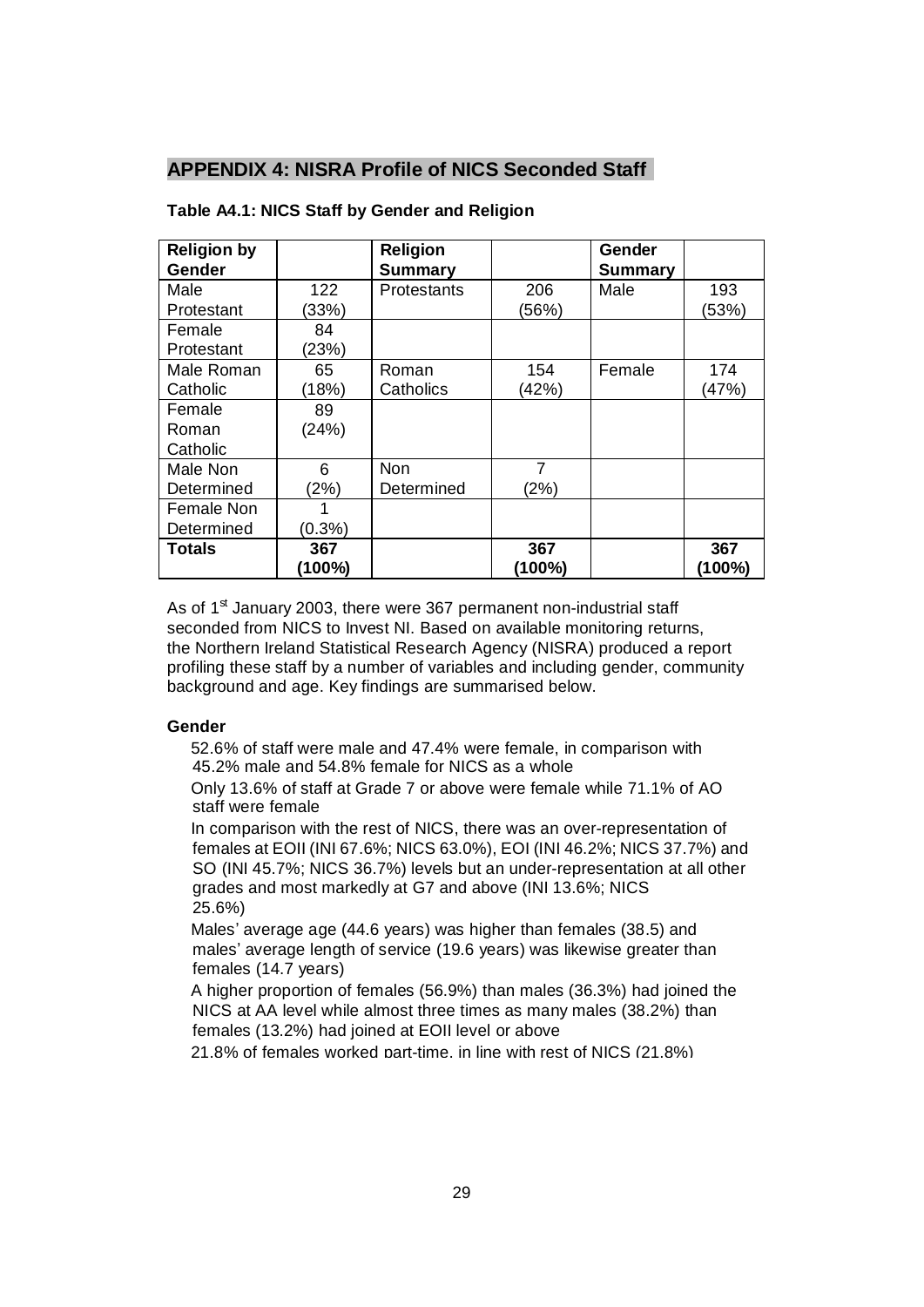### **Community Background**

Of 360 staff designated by religion, 57.2% were Protestant and 42.8% were Catholic, broadly in line with NICS figures (Protestant 54.6%; Catholic 45.4%)

Representation of Catholics in all grades except EOII (INI 56.8%; NICS 49.2%), SO (INI 52.2%; NICS 41.3%) and DP (INI 43.9%; NICS 35.9%) was lower than the rest of the NICS, most markedly with regard to G7 and above (INI 24.6%; NICS 32.1%), AO (INI 45.1%; NICS 48.7%) and AA (INI 40.5%; NICS 49.7%)

Protestant representation was lower in the occupational groups Typing (INI 44.0%; NICS 69.6%), Scientific (INI 64.7%; NICS 69.9%) and Other (INI 52.0%; NICS 62.4%)

The average age of Protestants (43.0 years) was higher than Catholics (39.8 years) across all grades except Grade 7 and above, EOI and EOII Average length of service for Catholics (17.1 years) and Protestants (17.5 years) was similar, although Catholics had markedly longer service at Grade 7 and above (23.9 years  $-v- 21.2$  years), EOI (23.4 years  $-v- 21.4$  years) and EOII (16.1 years -v- 14.9 years) with Protestants serving longer at AA grade  $(8.5 \text{ years} -v - 3.8 \text{ years})$ 

A higher proportion of Protestants (32.0%) than Catholics (18.2%) joined NICS at junior management level or above (EOII) while more Catholics (50.6%) than Protestants (42.7%) joined at AA level

#### **Age**

The average age of staff was 41.7 years, with men (44.6 years) more than six years older on average than women (38.5 years)

The oldest staff operate at Grade 7 and above (48.6 years) while the youngest are at AO grade (35.1 years)

Overall, the average age of Protestants (43.0 years) was higher than that of Catholics (39.8 years), the only exceptions being staff at Grade 7 and above (48.7  $-v-$  48.5 years), EOI (46.0  $-v-$  43.2 years) and EOII (37.9 years  $-v-$ 37.1 years).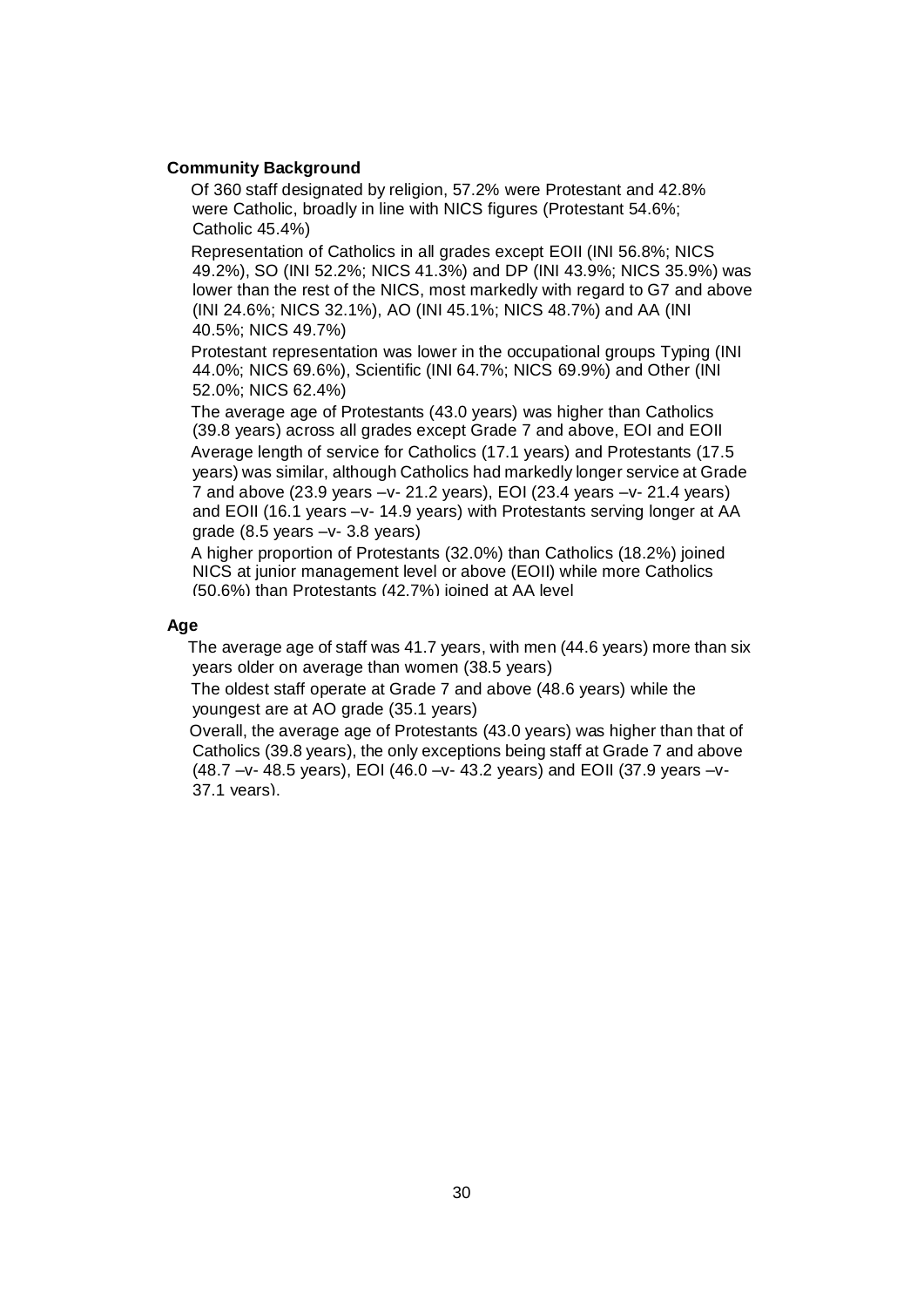"Appendix 5: Breakdown of Invest NI Staff by Gender, Religion and Age"

| <b>GRADE</b>            | <b>MP</b> |                | MRC MND  | FP       | <b>FRC</b> | <b>FND</b>     | <b>TOTAL</b>   |
|-------------------------|-----------|----------------|----------|----------|------------|----------------|----------------|
| <b>ANCILARY</b>         | ∗         | ∗              | ∗        | $\ast$   | ∗          | $\ast$         | 5              |
| AA                      |           | 5              |          | $\theta$ |            |                | 9              |
| AO                      | 10        | 9              | 4        | 21       | 13         | 3              | 60             |
| EO <sub>2</sub>         |           | 8              | 0        | 30       | 34         | $\overline{2}$ | 81             |
| EO1                     | 5         | 3              |          | 10       | 5          | 3              | 27             |
| <b>SO</b>               | 11        | 6              | 4        | 28       | 18         | 6              | 73             |
| DP                      | 39        | 22             | 9        | 25       | 29         | 3              | 127            |
| GRADE 6/7               | 13        | 10             | 2        | 4        | 4          | 0              | 33             |
| <b>GRADE 5</b>          | 4         | 3              | $\theta$ | $\theta$ | 0          |                | 8              |
| <b>GRADE 3</b>          |           | $\theta$       |          | 0        |            |                | 3              |
| <b>CHIEF EXECUTIVE</b>  |           | $\overline{0}$ |          | 0        | 0          | 0              |                |
| <b>ASO - SCIENTIFIC</b> | $\ast$    | $\ast$         | $\ast$   | $\ast$   | $\ast$     | $\ast$         | 4              |
| <b>SO - SCIENTIFIC</b>  | $\ast$    | $\ast$         | $\ast$   | $\ast$   | $\ast$     | $\ast$         | $\overline{2}$ |
| <b>HSO - SCIENTIFIC</b> | $\ast$    | $\ast$         | $\ast$   | $\ast$   | $\ast$     | $\ast$         | 5              |
| <b>TOTALS</b>           |           |                |          |          |            |                | 438            |
|                         |           |                |          |          |            |                |                |

Table A5.1: Gender & Religion by Grade (Raw Data)

Figures as at 30 April 2004

\* Asterisks have been inserted in categories where the raw data may identify the religion of individuals

**KEY** MP - Male Protestant MRC - Male Roman Catholic MND - Male None Determined FP - Female Protestant FRC - Female Roman Catholic FND - Female Non Determined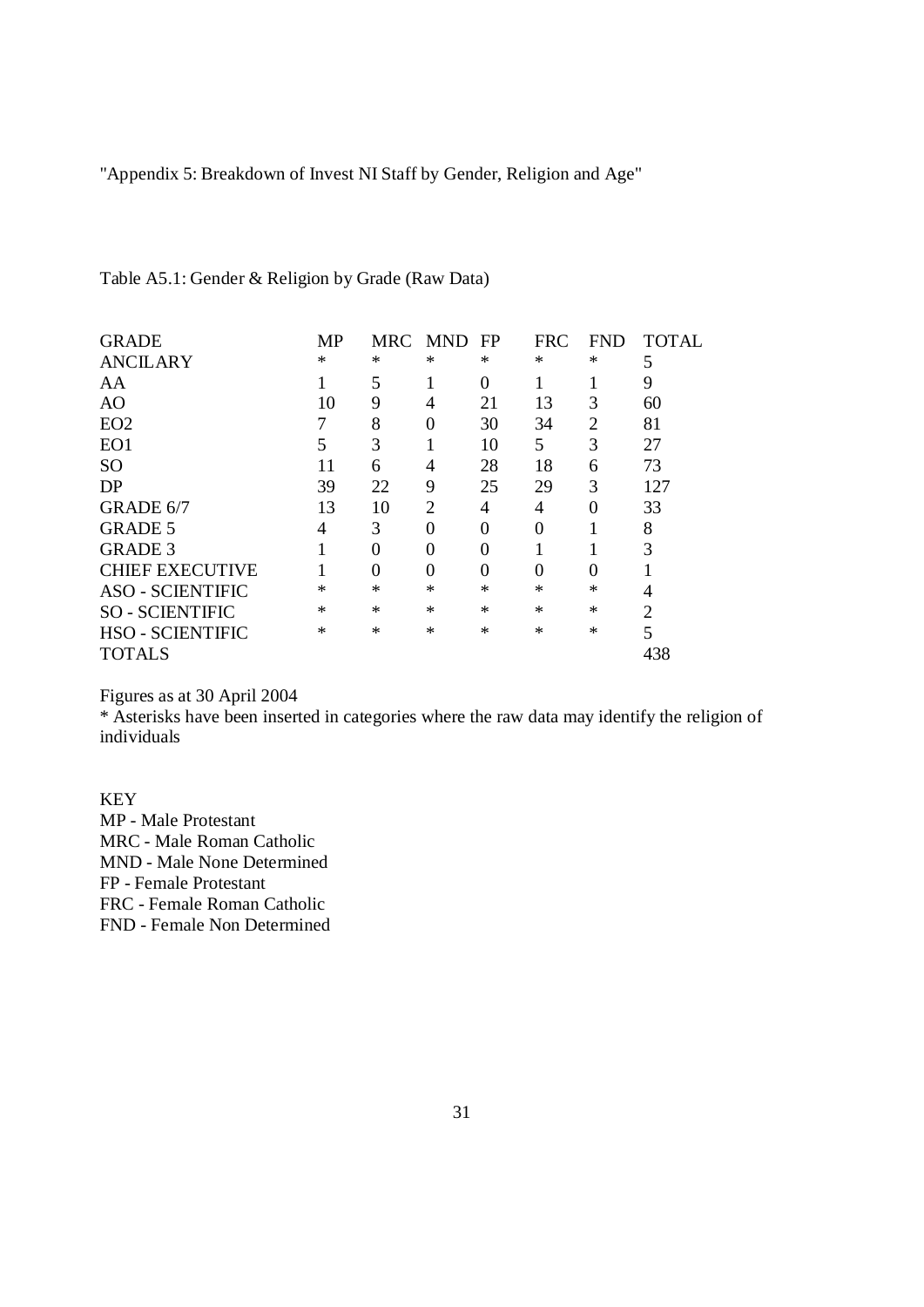| Grade                  | <b>Male</b>    | % Male of<br><b>Total</b> | Female         | % Female<br>Total<br>οf | <b>Totals</b>  | $\frac{0}{0}$<br><b>Total</b> |
|------------------------|----------------|---------------------------|----------------|-------------------------|----------------|-------------------------------|
|                        |                | <b>Employee</b>           |                | <b>Employee</b>         |                |                               |
| <b>Ancillary</b>       | 2              | 0.5                       | 3              | 0.7                     | 5              | 1.1                           |
| AA                     | $\overline{7}$ | 1.6                       | $\overline{2}$ | 0.5                     | 9              | 2.1                           |
| <b>AO</b>              | 23             | 5.3                       | 37             | 8.4                     | 60             | 13.7                          |
| <b>EOII</b>            | 15             | 3.4                       | 66             | 15.1                    | 81             | 18.5                          |
| <b>EOI</b>             | 9              | 2.1                       | 18             | 4.1                     | 27             | 6.2                           |
| <b>SO</b>              | 21             | 4.8                       | 52             | 11.9                    | 73             | 16.7                          |
| <b>DP</b>              | 70             | 16.0                      | 57             | 13.0                    | 127            | 29.0                          |
| Grade 6/7              | 25             | 5.7                       | 8              | 1.8                     | 33             | 7.5                           |
| Grade 5                | $\overline{7}$ | 1.6                       | 1              | 0.2                     | 8              | 1.8                           |
| Grades 3               | 1              | 0.2                       | $\overline{2}$ | 0.5                     | 3              | 0.7                           |
| <b>Chief</b>           | 1              | 0.2                       | $\overline{0}$ | 0.0                     | 1              | 0.2                           |
| <b>Executive</b>       |                |                           |                |                         |                |                               |
| $ASO -$                | 1              | 0.2                       | 3              | 0.7                     | 4              | 0.9                           |
| <b>Scientifc</b>       |                |                           |                |                         |                |                               |
| <b>SO - Scientific</b> | $\mathbf 0$    | 0.0                       | $\overline{2}$ | 0.5                     | $\overline{2}$ | 0.5                           |
| HSO-                   | $\overline{2}$ | 0.5                       | 3              | 0.7                     | 5              | 1.1                           |
| <b>Scientific</b>      |                |                           |                |                         |                |                               |
| <b>TOTALS</b>          | 184            | 42.0                      | 254            | 58.0                    | 438            | 100                           |

### **Table A5.2: Gender by Grade (Table 1)**

Figures as at 30 April 2004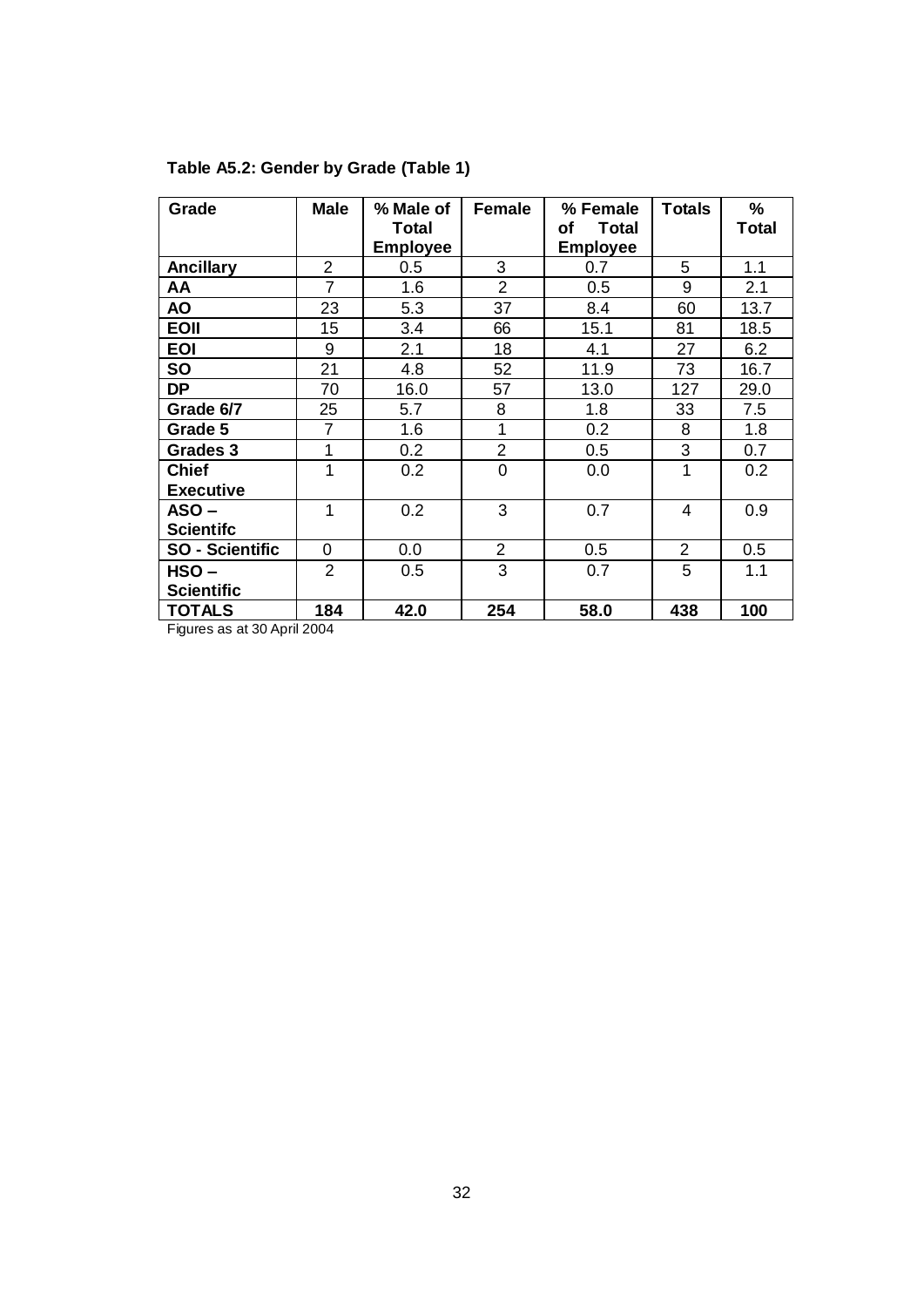| Grade                   | <b>Male</b>    | % Male of<br><b>Total</b><br><b>Male</b> | <b>Female</b>  | $\%$<br>Female<br>of Total<br>Female | <b>Totals</b>  |
|-------------------------|----------------|------------------------------------------|----------------|--------------------------------------|----------------|
| <b>Ancillary</b>        | 2              | 1.1                                      | 3              | 1.2                                  | 5              |
| AA                      | 7              | 3.8                                      | $\overline{2}$ | 0.8                                  | 9              |
| <b>AO</b>               | 23             | 12.5                                     | 37             | 14.6                                 | 60             |
| <b>EOII</b>             | 15             | 8.2                                      | 66             | 26.0                                 | 81             |
| <b>EOI</b>              | 9              | 4.9                                      | 18             | 7.1                                  | 27             |
| <b>SO</b>               | 21             | 11.4                                     | 52             | 20.5                                 | 73             |
| <b>DP</b>               | 70             | 38.0                                     | 57             | 22.4                                 | 127            |
| Grade 6/7               | 25             | 13.6                                     | 8              | 3.1                                  | 33             |
| Grade 5                 | 7              | 3.8                                      | 1              | 0.4                                  | 8              |
| Grade 3                 | 1              | $0.5\,$                                  | 2              | 0.8                                  | 3              |
| <b>Chief Executive</b>  | 1              | $0.5\,$                                  | 0              | 0.0                                  | 1              |
| <b>ASO - Scientific</b> | 1              | 0.5                                      | 3              | 1.2                                  | 4              |
| <b>SO - Scientific</b>  | 0              | 0.0                                      | $\overline{2}$ | 0.8                                  | $\overline{2}$ |
| <b>HSO – Scientific</b> | $\overline{2}$ | 1.1                                      | 3              | 1.2                                  | 5              |
| <b>TOTALS</b>           | 184            | 100.0                                    | 254            | 100.0                                | 438            |

### **Table A5.3: Gender by Grade (Table 2)**

Figures as at 30 April 2004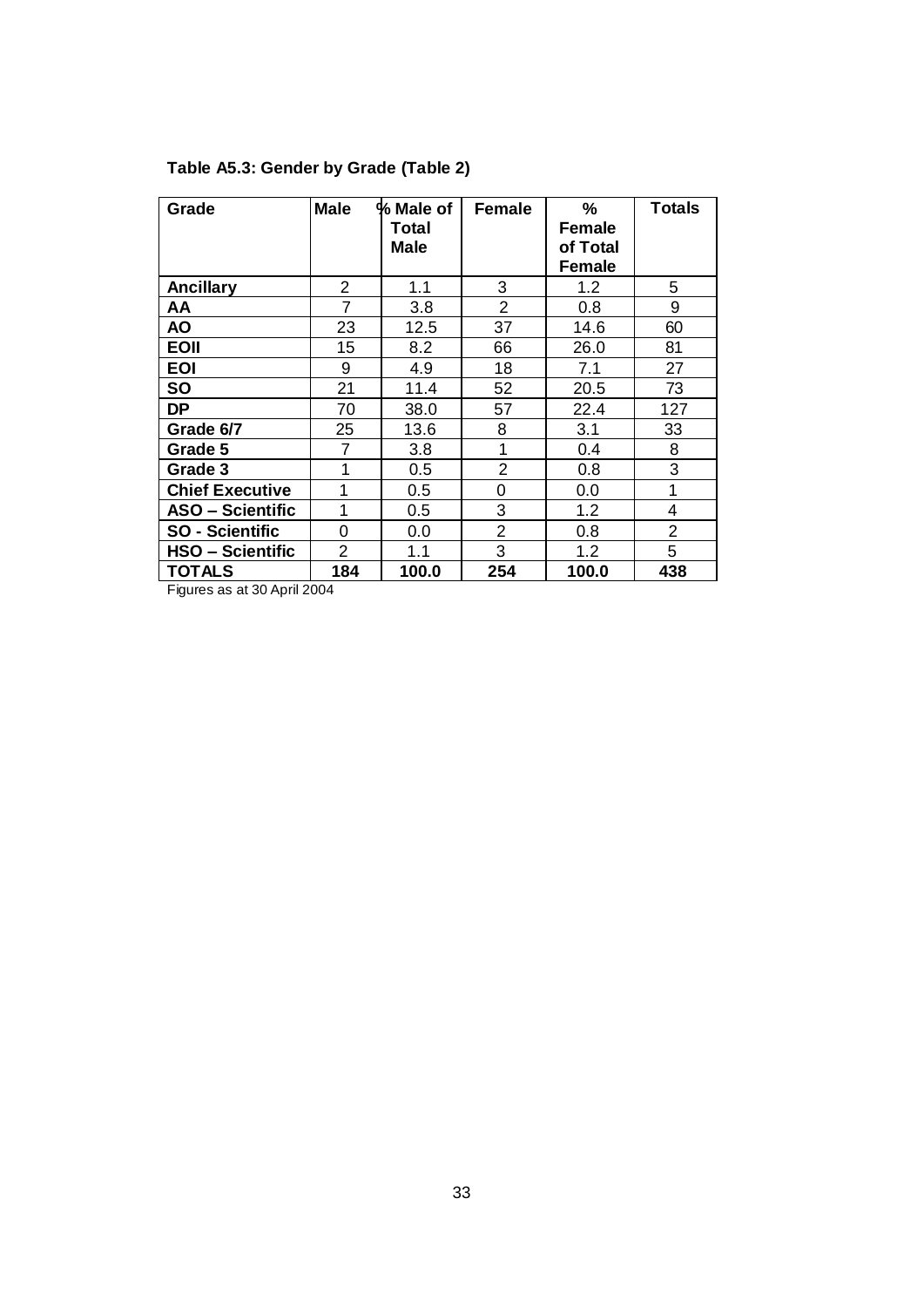| Grade                   |         | % P of Total<br><b>Employee</b> | <b>RC</b> | % RC of<br>Total<br><b>Employee</b> |
|-------------------------|---------|---------------------------------|-----------|-------------------------------------|
| <b>Ancillary</b>        | $\star$ | $\star$                         | $\star$   | $\star$                             |
| AA                      | 1       | 0.3                             | 7         | 1.8                                 |
| <b>AO</b>               | 31      | 7.8                             | 22        | 5.6                                 |
| <b>EOII</b>             | 37      | 9.3                             | 42        | 10.6                                |
| <b>EOI</b>              | 15      | 3.8                             | 8         | 2.0                                 |
| <b>SO</b>               | 39      | 9.8                             | 24        | 6.1                                 |
| <b>DP</b>               | 64      | 16.2                            | 51        | 12.9                                |
| Grade 6/7               | 16      | 4.0                             | 14        | 3.5                                 |
| Grade 5                 | 4       | 1.0                             | 3         | 0.8                                 |
| Grade 3                 | $\star$ | $\star$                         | $\star$   | $\star$                             |
| <b>Chief Executive</b>  | $\star$ | $\star$                         | $\star$   | $\star$                             |
| <b>ASO - Scientific</b> | $\star$ | $\star$                         | $\star$   | $\star$                             |
| <b>SO - Scientific</b>  | $\star$ | $\star$                         | $\star$   | $\star$                             |
| <b>HSO – Scientific</b> | $\star$ | $\star$                         | $\star$   | $\star$                             |
| <b>TOTALS</b>           | 218     | 55.1                            | 178       | 44.9                                |

### **Table A5.4: Religion by Grade (Table 1)**

Figures as at 30 April 2004

42 of 438 (9.5%) of staff are recorded as either non determined or neither Protestant or Catholic and therefore have not been included in these figures.

\* Asterisks have been inserted in categories where the raw data may identify the religion of individuals.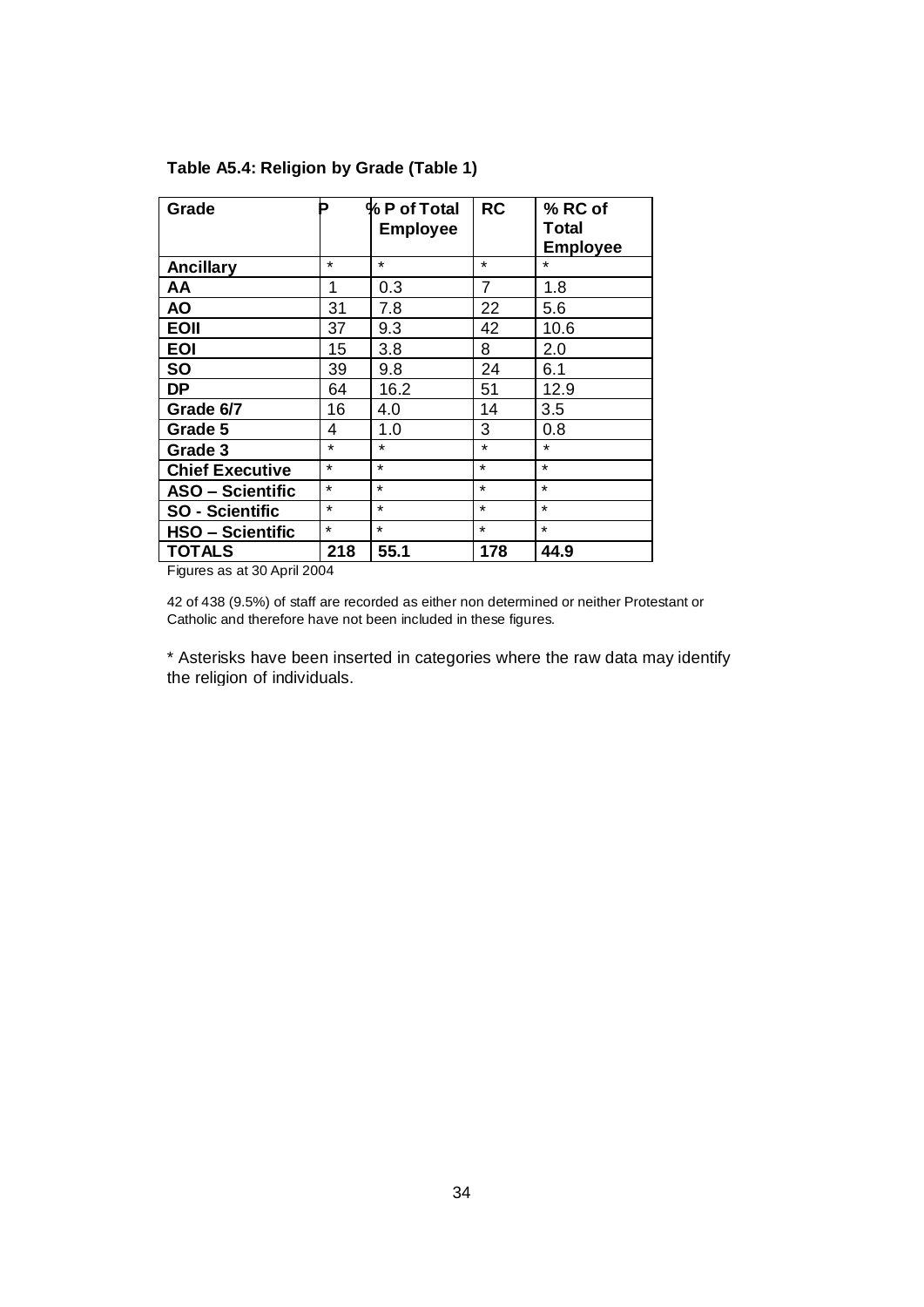| Grade                   | P       | $%$ of         | <b>RC</b> | $%$ of          |
|-------------------------|---------|----------------|-----------|-----------------|
|                         |         | <b>Total P</b> |           | <b>Total RC</b> |
| <b>Ancillary</b>        | $\star$ | $\star$        | $\star$   | $\star$         |
| AA                      | 1       | $0.5\,$        | 7         | 3.9             |
| <b>AO</b>               | 31      | 14.2           | 22        | 12.4            |
| <b>EOII</b>             | 37      | 17.0           | 42        | 23.6            |
| <b>EOI</b>              | 15      | 6.9            | 8         | 4.5             |
| <b>SO</b>               | 39      | 17.9           | 24        | 13.5            |
| <b>DP</b>               | 64      | 29.4           | 51        | 28.7            |
| Grade 6/7               | 16      | 7.3            | 14        | 7.9             |
| Grade 5                 | 4       | 1.8            | 3         | 1.7             |
| Grade 3                 | $\star$ | $\star$        | $\star$   | $\star$         |
| <b>Chief Executive</b>  | $\star$ | $\star$        | $\star$   | $\star$         |
| <b>ASO - Scientific</b> | $\star$ | $\star$        | $\star$   | $\star$         |
| <b>SO - Scientific</b>  | $\star$ | $\star$        | $\star$   | $\star$         |
| <b>HSO - Scientific</b> | $\star$ | $\star$        | $\star$   | $\star$         |
| <b>TOTALS</b>           | 218     | 100.0          | 178       | 100.0           |

### **Table A5.5: Religion by Grade (Table 2)**

Figures as at 30 April 2004

\* Asterisks have been inserted in categories where the raw data may identify the religion of individuals.

| Gender        | <b>Protest</b><br>ant | % P<br>exc<br><b>ND</b> | Roman<br><b>Catholi</b><br>С | % RC<br>exc ND | Non-<br><b>Determine</b> | Total | $\frac{0}{0}$<br><b>Total</b> |
|---------------|-----------------------|-------------------------|------------------------------|----------------|--------------------------|-------|-------------------------------|
| <b>Male</b>   |                       |                         |                              |                |                          |       |                               |
| <b>Female</b> | 21                    | 54                      | 15                           | 39             |                          | 37    | 93                            |
| Total         | 24                    |                         | 15                           |                |                          | 40    |                               |

**Table A5.6: Gender by Religion by Part-time (< 35 hrs per wk)**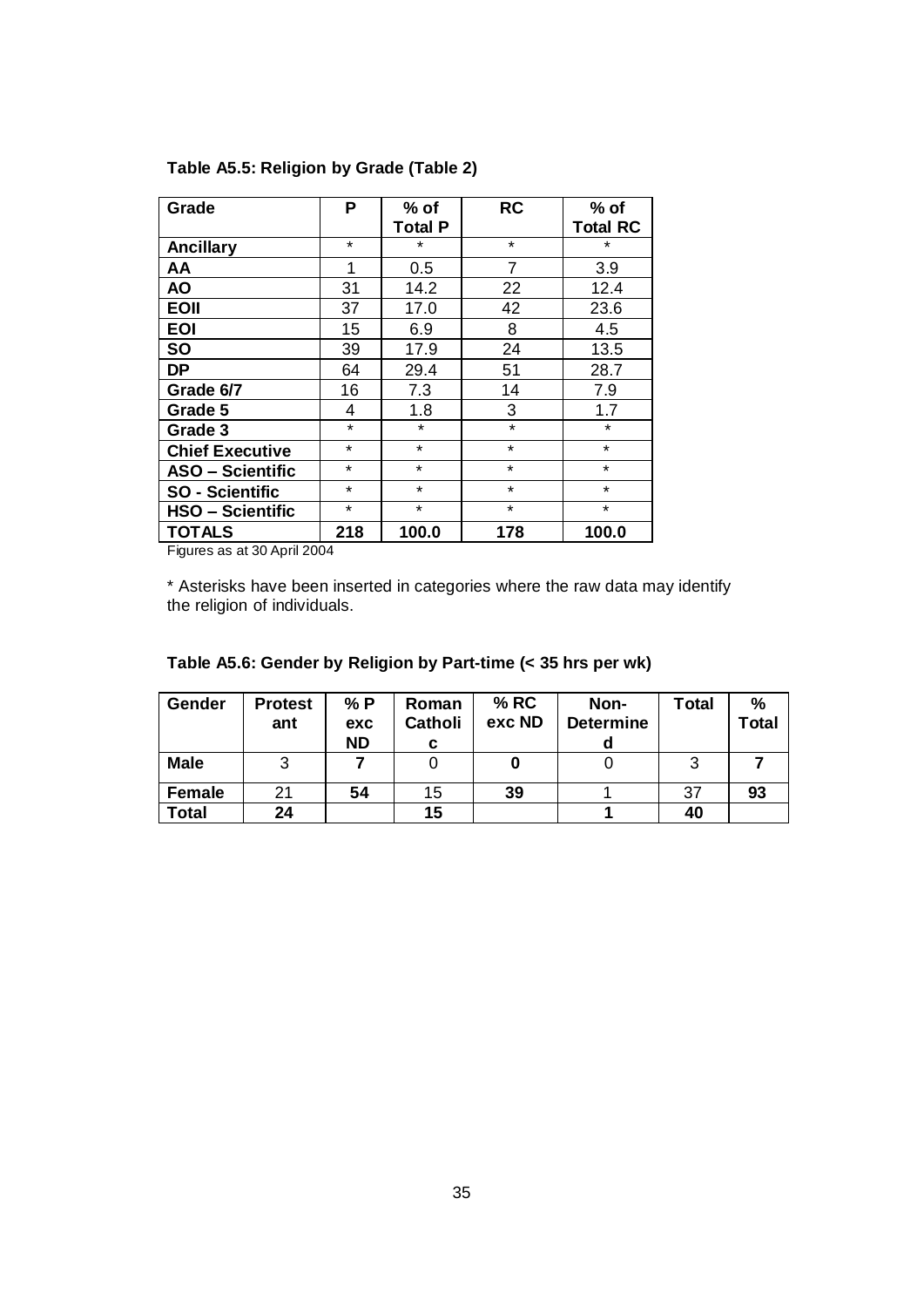| <b>Grades</b>     | <b>Male</b> | Female  | Average | Number of        |
|-------------------|-------------|---------|---------|------------------|
|                   |             |         | Age M/F | <b>Employees</b> |
| <b>Ancillary</b>  | 52          | 53      | 52      | 5                |
| AA                | 23          | 25      | 24      | 9                |
| <b>AO</b>         | 30          | 30      | 30      | 60               |
| <b>EOII</b>       | 29          | 34      | 33      | 81               |
| <b>EOI</b>        | 39          | 37      | 38      | 27               |
| <b>SO</b>         | 39          | 35      | 33      | 73               |
| <b>DP</b>         | 42          | 38      | 40      | 127              |
| Grades 6 & 7      | 43          | 38      | 43      | 33               |
| Grade 5           | 48          | 41      | 48      | 8                |
| Grade 3           | 61          | 43      | 49      | 3                |
| <b>Chief Exec</b> | $\star$     | $\star$ | $\star$ | 1                |
| ASO - Scient.     | 36          | 30      | 31      | 4                |
| SO Scient.        | 0           | 28      | 28      | $\overline{2}$   |
| HSO - Scient.     | 44          | 31      | 36      | 5                |

**Table A5.7: Average Age of Employee by Gender and Grade**

### **Table A5.8: Average Age of Employee by Grade, Religion and Gender**

| <b>Grades</b>     | <b>Male P</b> | <b>Female</b> | Male RC | <b>Female</b> | Number of        |
|-------------------|---------------|---------------|---------|---------------|------------------|
|                   |               | P             |         | <b>RC</b>     | <b>Employees</b> |
| <b>Ancillary</b>  | $\star$       | $\star$       | $\star$ | $\star$       | 5                |
| AA                | 21            | $\Omega$      | 24      | $\Omega$      | 9                |
| <b>AO</b>         | 31            | 32            | 26      | 26            | 60               |
| <b>EOII</b>       | 27            | 34            | 30      | 34            | 81               |
| <b>EOI</b>        | 36            | 39            | 43      | 31            | 27               |
| <b>SO</b>         | 40            | 37            | 37      | 33            | 73               |
| <b>DP</b>         | 44            | 39            | 39      | 37            | 127              |
| Grades 6 & 7      | 45            | 42            | 47      | 34            | 33               |
| Grade 5           | 47            | 0             | 51      | 0             | 8                |
| Grade 3           | $\star$       | $\star$       | $\star$ | $\star$       | 3                |
| <b>Chief Exec</b> | $\star$       | $\star$       | $\star$ | $\star$       | 1                |
| ASO - Scient.     | $\star$       | $\star$       | $\star$ | $\star$       | 4                |
| SO - Scient.      | $\star$       | $\star$       | $\star$ | $\star$       | $\overline{2}$   |
| HSO - Scient.     | $\star$       | $\star$       | $\star$ | $\star$       | 5                |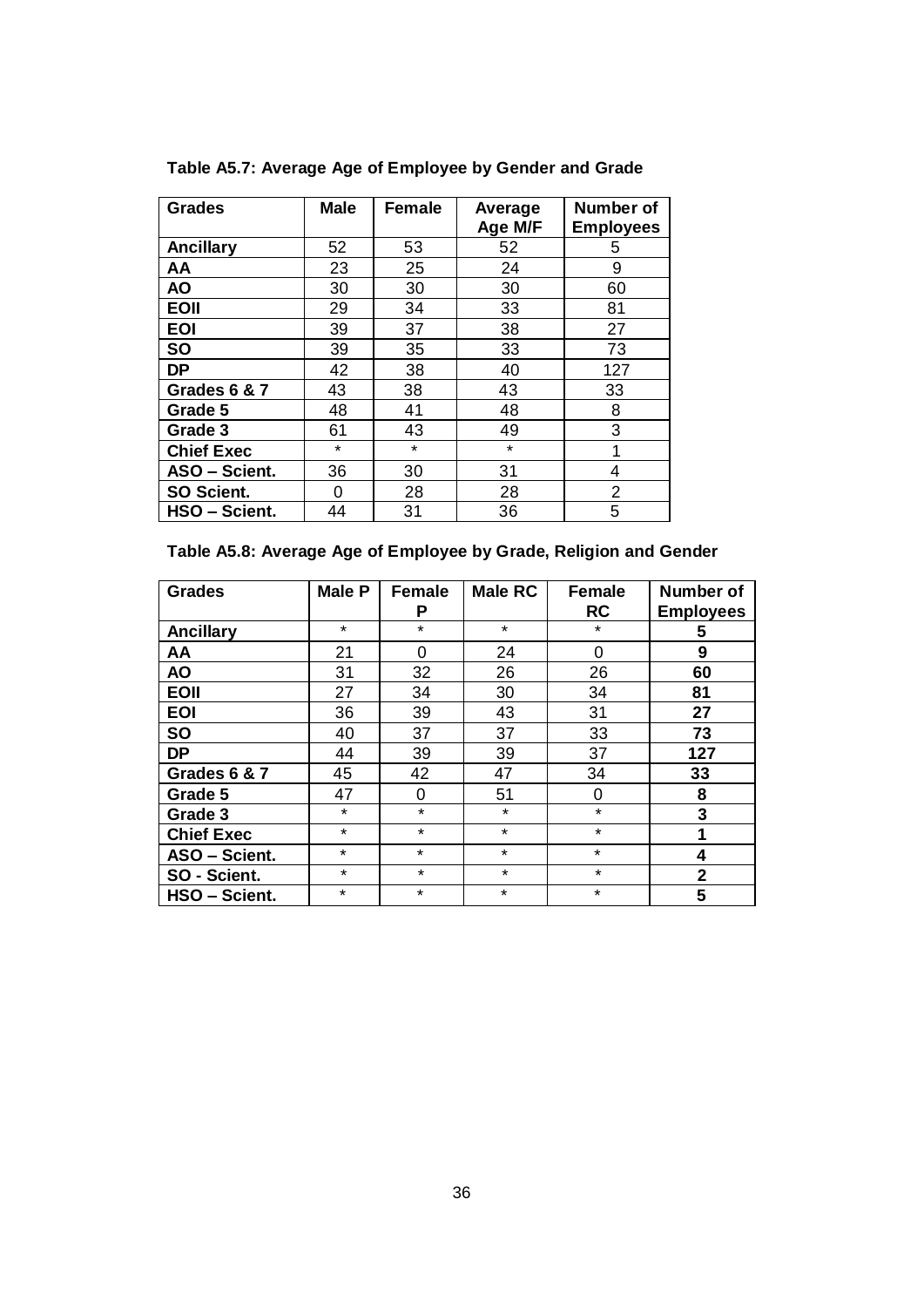| <b>SOC</b>       | <b>Prot</b>    | <b>RC</b> | Non-     | <b>Prot</b> | <b>RC</b>   | Non-     | <b>RC</b> | <b>Prot</b> |
|------------------|----------------|-----------|----------|-------------|-------------|----------|-----------|-------------|
|                  | male           | male      | det      | fem         | fem         | det      | tot       | tot         |
|                  |                |           | male     |             |             | fem      |           |             |
| 1                | 53             | 32        | 6        | 67          | 54          | 9        | 86        | 120         |
| $\overline{2}$   | 0              | 0         |          | $\mathbf 0$ | $\mathbf 0$ | 0        | $\Omega$  | 0           |
| 3                | 0              | 1         | 0        | 0           | 0           | 0        | 1         | O           |
| 4                | $\overline{2}$ | 4         | 1        | 12          | 7           | 0        | 11        | 14          |
| 5                | $\Omega$       | $\Omega$  | 0        | 0           | 0           | $\Omega$ | $\Omega$  | O           |
| 6                | $\Omega$       | 0         | $\Omega$ | $\Omega$    | 0           | $\Omega$ | $\Omega$  | ი           |
| $\overline{7}$   | 0              | 0         | $\Omega$ | 0           | 0           | 0        | $\Omega$  | O           |
| 8                | 0              | 0         | 0        | $\Omega$    | 0           | 0        | $\Omega$  | 0           |
| $\boldsymbol{9}$ | 3              | 0         | $\Omega$ | $3^{11}$    | 0           | 0        | $\Omega$  | 6           |
| <b>TOT</b>       | 58             | 37        | 8        | 82          | 61          | 9        | 98        | 140         |

## **Appendix 6: Article 55 Return (2003) for Invest NI Employees<sup>10</sup>**

Figures as at 1 January 2004

<sup>&</sup>lt;sup>10</sup> Does not include NICS seconded staff.

<sup>&</sup>lt;sup>11</sup> Includes one part-time employee.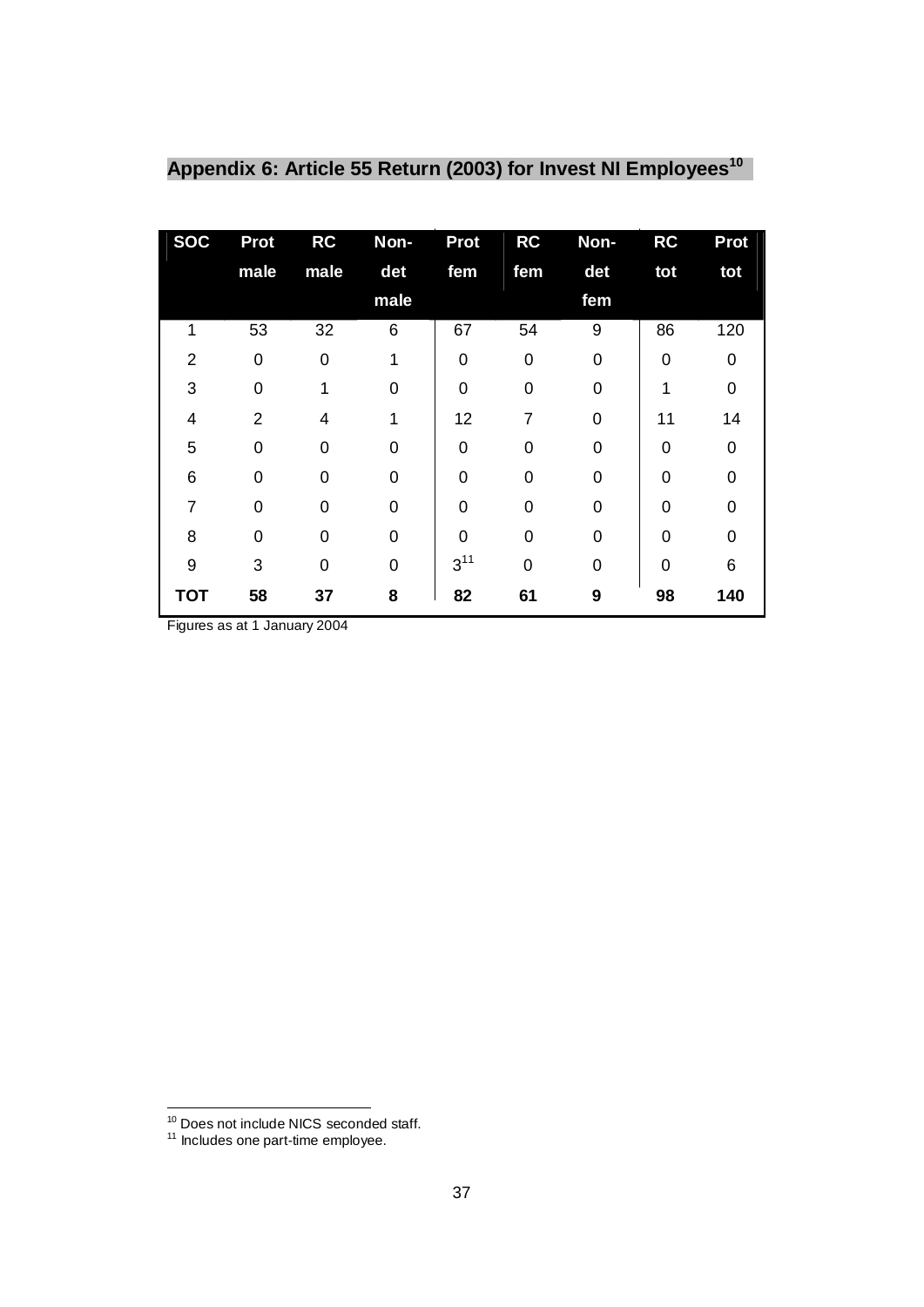### **Appendix 7: Invest NI Recruitment Monitoring Information**

### **Monitoring Information 1: Monitoring Data by SOC SOC Group 1**

19 recruitment exercises; total number of appointees 37

|                   | <b>Catholic</b> | Prot     | Non Det | <b>Male</b> | Female            |
|-------------------|-----------------|----------|---------|-------------|-------------------|
|                   |                 |          |         |             |                   |
| <b>Applicants</b> | 890(48%)        | 833(45%) | 113     | 1033 (56%)  | 803(44%)          |
| Shortlisted       |                 |          |         |             | 0.0011501         |
|                   | 222(45%)        | 242(49%) | 34      | 272(55%)    | <u> 226 (45%)</u> |
| <b>Appointed</b>  | 16 (43%)        | 21(57%)  |         | 21(57%)     | 16 (43%)          |
|                   |                 |          |         |             |                   |
|                   |                 |          |         |             |                   |

### **SOC Group 2**

1 recruitment exercise; total number of appointees 4

|                    | <b>Catholic</b> | <b>Prot</b> | <b>Non Det</b> | <b>Male</b> | Female   |
|--------------------|-----------------|-------------|----------------|-------------|----------|
| <b>Applicants</b>  | 29 (44%)        | 31 (47%)    | 6              | 36 (55%)    | 30 (45%) |
| <b>Shortlisted</b> | 12 (32%)        | 17 (46%)    | 8              | 22 (60%)    | 15 (40%) |
| <b>Appointed</b>   | 1 (25%)         | 3(75%)      |                | 1(25%)      | 3(75%)   |

### **SOC Group 3**

1 recruitment exercise; total number of appointees 4

|                    | <b>Catholic</b> | <b>Prot</b> | <b>Non Det</b> | <b>Male</b> | Female   |
|--------------------|-----------------|-------------|----------------|-------------|----------|
| <b>Applicants</b>  | 34 (39%)        | 49 (56%)    | 4              | 45 (52%)    | 42 (48%) |
| <b>Shortlisted</b> | 11 (35%)        | 19 (61%)    |                | 15 (48%)    | 16 (52%) |
| <b>Appointed</b>   | 2(50%)          | $2(50\%)$   | 0              | 2(50%)      | 2(50%)   |

### **SOC Group 4**

1 recruitment exercise; total number of appointees 7

|                    | <b>Catholic</b> | <b>Prot</b> | <b>Non Det</b> | <b>Male</b> | Female    |
|--------------------|-----------------|-------------|----------------|-------------|-----------|
| <b>Applicants</b>  | 142 (49%)       | 136 (47%)   | 9              | 123 (43%)   | 164 (57%) |
| <b>Shortlisted</b> | 15 (45%)        | 15 (45%)    | 3              | 14 (42%)    | 19 (58%)  |
| <b>Appointed</b>   | 3(43%)          | 4 (57%)     |                | 3(43%)      | 4 (57%)   |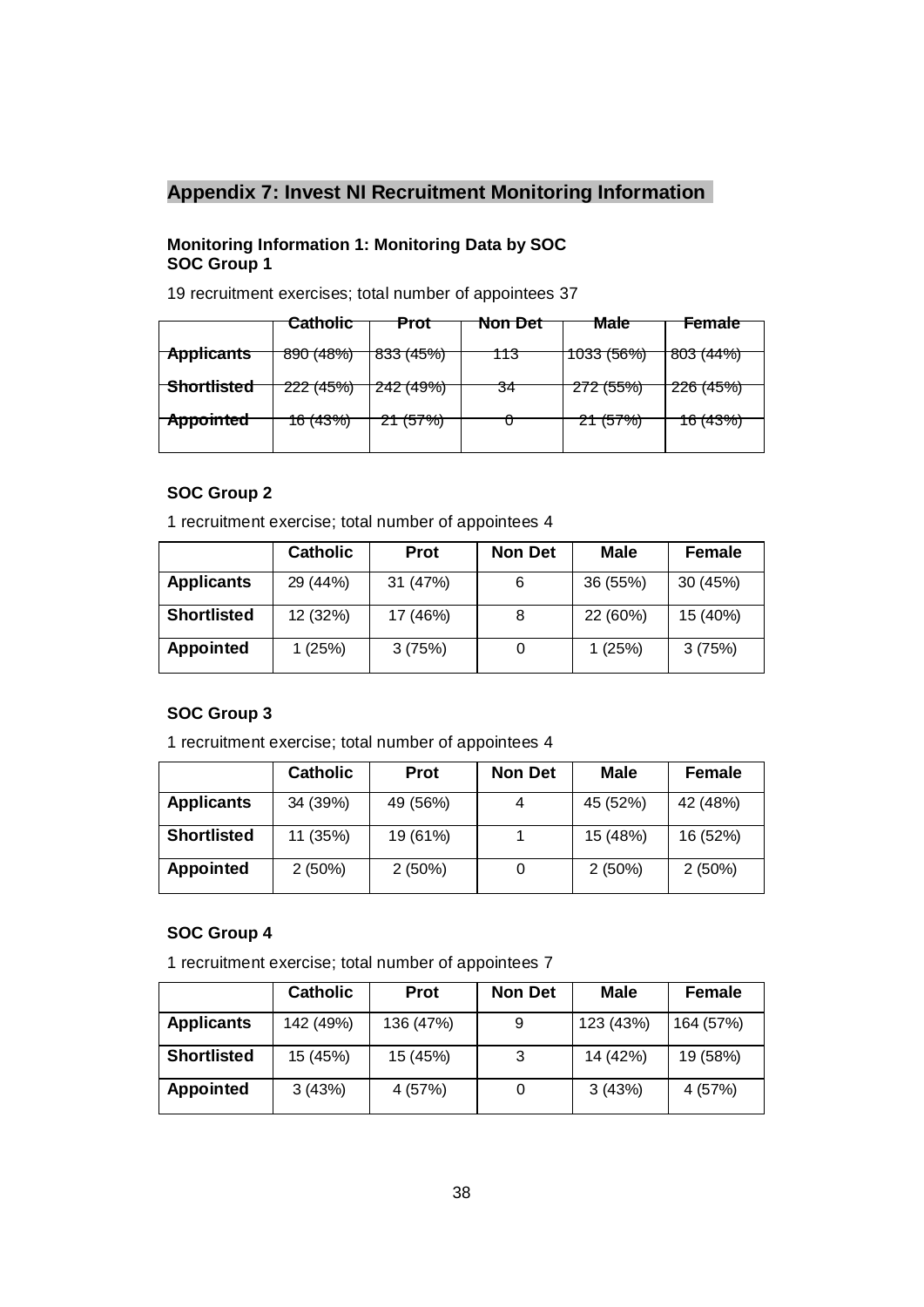### **Monitoring Information 2: Selected Recruitment Exercises**

For the purposes of the EQIA a random selection of seven recruitment exercises was chosen to establish relative success rates during the selection process.

### *Director IEIP (Grade 5)*

*Gender and Age*

|             | Female | Female    | Male   | Male   | Male | Male  |
|-------------|--------|-----------|--------|--------|------|-------|
|             | 25-34  | $35 - 44$ | $25 -$ | $35 -$ | 45-  | $55-$ |
|             |        |           | 34     | 44     | 54   | 64    |
| Applicants  |        | Ω         |        | 15     | 10   | 5     |
| Shortlisted |        | ◠         |        |        | 6    | ◠     |
| Appointed   |        |           |        |        |      |       |

*Religion (excluding not determined)*

|                 | Female                | Female | Male                  | Male |
|-----------------|-----------------------|--------|-----------------------|------|
|                 | Protestant   Catholic |        | Protestant   Catholic |      |
|                 |                       |        |                       |      |
| Applicants      |                       |        | 15                    | 10   |
| Shortlisted   2 |                       |        | 6                     | b    |

(One male applicant did not provide his date of birth.) None of the applicants declared that s/he had a disability. Under the heading of racial group, one candidate declared he was Middle Eastern and the rest were white. (This candidate was not shortlisted.)

The percentage success rates of male and female candidates was as follows:-

Female  $-67%$  shortlisted Male - 91% shortlisted

The percentage success rates of Catholic and Protestant candidates was as follows:-

> Catholic  $-45%$  shortlisted Protestant  $-47%$  shortlisted

The religion of the successful candidates cannot be shown as this may identify individuals.

#### *SDM (Service Development Manager) Grade 7 Gender and Age*

|             |       | Female   Female   Female   Male |       |        | Male  | Male  | Male  |
|-------------|-------|---------------------------------|-------|--------|-------|-------|-------|
|             | 25-34 | 35-44                           | 45-54 | $25 -$ | $35-$ | $45-$ | $55-$ |
|             |       |                                 |       | 34     | 44    | 54    | 64    |
| Applicants  |       | 3                               |       |        | 15    |       |       |
| Shortlisted |       | ◠                               |       |        | 8     |       |       |
| Appointed   |       |                                 |       |        |       |       |       |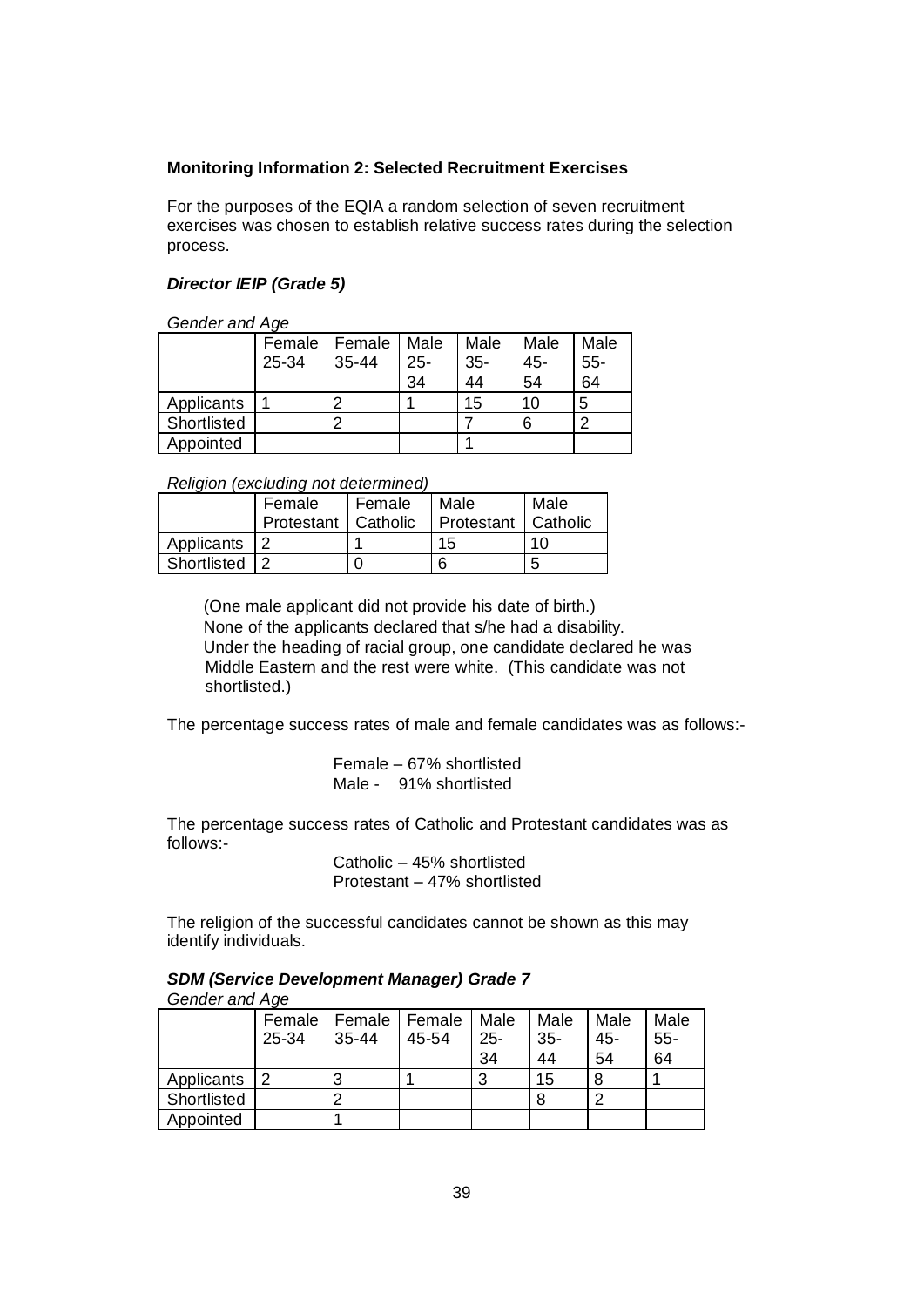#### *Religion (excluding not determined)*

|             | Female                | Female | Male                  | Male |
|-------------|-----------------------|--------|-----------------------|------|
|             | Protestant   Catholic |        | Protestant   Catholic |      |
| Applicants  |                       |        | 16                    |      |
| Shortlisted |                       |        | 6                     |      |

None of the applicants declared that s/he had a disability. All of the candidates stated their racial group as white.

The percentage success rates of male and female candidates was as follows:-

Female  $-33%$  shortlisted Male - 37% shortlisted

The percentage success notes of Catholic and Protestant candidates was as follows:-

Catholic  $-33%$  shortlisted Protestant - 35% shortlisted

The religion of the successful candidates cannot be shown as this may identify individuals.

### *DHPO ± Deputy Head of Press Office (DP)*

*Gender and Age*

|             |       |           | Female   Female   Female   Male |        | Male   | Male   | Male   |
|-------------|-------|-----------|---------------------------------|--------|--------|--------|--------|
|             | 25-34 | $35 - 44$ | 45-54                           | $25 -$ | $35 -$ | $45 -$ | $55 -$ |
|             |       |           |                                 | 34     | 44     | 54     | 64     |
| Applicants  | 15    |           |                                 | റ      | 8      | ົ      |        |
| Shortlisted | 2     |           |                                 |        |        |        |        |
| Appointed   |       |           |                                 |        |        |        |        |

|  | Religion (excluding not determined) |  |  |
|--|-------------------------------------|--|--|
|--|-------------------------------------|--|--|

|              | Female                | I Female | Male                  | Male |
|--------------|-----------------------|----------|-----------------------|------|
|              | Protestant   Catholic |          | Protestant   Catholic |      |
| Applicants 6 |                       | b        | 10                    |      |
| Shortlisted  |                       |          |                       |      |

None of the applicants declared that he/she had a disability. One candidate declared that he was from a mixed ethnic group and the rest were white. (This candidate was shortlisted but not appointed.)

The percentage success rates of male and female candidates to the shortlisting stage was as follows:-

> Female - 55% Male - 79%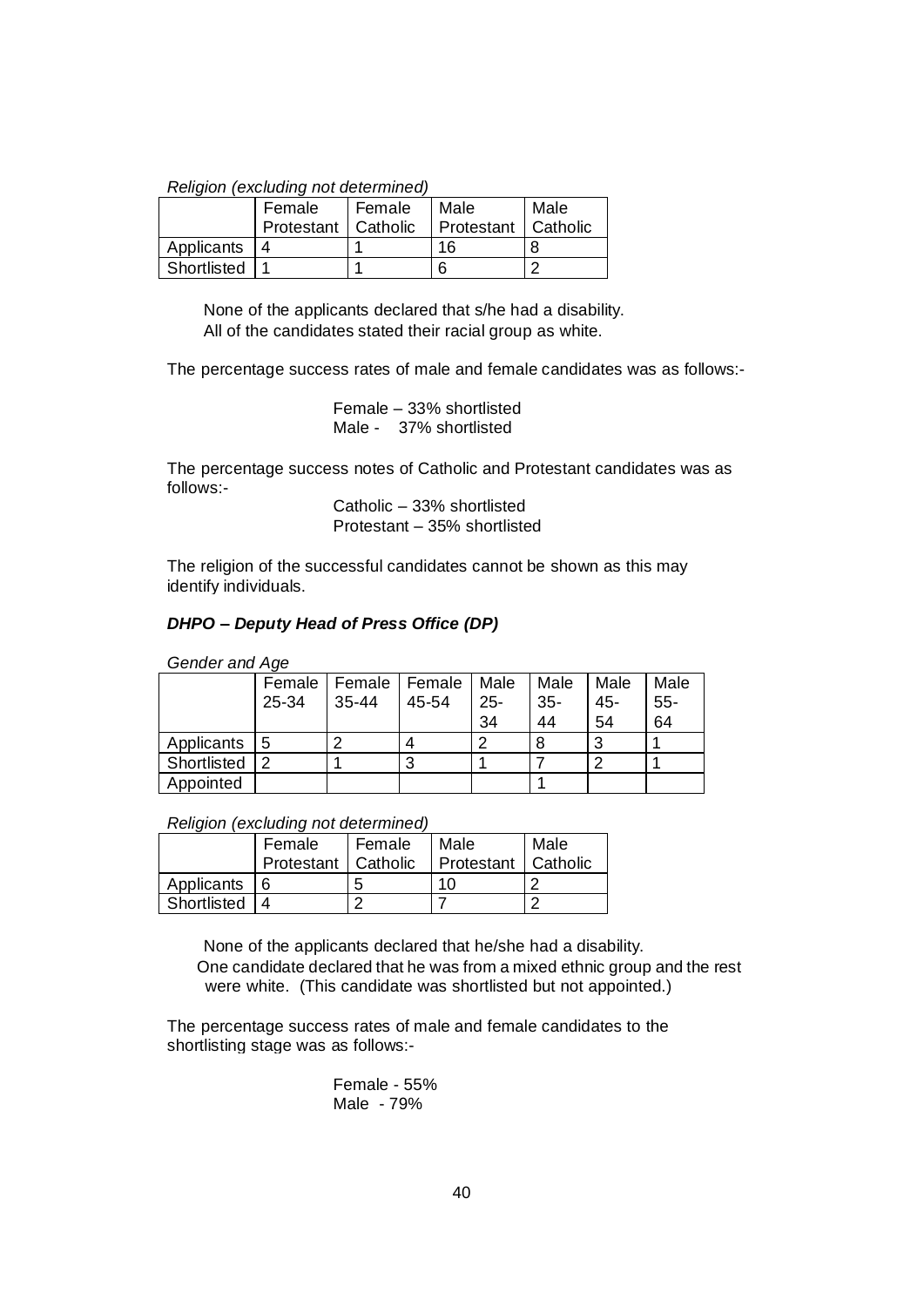The percentage success rates of Catholic and Protestant candidates was as follows:-

> Catholic - 57% shortlisted Protestant - 69% shortlisted

The religion of the successful candidates cannot be shown as this may identify individuals.

### *Finance Officer ± EO1*

*Gender and Age*

|                 |       | Female   Female | Male | Male   | Male | Male   |
|-----------------|-------|-----------------|------|--------|------|--------|
|                 | 25-34 | 35-44           | 16-  | $25 -$ | 45-  | $55 -$ |
|                 |       |                 | 24   | 34     | 54   | 64     |
| Applicants   13 |       | 8               |      | 9      |      |        |
| Shortlisted     | 8     |                 |      | 5      |      |        |
| Appointed       | າ     |                 |      |        |      |        |

*Religion ± (excluding not determined)*

|             | Female | Female | Male<br>Protestant   Catholic   Protestant   Catholic | Male |
|-------------|--------|--------|-------------------------------------------------------|------|
| Applicants  |        | 13     |                                                       |      |
| Shortlisted |        |        |                                                       |      |

None of the Applicants declared that s/he had a disability All of the candidates declared their racial groups as white.

The percentage success rates of male and female candidates to the shortlisting stage was as follows:-

> Female  $-33%$ Male - 42%

The percentage success rates of Catholic and Protestant candidates was as follows:-

Catholic - 71% shortlisted Protestant - 31% shortlisted

The religion of the successful candidates cannot be shown as this may identify individuals.

### *Assistant Scientific Officer (AO)*

*Gender and Age*

|             | Female  | Female | Female    | Male | Male   | Male  | Male   | Male   |
|-------------|---------|--------|-----------|------|--------|-------|--------|--------|
|             | $16-24$ | 25-34  | $35 - 44$ | 16-  | $25 -$ | $35-$ | $45 -$ | $55 -$ |
|             |         |        |           | 24   | 34     | 44    | 54     | 64     |
| Applicants  | 15      | 26     |           |      | 24     |       |        |        |
| Shortlisted | 3       | 13     |           |      |        | 3     |        |        |
| Appointed   |         | ⌒      |           |      |        |       |        |        |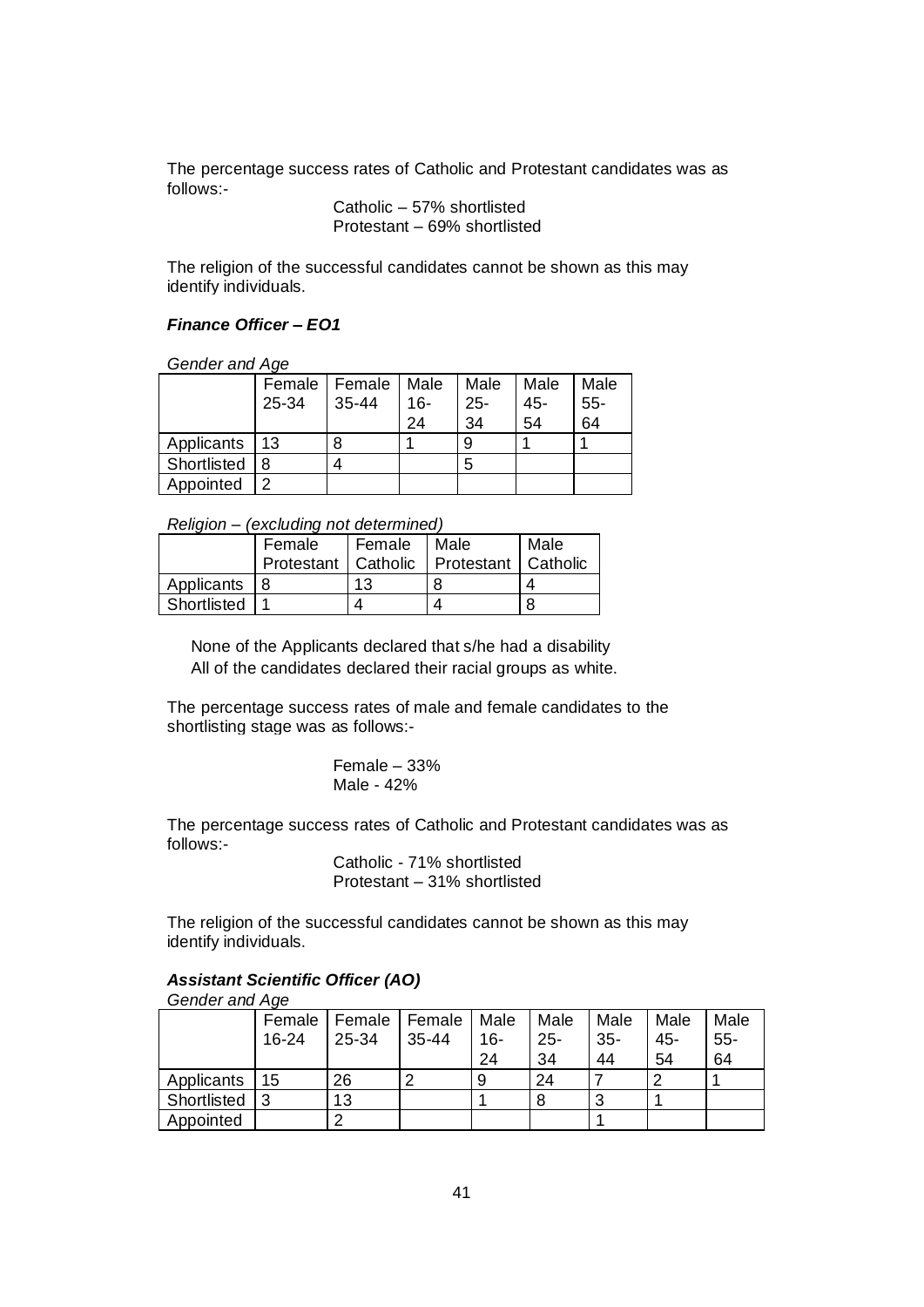|  | Religion (excluding note determined) |
|--|--------------------------------------|
|  |                                      |

|             | Female                | Female | Male                  | Male |
|-------------|-----------------------|--------|-----------------------|------|
|             | Protestant   Catholic |        | Protestant   Catholic |      |
| Applicants  | 18                    |        | 25                    | 15   |
| Shortlisted |                       |        |                       |      |

None of the Applicants declared that he/she had a disability. One candidate declared that he was from a mixed racial group and the others were white. (This candidate was not shortlisted.)

The percentage success rates of male and female candidates to the shortlisting stage was as follows:-

Female ± 37% Male - 30%

The percentage success notes for Catholic and Protestant candidates was as follows:-

> Catholic - 36% shortlisted Protestant - 35% shortlisted

The religion of the successful candidates cannot be shown as this may identify individuals.

### *Client Manager ± Internal Trawl*

*Gender and Age*

|             |       | Female   Female | Male   | Male   | Male   | Male   |
|-------------|-------|-----------------|--------|--------|--------|--------|
|             | 25-34 | $35 - 44$       | $25 -$ | $35 -$ | $45 -$ | $55 -$ |
|             |       |                 | 34     | 44     | 54     | 64     |
| Applicants  | 2     | ◠               |        | 13     | 5      | っ      |
| Shortlisted |       |                 |        |        |        |        |
| Appointed   |       |                 |        |        |        |        |

#### *Religion (excluding not determined)*

|                 | Female                | Female | Male                  | Male |
|-----------------|-----------------------|--------|-----------------------|------|
|                 | Protestant   Catholic |        | Protestant   Catholic |      |
| Applicants      |                       |        | 10                    |      |
| Shortlisted   1 |                       |        |                       | 6    |

None of the applicants declared that s/he had a disability. All the candidates declared their racial groups as white.

The percentage success rates of male and female candidates was as follows:-

Female - 75% shortlisted; 25% successful Male - 67% shortlisted; 10% successful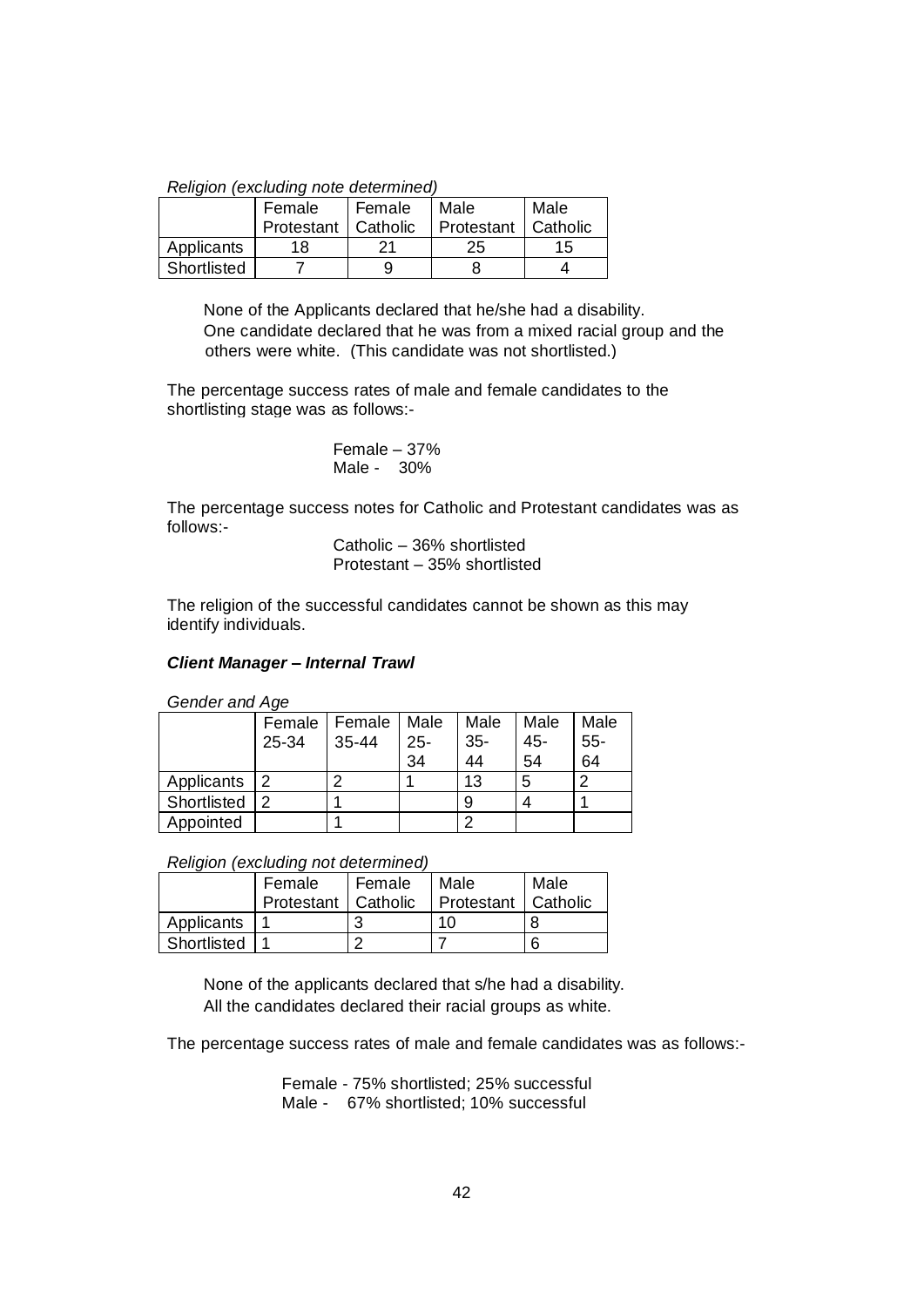The percentage success rates of Catholics and Protestant was as follows:-

Catholic  $-73%$  shortlisted Protestant  $-73%$  shortlisted

The religion of the successful candidates cannot be shown as this may identify individuals.

### *EO1 ± Human Resources ± Internal Trawl*

| Gender and Age |        |  |  |
|----------------|--------|--|--|
|                | Female |  |  |
|                | 25-34  |  |  |
| Applicants     | 4      |  |  |
| Shortlisted    | 4      |  |  |
| Appointed      |        |  |  |

*Religion (excluding not determined)*

|             | Female     | Female   |
|-------------|------------|----------|
|             | Protestant | Catholic |
| Applicants  |            |          |
| Shortlisted |            |          |

None of the applicants declared that she had a disability. All the candidates declared their racial groups as white.

The percentage success rates of Catholics and Protestant was as follows:-

Catholic - 100% shortlisted Protestant - 100% shortlisted

The religion of the successful candidates cannot be shown as this may identify individuals.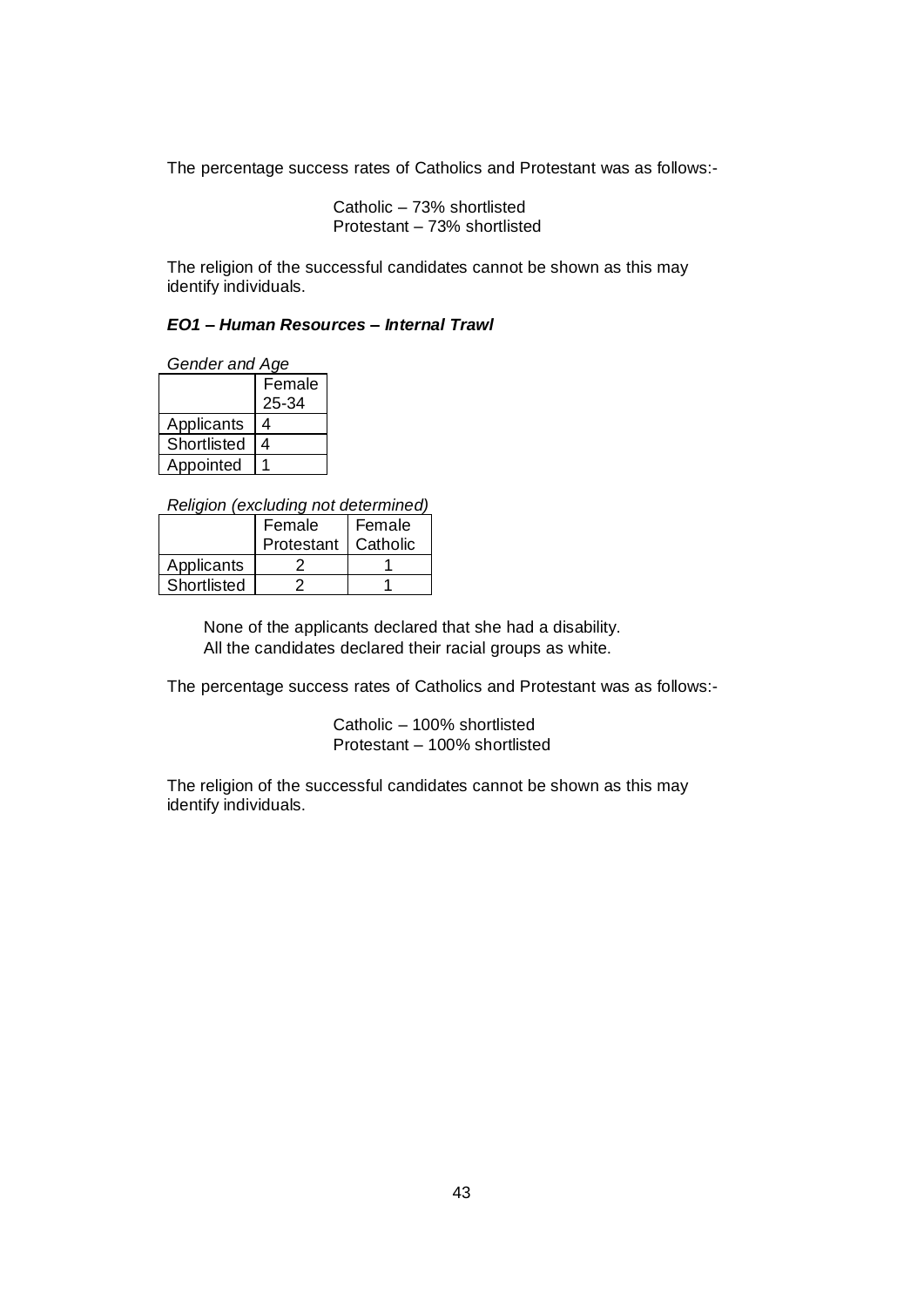### **Appendix 8: Information on ABLE Series Tests**

The tests used during the Invest NI recruitment of EO and AO roles were from the ABLE Series of tests produced by Oxford Psychologists Press (OPP). At a broad level the ABLE series is designed to:

Help organisations select people who can quickly learn new skills and adapt to change;

Overcome the adverse impact of many traditional ability tests, which can disadvantage some groups such as women or ethnic minorities.

Tests in the ABLE Series look at how candidate's skills and abilities work together in a job context. Each of the exercises measures the capacity to learn the skills needed for a certain type of job. The tests are set in fictional organisations. When administering the tests, time is spent helping the candidates to work through examples that teach new concepts similar to those that would be needed for a real job. The candidate then completes the actual test to determine how well they can apply this new learning. The range of tests simulates typical situations and tasks across a wide range of businesses.

### *Structured Learning Exercise (SLE) Research*

The SLE design principles, upon which ABLE tests are based, have been developed over a number of years and comparative data to other tests is available. Some of the results are shown in the summary table below:

| <b>Industry</b>      | <b>Job Role</b>               | N                | <b>Traditional</b><br><b>Test Titles</b> | <b>Traditional</b><br>Test |          | <b>Structured</b><br>Learning<br><b>Exercise</b> |      |
|----------------------|-------------------------------|------------------|------------------------------------------|----------------------------|----------|--------------------------------------------------|------|
|                      |                               |                  |                                          | Validity<br>(1)            | AI $(2)$ | Validity                                         | AI   |
| Motor<br>Manufacture | Assembly                      | 900<br>$\ddot{}$ | GAT-V<br><b>GAT-N</b>                    | 0.21                       | 0.78     | 0.42                                             | 0.51 |
| Construction         | Trainee                       | 450<br>÷         | DAT-N<br>DAT-S                           | 0.34                       | 0.41     | 0.64                                             | 0.43 |
| Government           | <b>First Level</b><br>Manager | $70+$            | <b>Exec Officer</b><br>Qual              | $0.13 -$<br>0.31           | 1.10     | 0.51                                             | 0.58 |
| <b>Civil Service</b> | Graduate<br>Recruit           | $91 +$           | <b>Exec Officer</b><br>Qual              | 0.35                       | 0.70     | 0.57                                             | 0.34 |

(1) Validities are expressed as correlations against training or work performance.

(2) AI refers to Adverse Impact. This is expressed as the difference between group means in standard deviation units.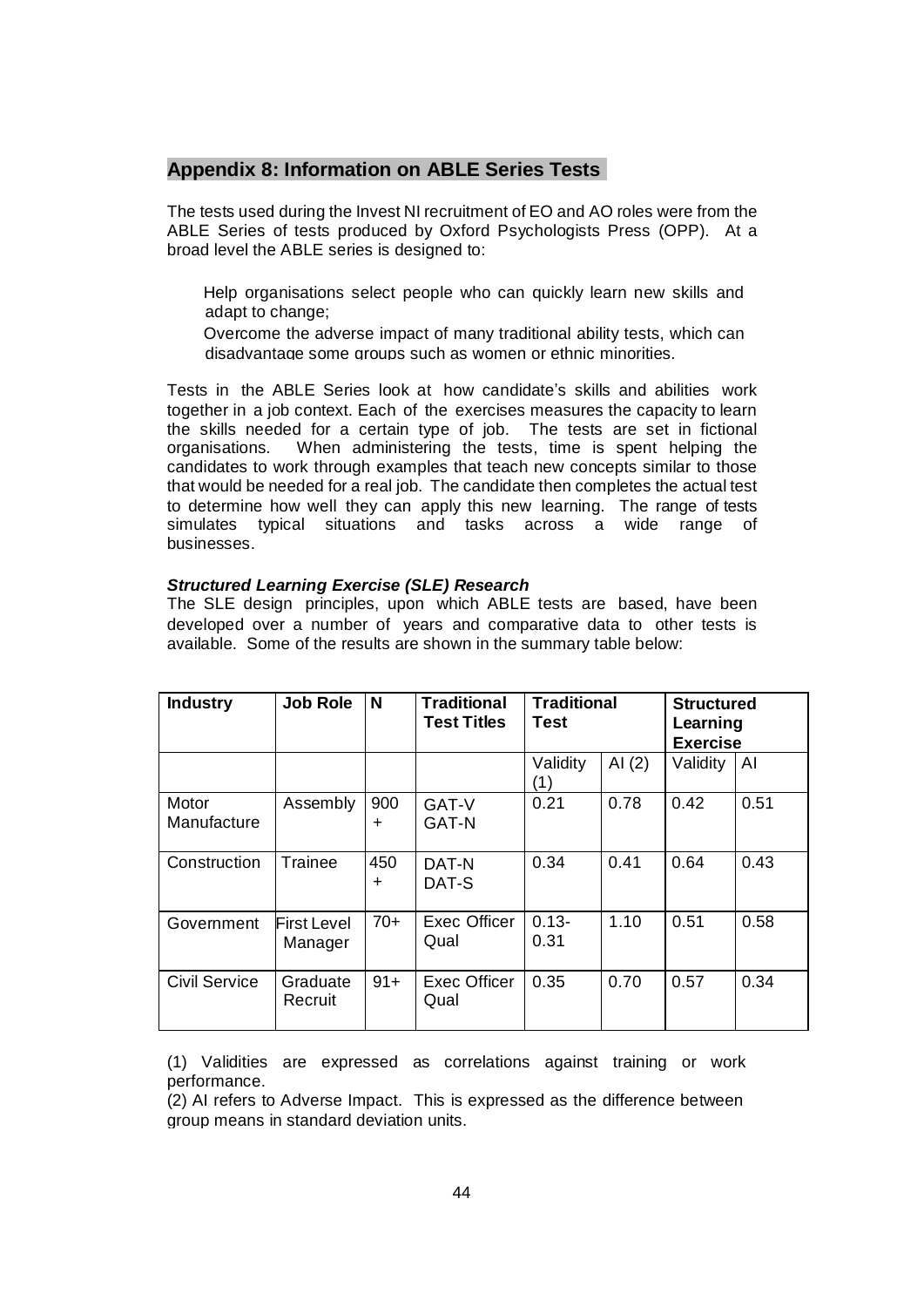Details of the exercises derived from this approach and used in relation to AO and EO recruitment to Invest NI are shown below.

#### *Administrative Officer Recruitment ± Helpline Exercise*

The test taker must advise 'callers' to a Crime Prevention Helpline how they can best protect their properties. To do this the test taker must integrate information from up to four sources, accurately following set procedures. Typical jobs it is designed to assess include clerical and administrative staff, receptionists, secretaries and PA's.

The skills and competencies it is designed to assess include:

Working in a customer-focused environment; Manipulation of information according to set procedures; Ability to learn new procedures quickly; Ability to sift and sort data; Concern for order and accuracy; and Basic numerical and verbal comprehension skills.

From the information provided in the job specification, this test would be relevant to aspects of the role such as:

Dealing with customer queries; General clerical work such as filing, working with data etc which would require basic verbal and numerical skills; Storage and retrieval of information; Handling enquiries; and Putting written instructions into practice.

From the information provided in the general grade description, this test would be relevant to aspects of the grade such as:

Scrutiny of materials against criteria/regulations; Processing of information; Undertaking arithmetic calculations; Linking or cross checking of information; Use of written English; Application of instructions; Following clear procedures; and Making decisions in line with standard instructions.

#### *Executive Officer Recruitment - Vetting Applications Exercise*

The test teaches a set of procedures concerning whether or not an applicant is eligible for charitable grants or loans, and criteria for assessing the maximum size of the grant or loan. The test taker must extract and integrate information from several sources, interpret the findings and judge which rules should apply. Typical jobs which the exercise can be used to assess include administrative and clerical supervisors, secretaries and PA's.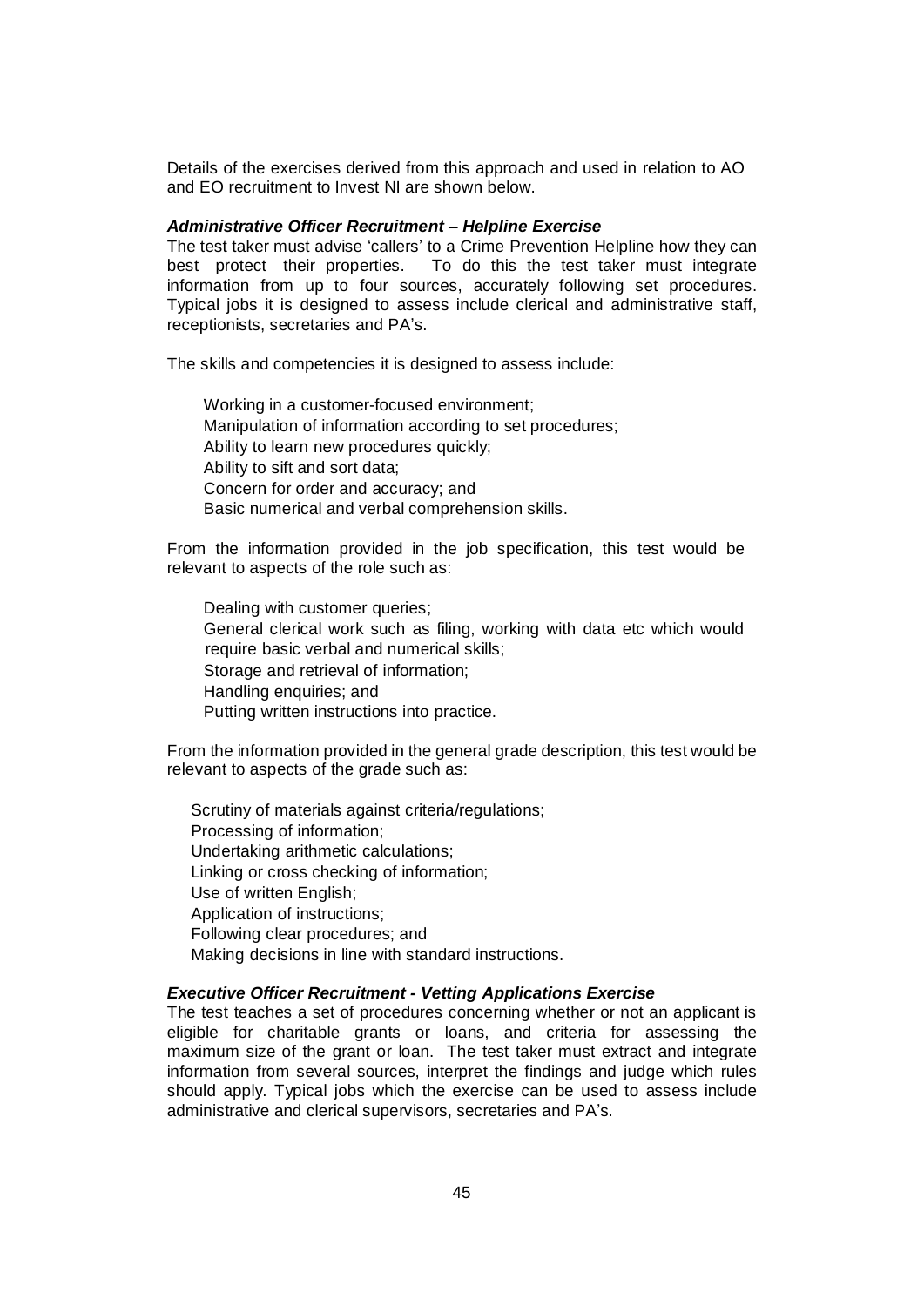The skills and competencies it is designed to assess include:

Interpreting customer needs Ability to integrate information Understanding and analysing problems Sifting and sorting data Exercising discretion and judgement Concern for order, accuracy and customer service Numerical and verbal skills

From the information provided in the job specification, this test would be relevant to aspects of the role such as:

Dealing with customer queries; Analysing problems; and Handling correspondence/enquiries.

From the information provided in the general grade description, this test would be relevant to aspects of the grade such as:

Allocating and integrating various tasks; Ensuring work is completed in accordance with instructions; Application of regulations to specific areas; Exercise of judgement and interpretative ability where work falls within clearly defined rules and regulations; Analysing information identifying relevant features; Exercise of discretion and decision-making; Scrutiny of material; and Analysis of problems.